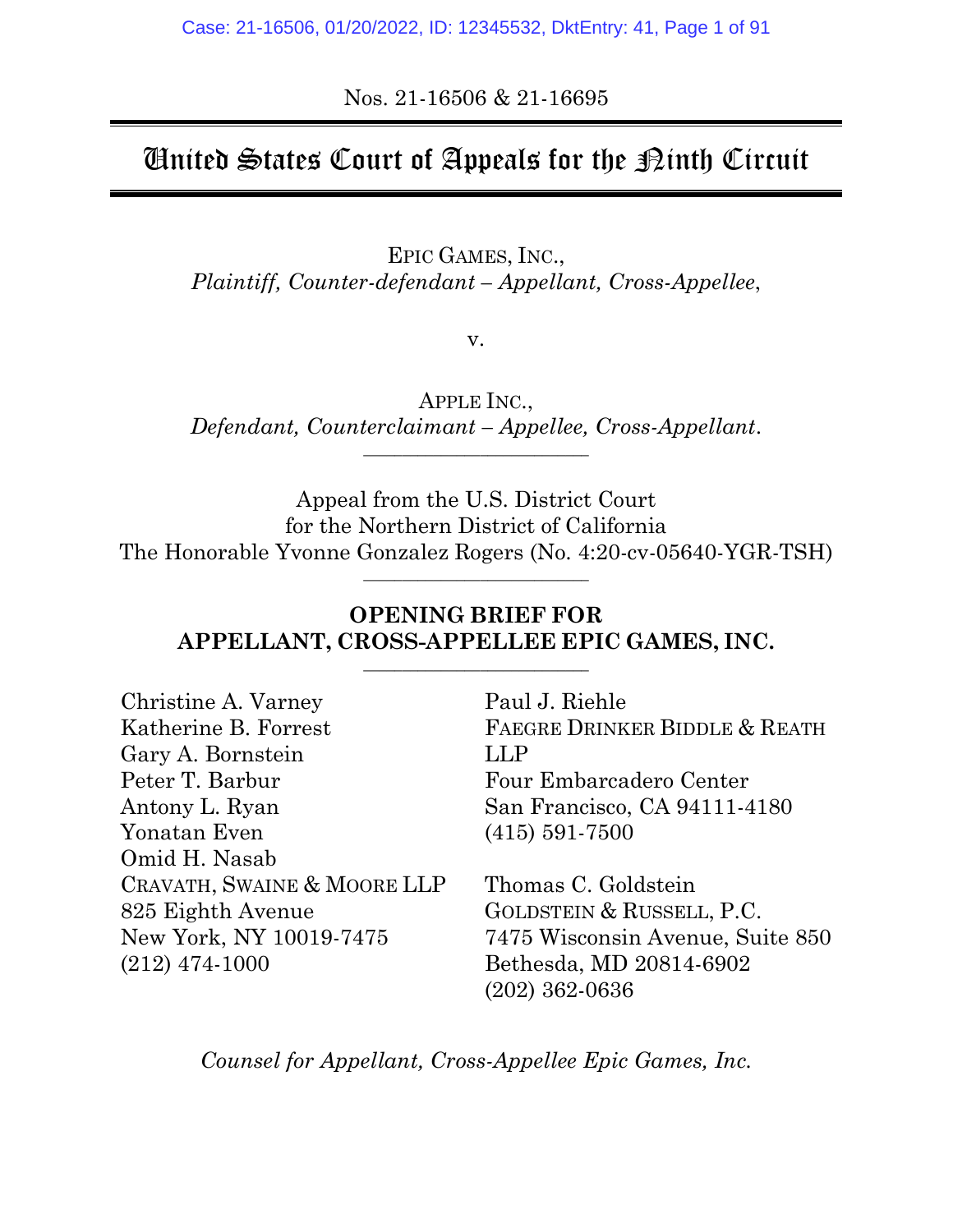# **CORPORATE DISCLOSURE STATEMENT**

Pursuant to Federal Rule of Appellate Procedure 26.1, Epic Games, Inc. ("Epic") states that it has no parent corporation and that Tencent Holdings Limited owns more than 10% of Epic stock.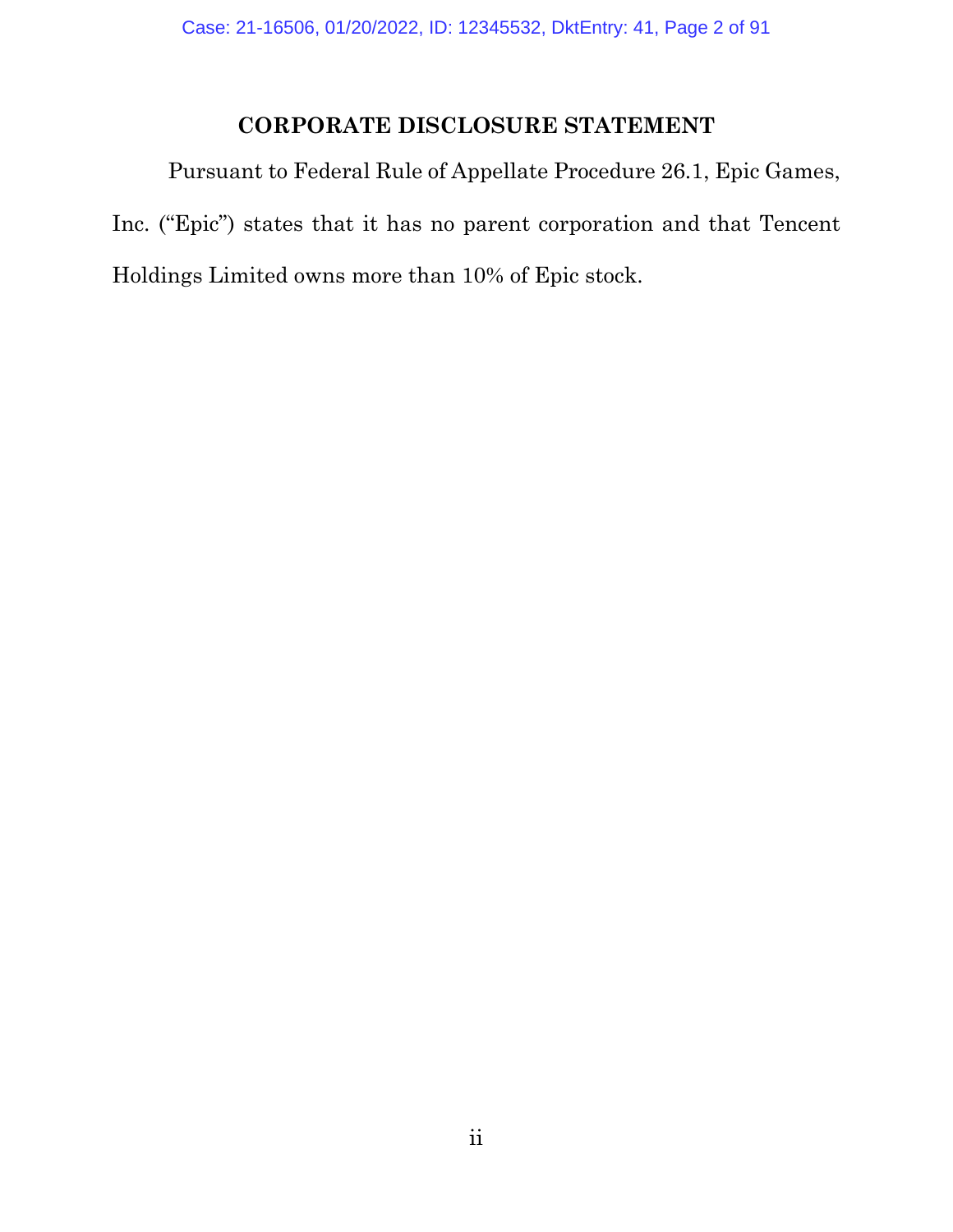# TABLE OF CONTENTS

| Ι.  |                 |    |                                         |
|-----|-----------------|----|-----------------------------------------|
|     | A.              |    |                                         |
|     | <b>B.</b>       |    |                                         |
|     | $\mathcal{C}$ . |    |                                         |
|     | D.              |    |                                         |
|     | Е.              |    |                                         |
| II. |                 |    |                                         |
|     | $\mathbf{A}$ .  |    |                                         |
|     |                 | 1. |                                         |
|     |                 | 2. |                                         |
|     | <b>B.</b>       |    | 20                                      |
|     |                 | 1. |                                         |
|     |                 | 2. | The iOS App Distribution and iOS In-App |
|     |                 | 3. |                                         |
|     | C.              |    | 27                                      |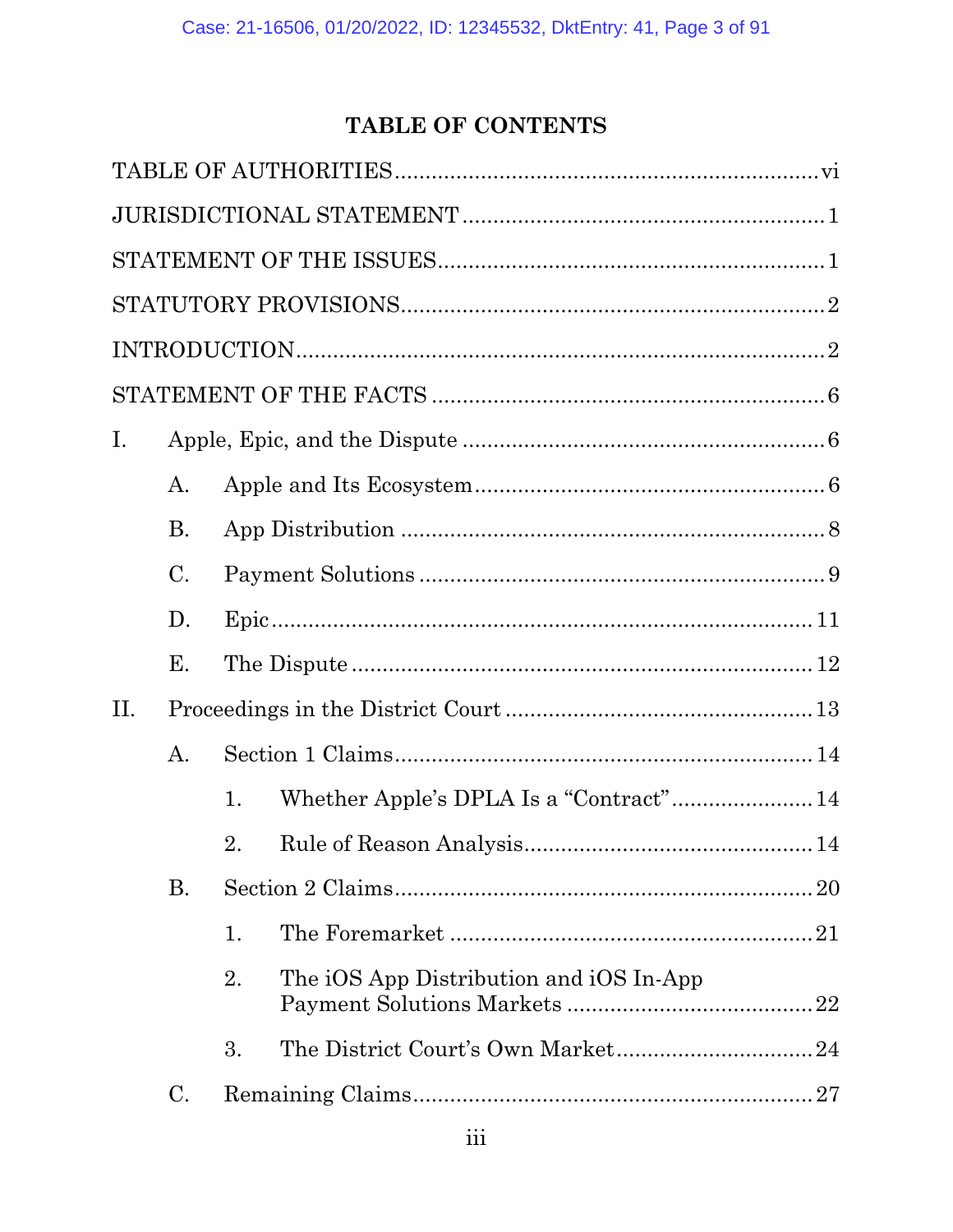|     |                | 1. |                                                                                                              |
|-----|----------------|----|--------------------------------------------------------------------------------------------------------------|
|     |                | 2. |                                                                                                              |
|     |                | 3. |                                                                                                              |
|     |                | 4. |                                                                                                              |
|     | D.             |    |                                                                                                              |
|     |                |    | 29                                                                                                           |
|     |                |    |                                                                                                              |
|     |                |    |                                                                                                              |
| I.  |                |    | THE DISTRICT COURT ERRED IN REJECTING EPIC'S                                                                 |
|     | $\mathbf{A}$ . |    | The District Court Erred in Concluding that a Contract<br>of Adhesion Is Not a "Contract" Under Section 1 34 |
|     | <b>B.</b>      |    | The District Court Erred in Concluding that Apple's<br>Restrictions Survive Rule of Reason Scrutiny 38       |
|     |                | 1. | The District Court's Conclusion that Epic Did Not<br><b>Show Less Restrictive Alternatives Cannot Be</b>     |
|     |                | 2. | The District Court Erred in Failing To Perform                                                               |
| II. |                |    | THE DISTRICT COURT ERRED IN REJECTING EPIC'S                                                                 |
|     | A.             |    | The District Court Erred in Rejecting Epic's                                                                 |
|     | <b>B.</b>      |    | The District Court Erred in Rejecting Epic's                                                                 |
|     |                | 1. |                                                                                                              |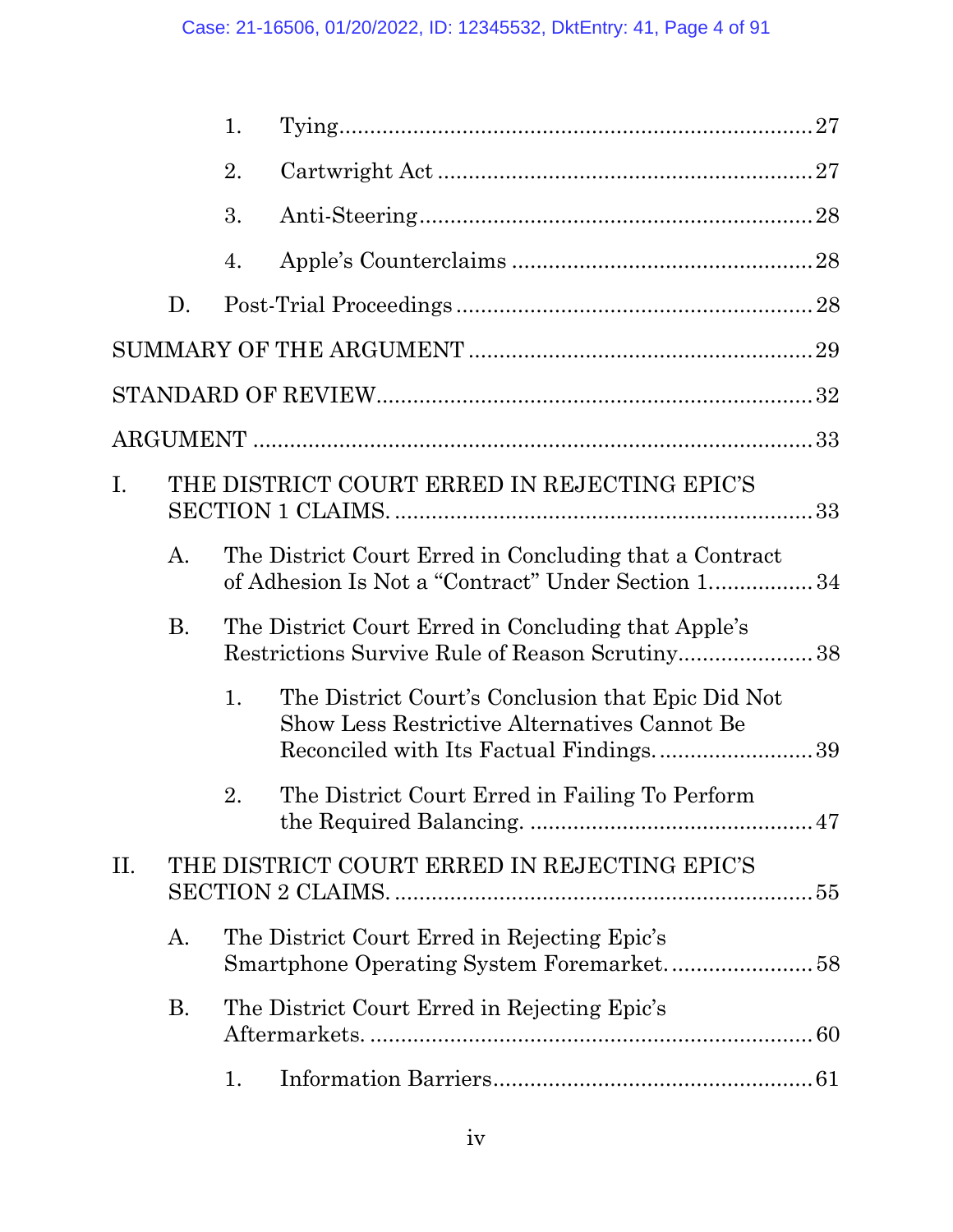| III. THE DISTRICT COURT ERRED IN REJECTING EPIC'S                                                                                          |  |
|--------------------------------------------------------------------------------------------------------------------------------------------|--|
| IV. THE DISTRICT COURT SHOULD HAVE DETERMINED<br>THAT APPLE'S CONTRACTUAL RESTRICTIONS ARE<br>UNLAWFUL, VOID AS AGAINST PUBLIC POLICY, AND |  |
|                                                                                                                                            |  |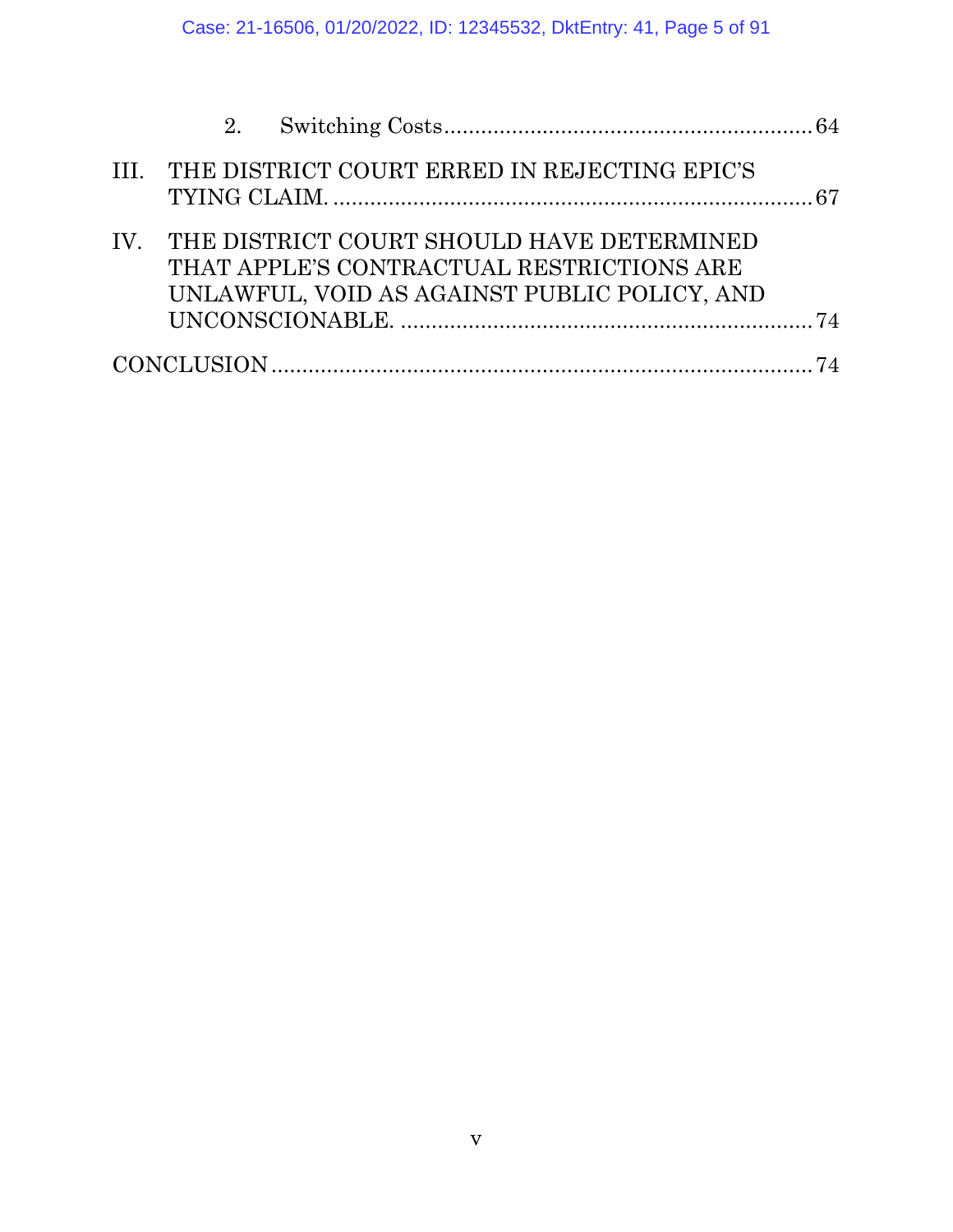# **TABLE OF AUTHORITIES**

# **Page(s)**

# **Cases**

| Aerotec Int'l, Inc. v. Honeywell Int'l, Inc.,        |  |
|------------------------------------------------------|--|
| Am. Ad Mgmt., Inc. v. GTE Corp.,                     |  |
| Am. President Lines, Ltd. v. Marine Terminals Corp., |  |
| Aspen Skiing Co. v. Aspen Highlands Skiing Corp.,    |  |
| Avaya Inc., RP v. Telecom Labs, Inc.,                |  |
| Barry v. Blue Cross of Cal.,                         |  |
| Bhan v. NME Hosps., Inc.,                            |  |
| <i>Brantley v. NBC Universal, Inc.,</i>              |  |
| Cascade Health Sols. v. PeaceHealth,                 |  |
| Cnty. of Tuolumne v. Sonora Cmty. Hosp.,             |  |
| Collins Inkjet Corp. v. Eastman Kodak Co.,           |  |
| Datagate, Inc. v. Hewlett-Packard Co.,               |  |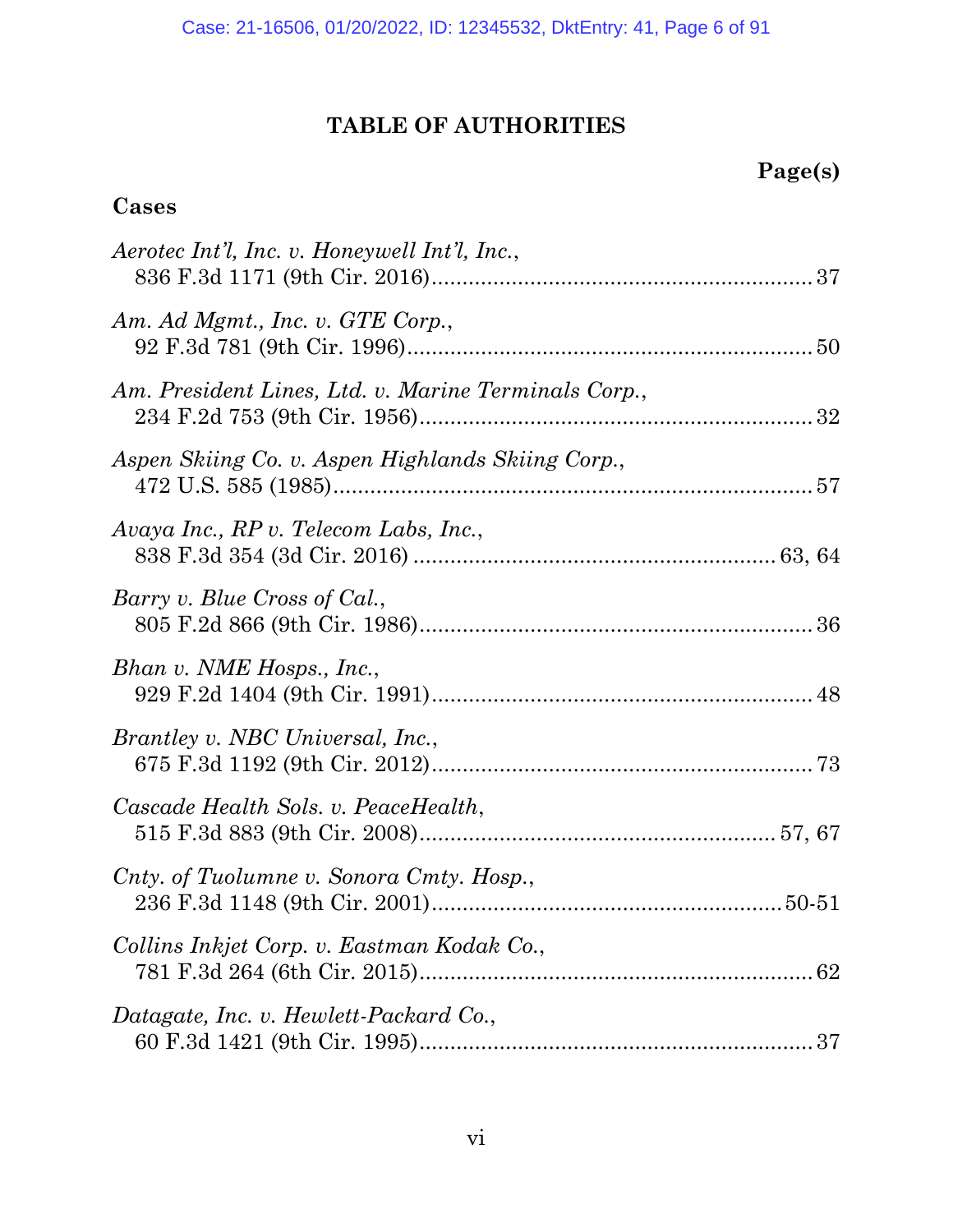| Digidyne Corp. v. Data Gen. Corp.,                                                                                                                                      |  |
|-------------------------------------------------------------------------------------------------------------------------------------------------------------------------|--|
| Eastman Kodak Co. v. Image Tech. Servs., Inc.,                                                                                                                          |  |
| Ford v. Alfaro,                                                                                                                                                         |  |
| Freeman v. San Diego Ass'n of Realtors,                                                                                                                                 |  |
| FTC v. Ind. Fed'n of Dentists,                                                                                                                                          |  |
| FTC v. Qualcomm Inc.,                                                                                                                                                   |  |
| Hahn v. Or. Physicians' Serv.,                                                                                                                                          |  |
| Image Tech. Servs., Inc. v. Eastman Kodak Co.,                                                                                                                          |  |
| Image Tech. Servs., Inc. v. Eastman Kodak Co.,                                                                                                                          |  |
| $Impax \, Labs., Inc. v. FTC,$                                                                                                                                          |  |
| In re Data Gen. Corp. Antitrust Litig.,<br>490 F. Supp. 1089 (N.D. Cal. 1980), aff'd sub nom.<br>Digidyne Corp. v. Data Gen. Corp., 734 F.2d 1336                       |  |
| In re NCAA Grant-in-Aid Cap Antitrust Litig.,<br>375 F. Supp. 3d 1058 (N.D. Cal. 2019), aff'd, 958 F.3d 1239<br>(9th Cir. 2020), $\alpha$ ff'd sub nom. NCAA v. Alston, |  |
| Jeanery, Inc. v. James Jeans, Inc.,                                                                                                                                     |  |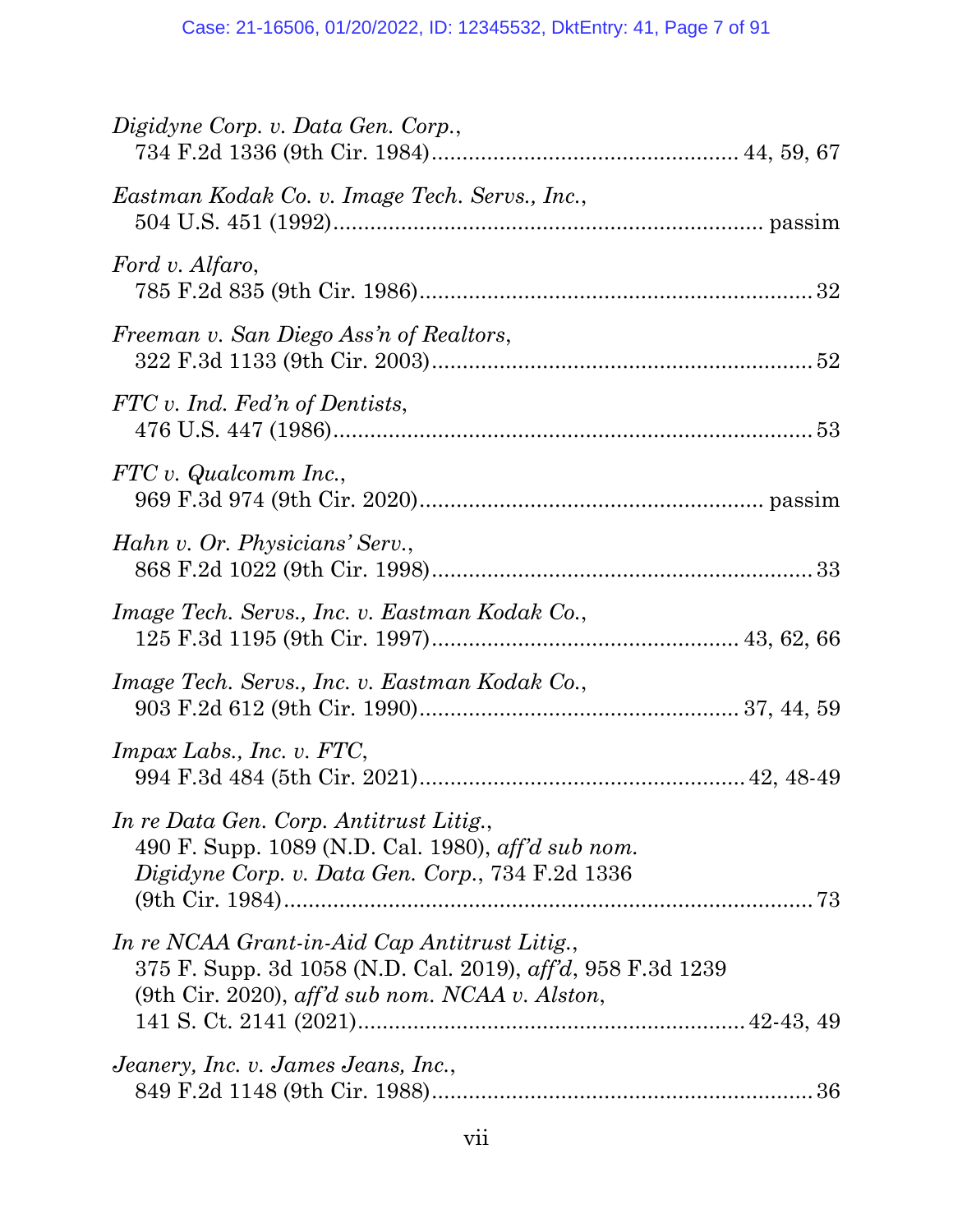| Jefferson Parish Hosp. Dist. No. 2 v. Hyde,<br>466 U.S. 2 (1984), abrogated on other grounds by Ill. Tool |  |
|-----------------------------------------------------------------------------------------------------------|--|
| Kaiser Steel Corp. v. Mullins,                                                                            |  |
| L.A. Mem'l Coliseum Comm'n v. NFL,                                                                        |  |
| Law v. NCAA,                                                                                              |  |
| Leegin Creative Leather Prods., Inc. v. PSKS, Inc.,                                                       |  |
| Lhotka v. Geographic Expeditions, Inc.,                                                                   |  |
| Monsanto Co. v. Spray-Rite Serv. Corp.,                                                                   |  |
| Mylan Pharms. Inc. v. Warner Chilcott Pub. Ltd.,                                                          |  |
| Nat'l Soc'y of Pro. Eng'rs v. United States,                                                              |  |
| NCAA v. Alston,<br>141 S. Ct. 2141 $(2021)$<br>46, 47, 48                                                 |  |
| New York ex rel. Schneiderman v. Actavis PLC,                                                             |  |
| Newcal Indus., Inc. v. IKON Off. Sol.,                                                                    |  |
| O'Bannon v. NCAA,                                                                                         |  |
| Ohio v. Am. Express Co.,                                                                                  |  |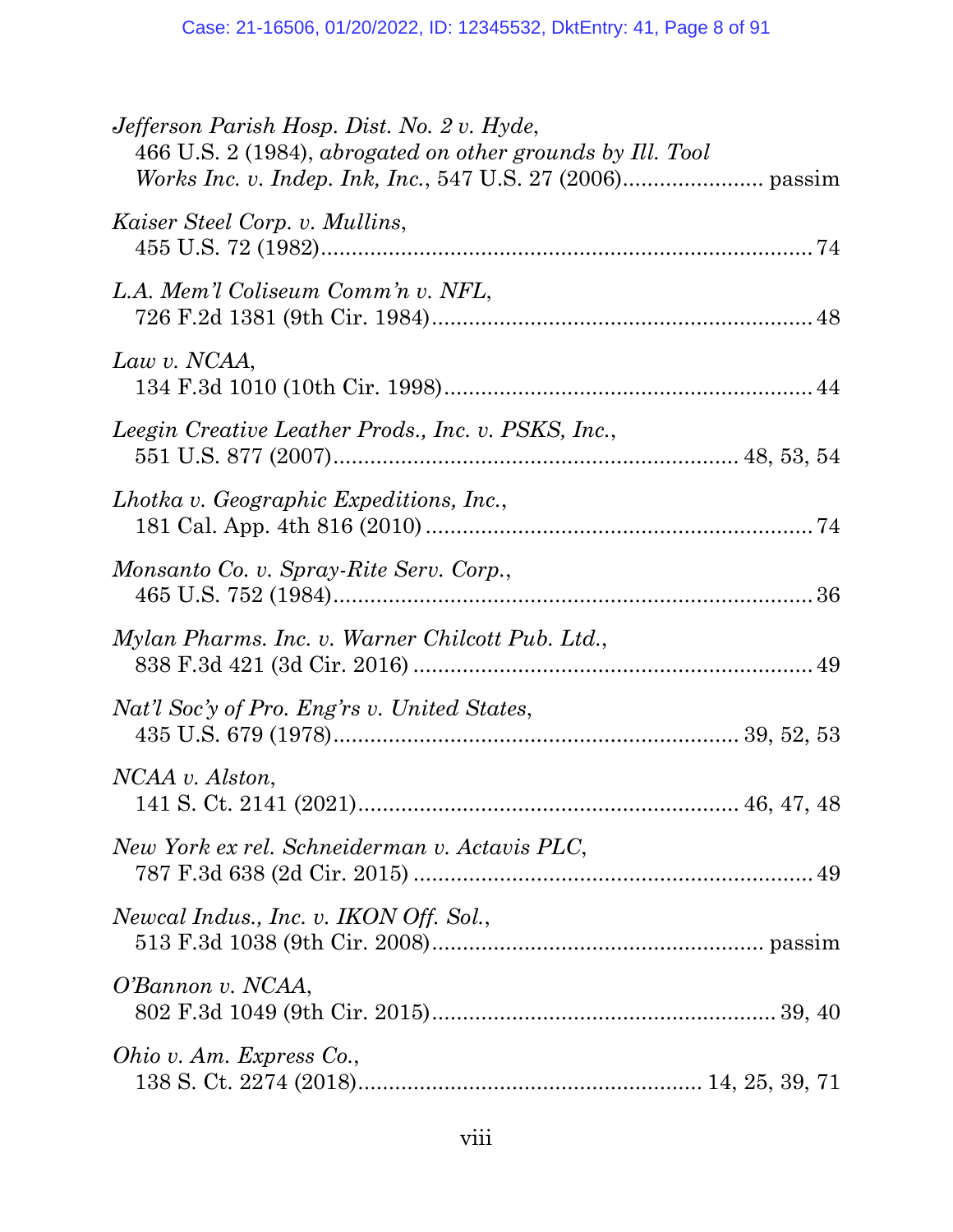| Olin Corp. v. FTC,                                                                                                                                           |  |
|--------------------------------------------------------------------------------------------------------------------------------------------------------------|--|
| OneBeacon Ins. Co. v. Hass Indus., Inc.,                                                                                                                     |  |
| Paladin Assocs., Inc. v. Mont. Power Co.,                                                                                                                    |  |
| Perdue v. Crocker Nat'l Bank,                                                                                                                                |  |
| Perma Life Mufflers, Inc. v. Int'l Parts Corp.,<br>392 U.S. 134 (1968), overruled on other grounds by<br>Copperweld Corp. v. Indep. Tube Corp., 467 U.S. 752 |  |
| PSI Repair Servs., Inc. v. Honeywell, Inc.,                                                                                                                  |  |
| Re/Max Int'l, Inc. v. Realty One, Inc.,                                                                                                                      |  |
| Rebel Oil Co. v. Atl. Richfield Co.,                                                                                                                         |  |
| Siegel v. Chicken Delight, Inc.,                                                                                                                             |  |
| Simpson v. Union Oil Co. of Cal.,                                                                                                                            |  |
| Teradata Corp. v. SAP SE,<br>No. 18-cv-03670-WHO, 2018 WL 6528009 (N.D. Cal.                                                                                 |  |
| Toscano v. PGA Tour, Inc.,                                                                                                                                   |  |
| Toscano v. PGA,                                                                                                                                              |  |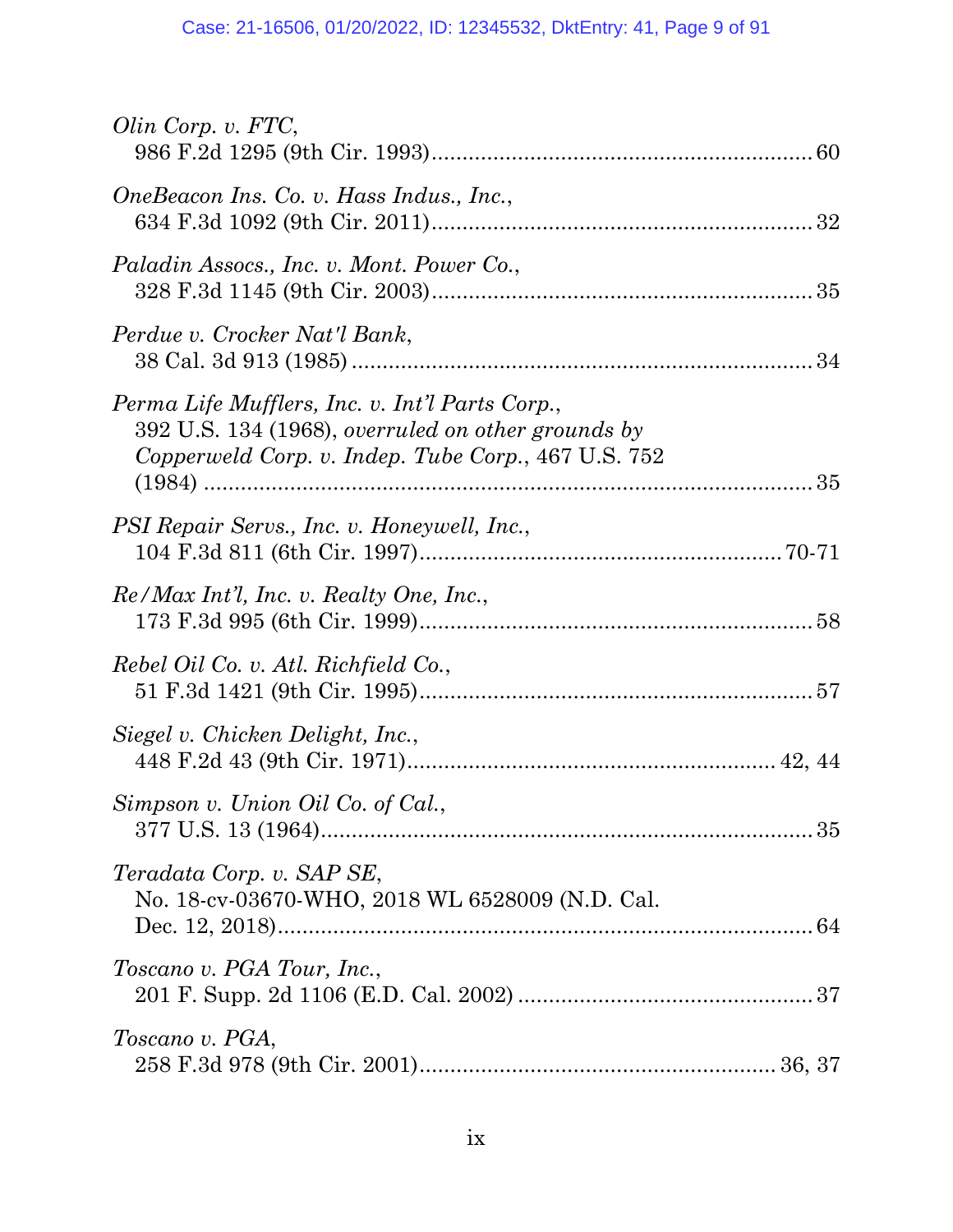| United States v. Cont'l Can Co.,                                                                                    |
|---------------------------------------------------------------------------------------------------------------------|
| United States v. Gen. Motors Corp.,                                                                                 |
| United States v. Microsoft Corp.,                                                                                   |
| Viamedia, Inc. v. Comcast Corp.,                                                                                    |
| Virtual Maint., Inc. v. Prime Comput., Inc.,                                                                        |
| Ward v. Apple Inc.,<br>No. 12-cv-05404-YGR, 2017 WL 1075049 (N.D. Cal.                                              |
| <b>Statutes &amp; Rules</b>                                                                                         |
|                                                                                                                     |
|                                                                                                                     |
| <b>Other Authorities</b>                                                                                            |
| Phillip E. Areeda & Herbert Hovenkamp, Antitrust Law: An<br>Analysis of Antitrust Principles and Their Application, |

(5th ed. 2020) ............................................................................... passim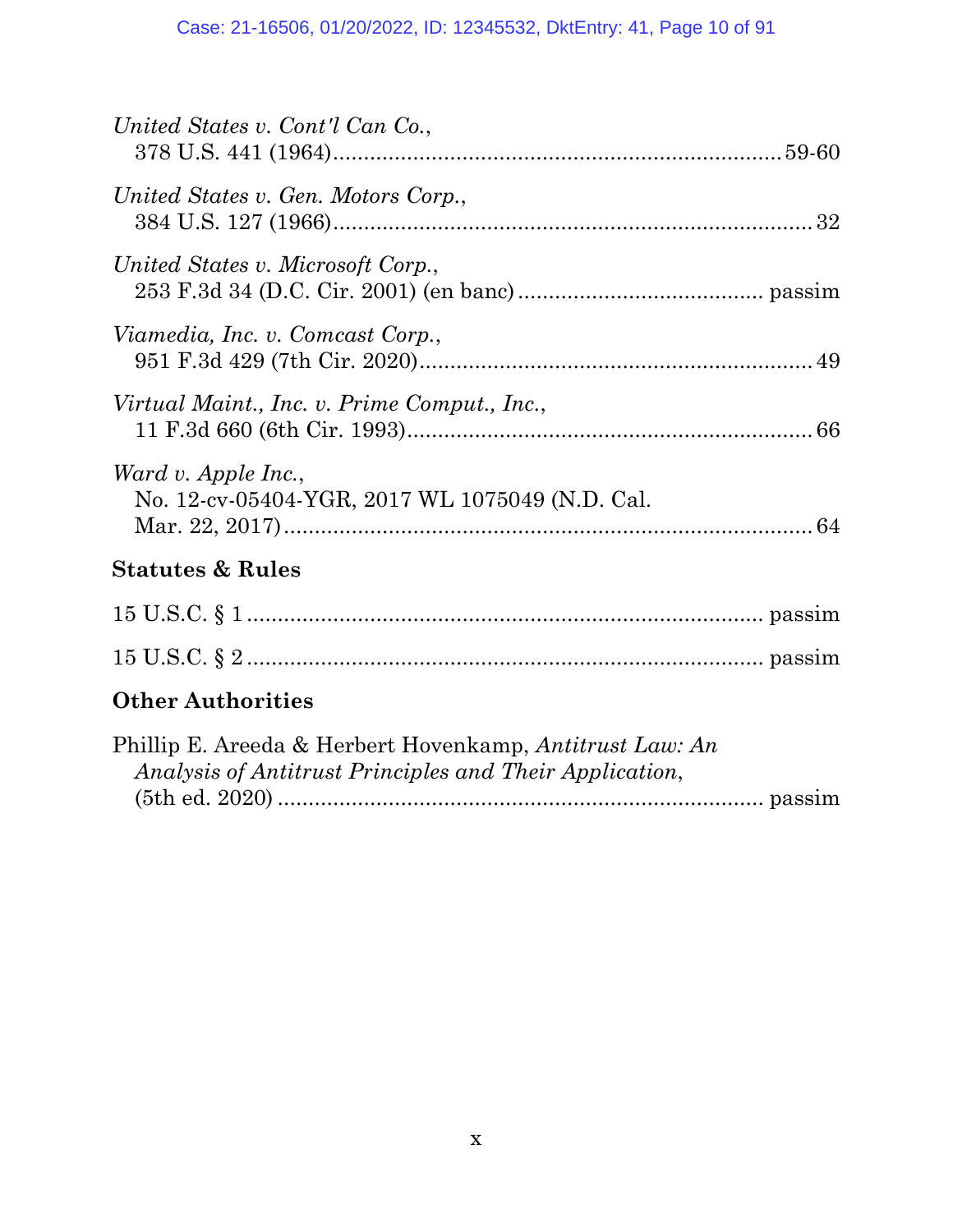#### **JURISDICTIONAL STATEMENT**

The district court had jurisdiction under 15 U.S.C. § 26 and 28 U.S.C. §§ 1331 and 1337, supplemental jurisdiction over Epic's state law claims under 28 U.S.C. § 1367, and diversity jurisdiction over those claims under 28 U.S.C. § 1332. The district court entered a final judgment that disposed of all parties' claims on September 10, 2021. 1-ER-2. Epic timely noticed this appeal on September 12, 2021. 4-ER-754; Fed. R. App. P. 4(a)(1). This Court has jurisdiction under 28 U.S.C. § 1291.

## <span id="page-10-0"></span>**STATEMENT OF THE ISSUES**

1. Whether the district court erred in holding that a contract of adhesion is not a "contract" under Section 1 of the Sherman Act.

2. Whether the court erred in holding Apple Inc.'s ("Apple") prohibitions on competing software application ("app") distribution channels and competing in-app payment solutions for the iPhone operating system ("iOS") survive rule of reason scrutiny.

3. Whether the court erred in finding Apple is not a monopolist in markets for iOS app distribution and payment solutions for the sale of digital content within iOS apps.

1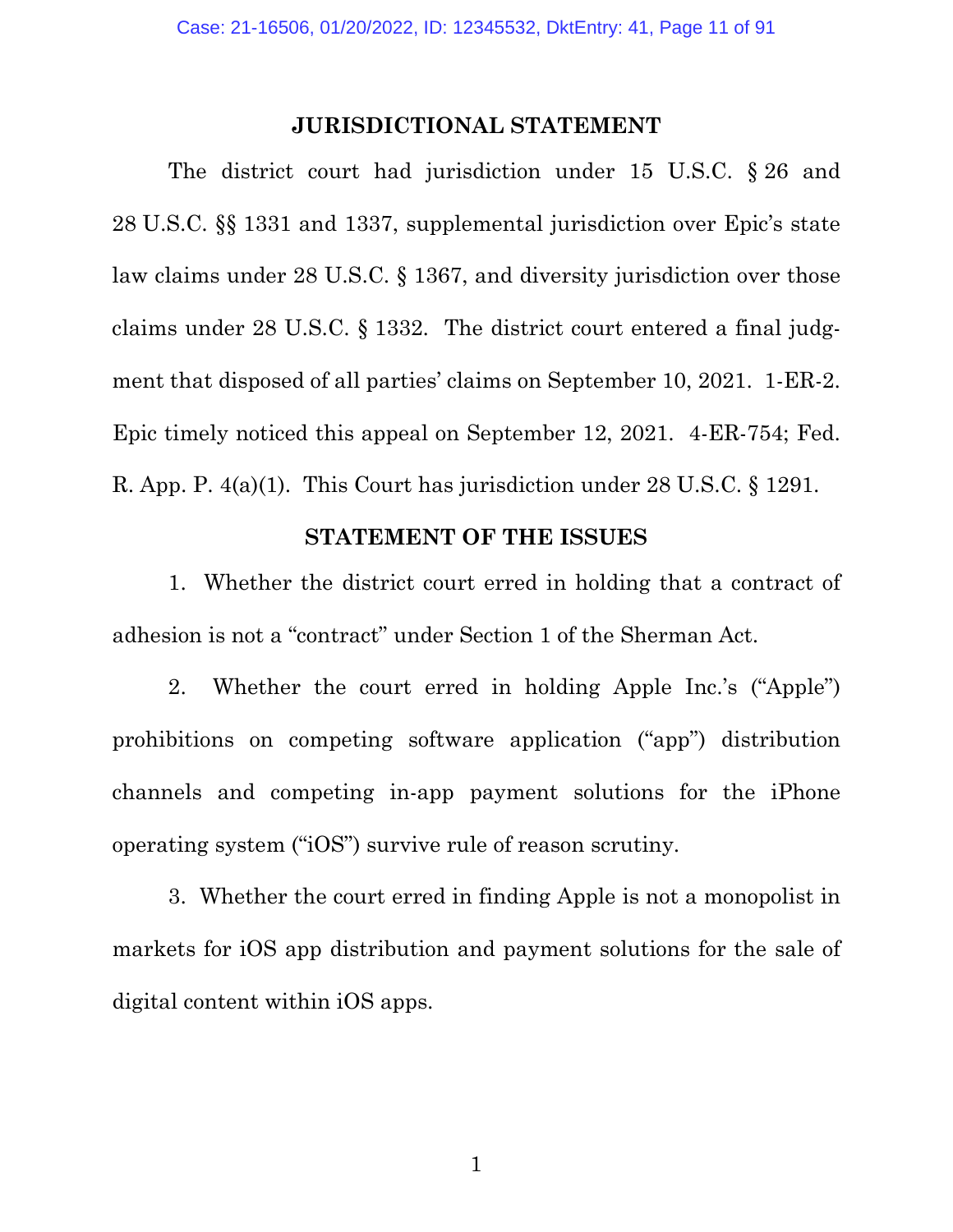4. Whether the court erred in rejecting Epic's tying claim on the ground that app distribution and in-app payment solutions are not separate products.

#### **STATUTORY PROVISIONS**

The Addendum reproduces the pertinent statutory provisions.

## **INTRODUCTION**

With over a billion users, the iPhone may be the most profitable technology ever, making Apple the largest company in history. The iPhone's success depends on millions of "apps" created by third-party software developers who labor to make good on Apple's tagline: "There's an app for that." Apps bring the iPhone to life. They enable users to do far more than make phone calls and check email—accessing social media, purchasing goods, playing games, watching movies, listening to music, ordering food, banking, reading the news, tracking exercise, hailing cars, and more.

But apps enable these activities under a dark cloud: contractual and technological restrictions that Apple imposes to maintain its monopoly position and restrain competition. Apple has made itself the exclusive distributor for all apps by prohibiting distribution of apps outside Apple's proprietary "App Store," deploying software that blocks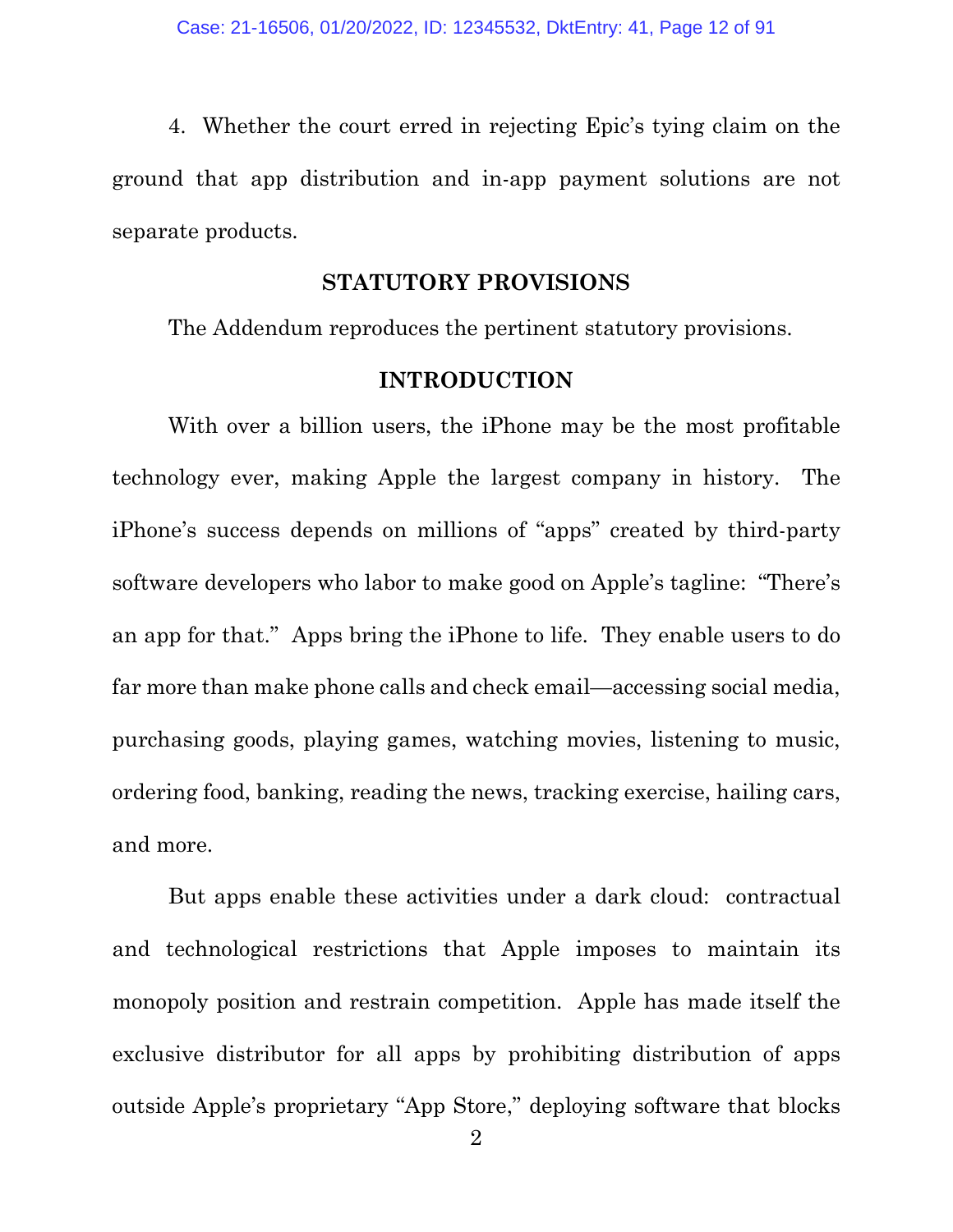any other apps, and threatening to evict developers that fail to comply. Additionally, Apple requires developers to use Apple's payment solution to sell digital content through their apps, and charges a 30% commission on each sale. These restrictions are unnecessary to further any legitimate procompetitive purpose—Apple does not even impose them on its Mac computers. Rather, Apple documents show it made a "policy decision" to increase its own profits by restricting app distribution and payment solutions for iPhones.

Absent these restrictions, iPhone users and app developers could use alternative app stores, and users could get apps directly from developers. Developers could procure payment mechanisms with additional features and lower costs for their apps. Epic wants to—but cannot—compete with Apple to fulfill that demand by providing an iPhone app store and in-app payment solution. Epic would charge developers much less than Apple's 30% commission, increasing innovation and reducing costs.

Apple prevents Epic and other potential competitors from offering those choices. That is why Epic brought this antitrust suit. The district court's factual findings make clear that Apple's conduct is precisely what

3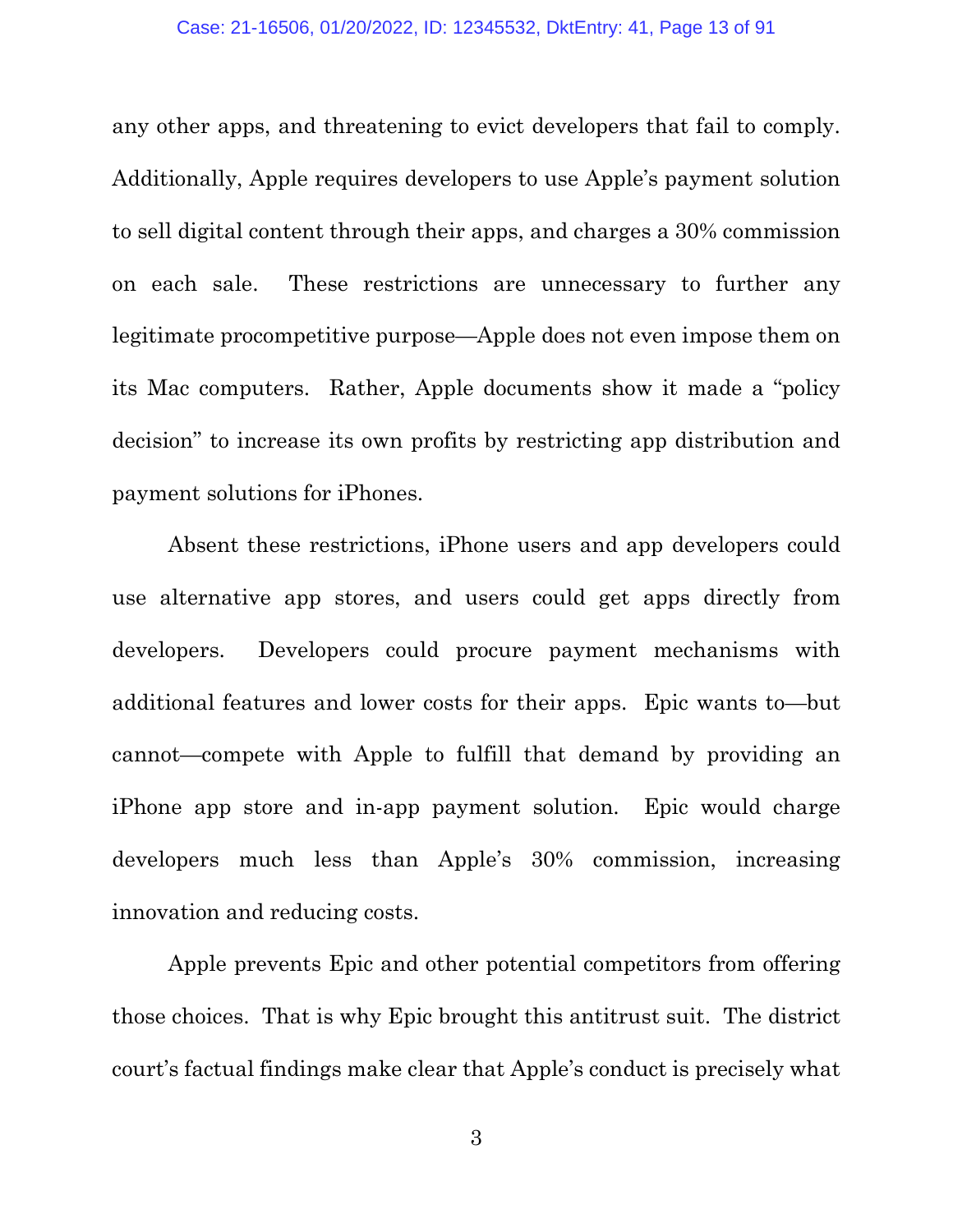the antitrust laws prohibit. The court found that Apple's contracts and policies have allowed it to collect many billions of dollars in "supracompetitive" profits from developers and consumers. Apple has "increased prices," "reduce[d] innovation," "reduce[d] quality," and "foreclos[ed] competition." The challenged restrictions "unreasonably restrain competition and harm consumers," and "Apple employs these policies so that it can extract supracompetitive commissions." But the court nonetheless found no Sherman Act violation.

The court first erred in holding Section 1 inapplicable on the ground that there is no "contract" in restraint of trade. It reasoned that the "contracts of adhesion" between Apple and app developers that exclude competing app stores and payment solutions are not contracts under Section 1. But a "contract" in restraint of trade is still a "contract," whether the terms are negotiated or imposed by one party with overwhelming market power. When such a contract is unilaterally imposed, it still unreasonably precludes competition—here, causing billions of dollars in harm.

The district court further erred in holding that Apple's conduct survives rule of reason scrutiny. The court expressly found that Apple's

4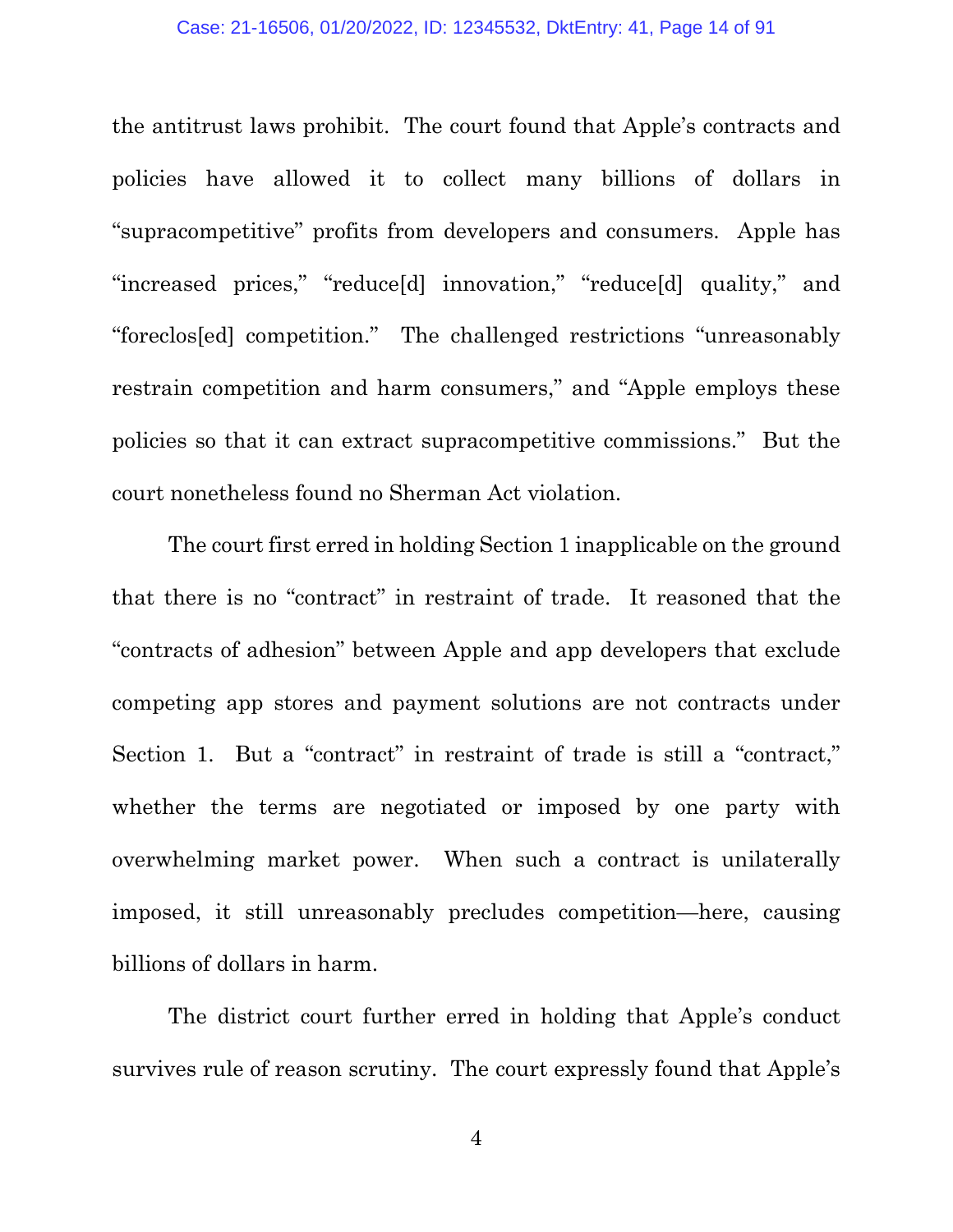scheme causes great harm to competition, innovation, and consumers, yielding years of "extraordinarily high" supracompetitive profits. The court's own findings demonstrate that Apple's justifications are largely pretextual, and that there are less restrictive alternatives to achieve any purported benefits. Not only did the court find that Apple successfully employs far less restrictive alternatives on Mac computers, it also found that Apple uses far less restrictive alternatives for certain in-app purchases on the iPhone itself, permitting developers that sell physical goods or services to use any payment solution they want. Inexplicably, the district court ignored its factual findings and failed to conduct the required balancing of competitive harms with any valid competitive benefits. That balancing demonstrates that Apple's restrictions violate the Sherman Act.

The court also erred in rejecting Epic's Section 2 monopoly maintenance claims. Apple excludes competitors from iOS app distribution and in-app payment solutions for digital content, giving it a 100% market share. In rejecting Epic's Section 2 claims on these undisputed facts, the court misapplied settled precedent establishing that in these circumstances, an antitrust market may be defined by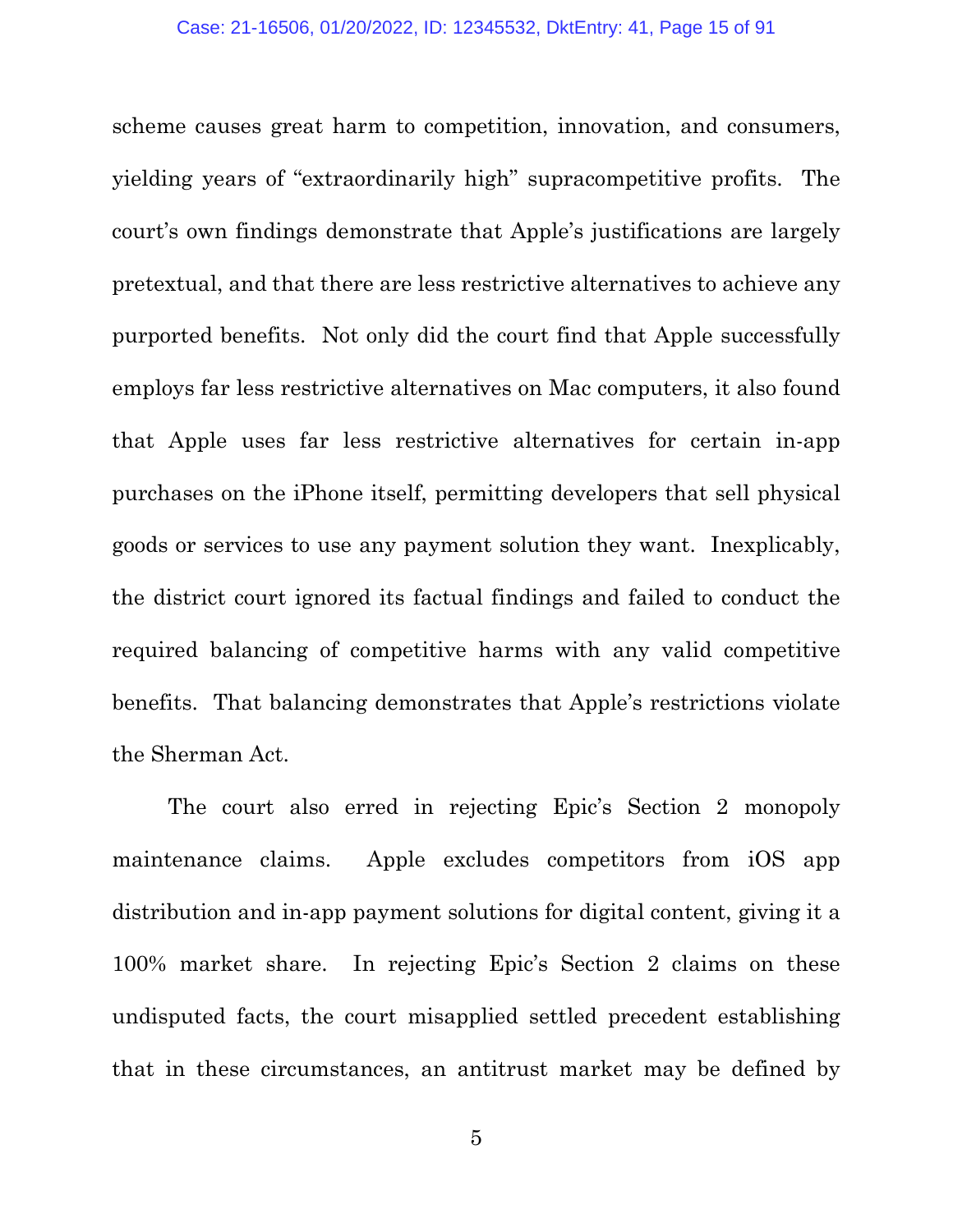reference to a single brand. *See Eastman Kodak Co. v. Image Tech. Servs., Inc.*, 504 U.S. 451 (1992); *Newcal Indus., Inc. v. IKON Off. Sol.*, 513 F.3d 1038 (9th Cir. 2008).

Finally, the court erred in rejecting Epic's tying claim. Apple ties its app store to its in-app payment solution for digital content; third-party developers who use the former must use the latter. The court's conclusion that they are a single product was error under the governing legal test because there is separate demand for each.

The judgment accordingly should be reversed.

#### **STATEMENT OF THE FACTS**

#### **I. Apple, Epic, and the Dispute**

#### **A. Apple and Its Ecosystem**

Apple is the largest corporation in history by market capitalization. Its empire spans Mac computers, iPhones, iPads, watches, headphones, media streaming, messaging, browsing, and gaming software. 2-ER-356–57; 3-ER-556–57.

Launched in 2007, the iPhone is among the most successful products ever, with over a billion users. 1-ER-30; 3-ER-558; 2-ER-444. Like all computing devices, it requires an "operating system"—"a foundational layer of software." 1-ER-30; 2-ER-346; 2-ER-263. The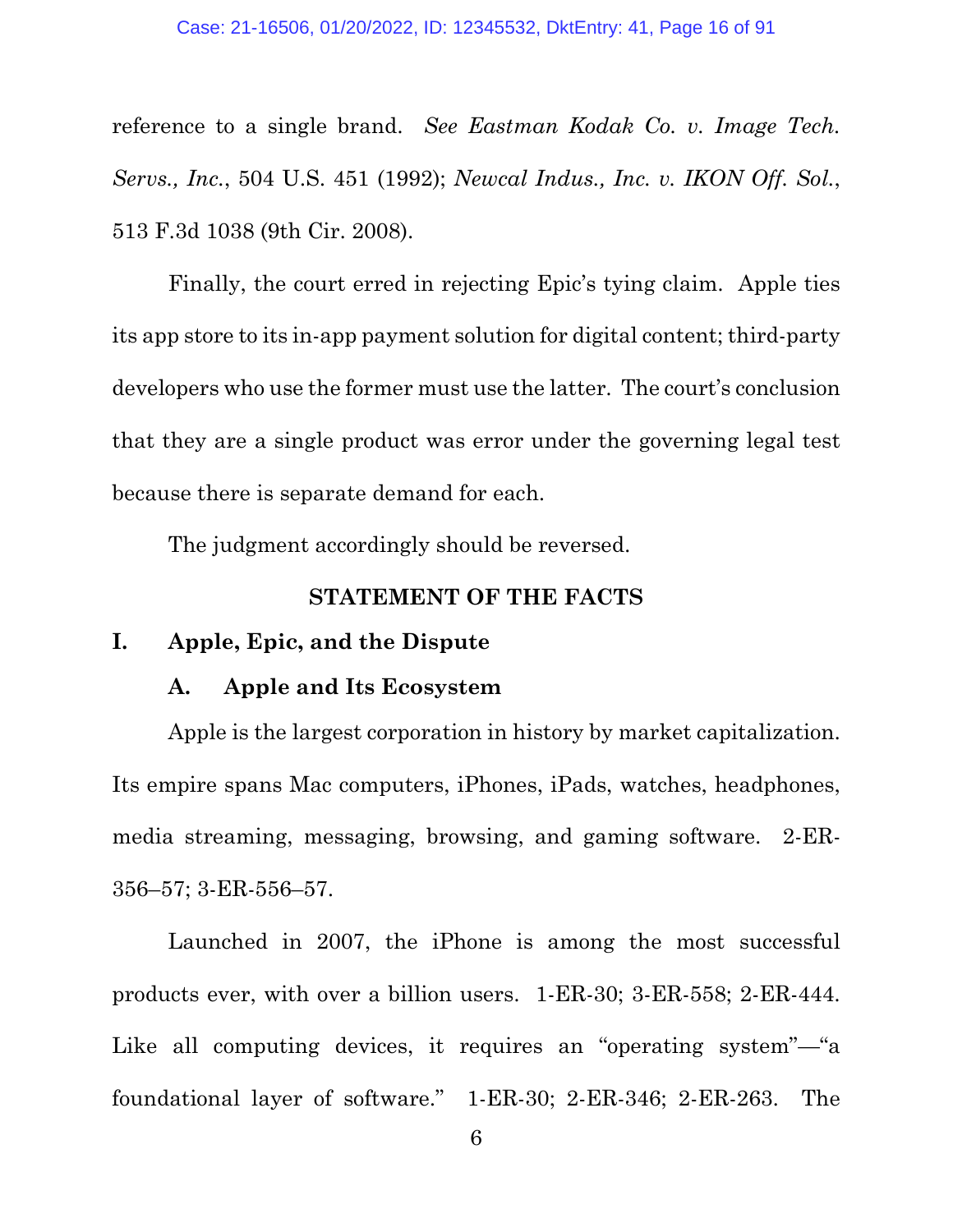iPhone's operating system—the core of its smartphone ecosystem—is called "iOS"; it lets users install apps that provide enormous additional functionality. 1-ER-30. There is only one other smartphone ecosystem: Google's Android. 1-ER-141; 2-ER-268; 2-ER-411. While Google licenses the Android operating system to smartphone manufacturers, 2-ER-416, Apple keeps iOS proprietary, 1-ER-48.

The district court recognized that when consumers purchase a phone, they are "choos[ing] between the type of ecosystems." 1-ER-48. "[V]ery few consumers own both Android and iOS devices"; they typically "single home"—*i.e*., choose one smartphone operating system. 1-ER-55. Consumers incur costs to switch between ecosystems—for example, the cost of buying a new smartphone and peripheral hardware, the challenge of learning a different operating system, the time to transfer data, and the costs of obtaining new apps since iOS apps do not work on Android, and *vice versa*. 2-ER-391–93; 1-ER-53; 2-ER-354. Once a user picks an ecosystem, "very low switching rates exist, with only about 2% of iPhone users switching to Android each year." 1-ER-55.

A cornerstone of Apple's strategy is to make switching to Android difficult. In 2010, Apple's CEO, Steve Jobs, candidly wrote that he

7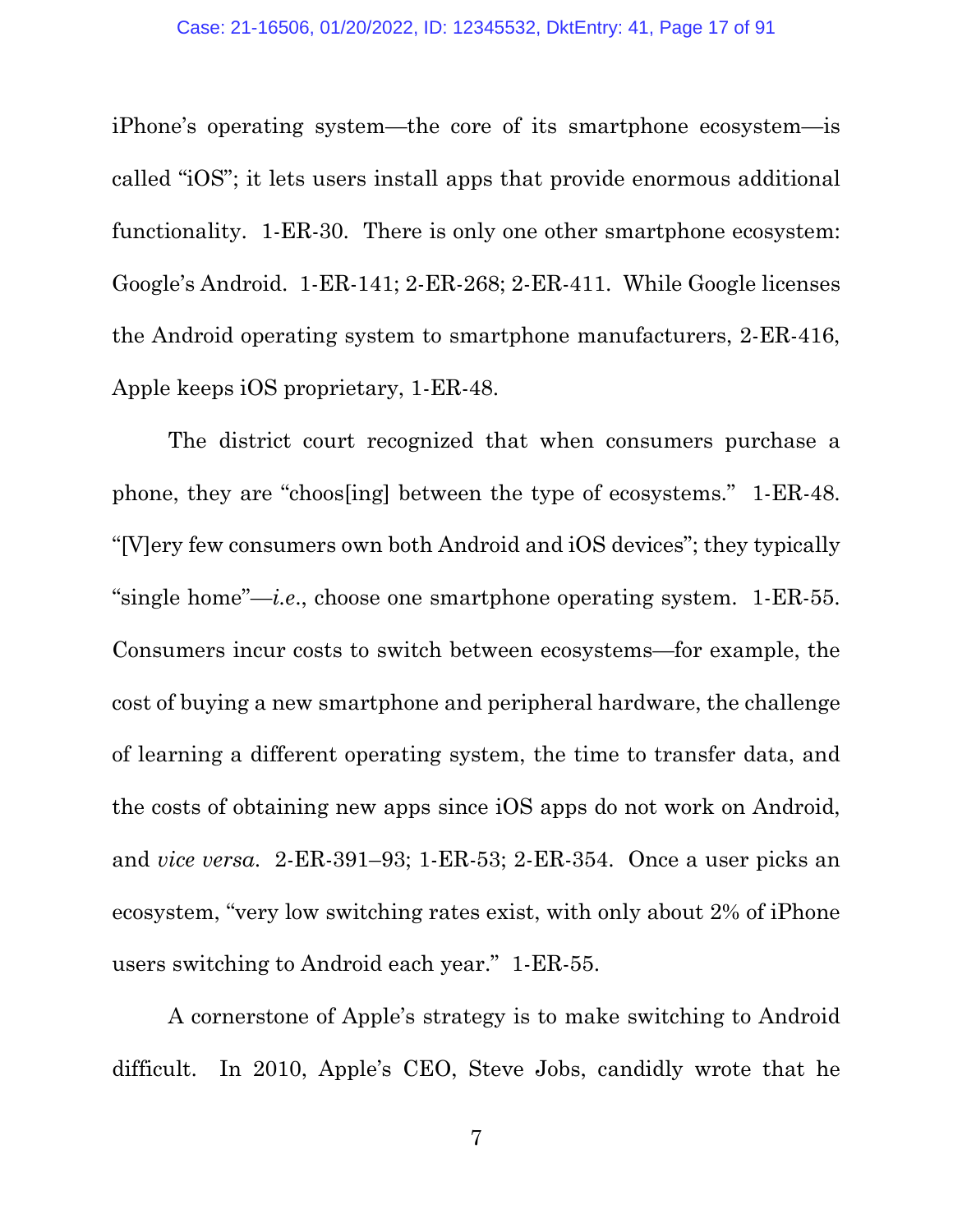wanted to "tie all of our products together, so [Apple] further  $lock[s]$ customers into [its] ecosystem" and "make[s] [the] Apple ecosystem even more sticky." 3-ER-571–72. One example is Apple's popular messaging service app iMessage, which Apple refuses to make available for Android so it is harder for iPhone users to switch. 2-ER-437; 3-ER-749–50; 3-ER-746–48.

### **B. App Distribution**

Unlike consumers, who are locked into one ecosystem, developers must "compete for single-homing users" and "cannot afford to forego particular platforms without losing those other customers." 1-ER-55. Developers typically "multi-home" across both iOS and Android, 1-ER-55, and have strong incentives to stay on both despite unfavorable restrictions. *See* 2-ER-301; 2-ER-333; 2-ER-294.

To distribute an app to iOS users, developers must join Apple's Developer Program by executing a contract (the Developer Program License Agreement, or "DPLA") and paying Apple a \$99 annual fee. 1-ER-31–32. Apple requires all developers to "agree to abide by the App [Store Review] Guidelines," which together with the DPLA govern the distribution of iOS apps. 1-ER-34 n.192. The DPLA requires developers to distribute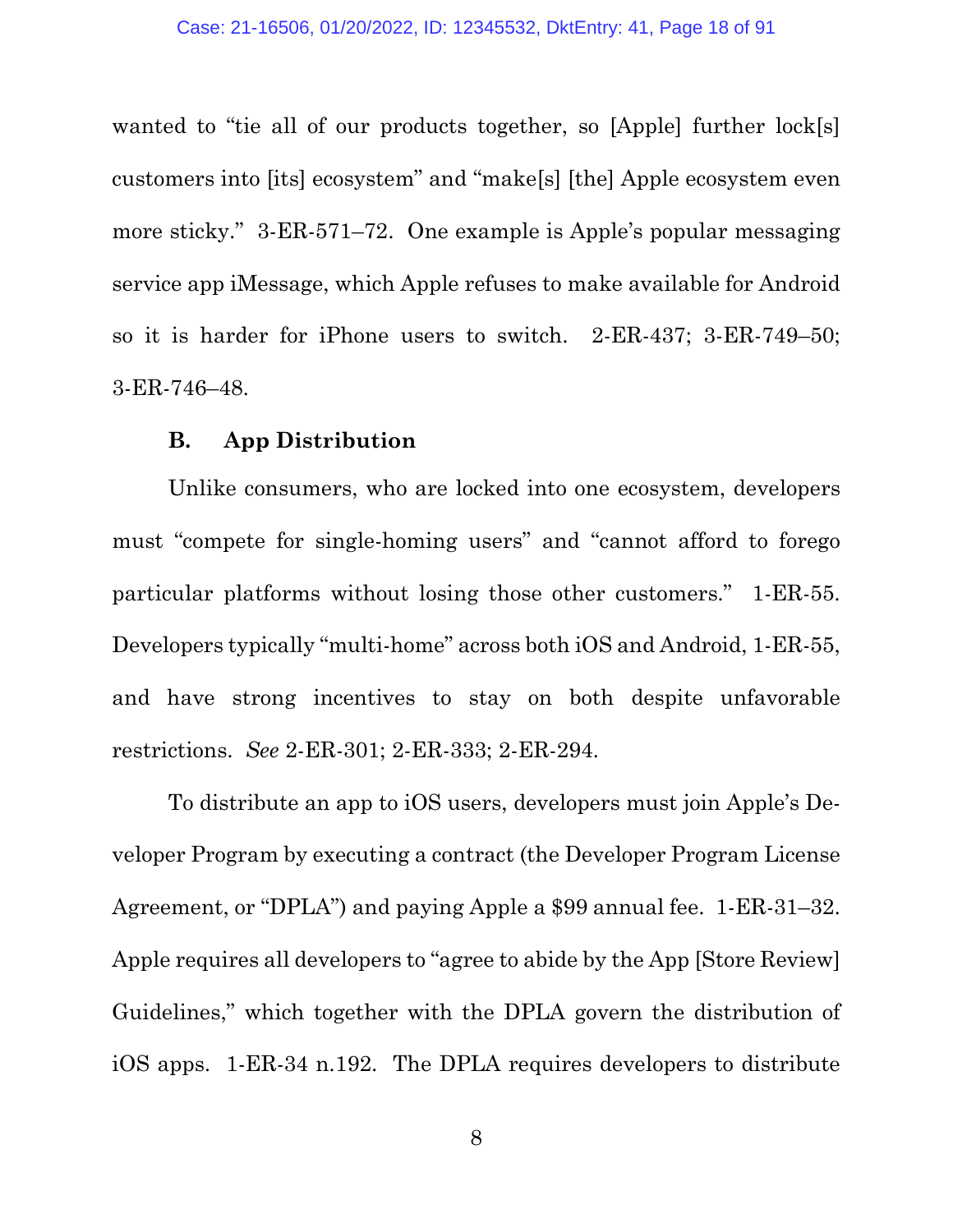iOS apps *exclusively* through Apple's App Store. 1-ER-96. Apple cements this exclusivity with technology: iOS will not run apps that lack a digital certificate Apple issues only to apps distributed through the App Store. 1-ER-95–96; 1-ER-111.

Apple's complete control over iOS app distribution sharply contrasts with its approach for Mac computers, where developers can distribute software through Apple's Mac App Store, competing app stores, and directly through the developers' own websites. 1-ER-99; 1-ER-115; 2-ER-448. Apple openly advises Mac users that apps from "the internet can be installed worry-free." 3-ER-563; *see also* 1-ER-116. When Apple first launched the iPhone, it considered using that open Mac model, but made a "policy decision"—driven by commercial goals, not security concerns—to impose exclusive distribution. 1-ER-115.

### **C. Payment Solutions**

Developers often make digital products and features available for purchase within their apps, such as extra swipes in a dating app or character outfits in a game app. 1-ER-35–36. Those "in-app" purchases typically occur "long after" consumers install the app on their phones, and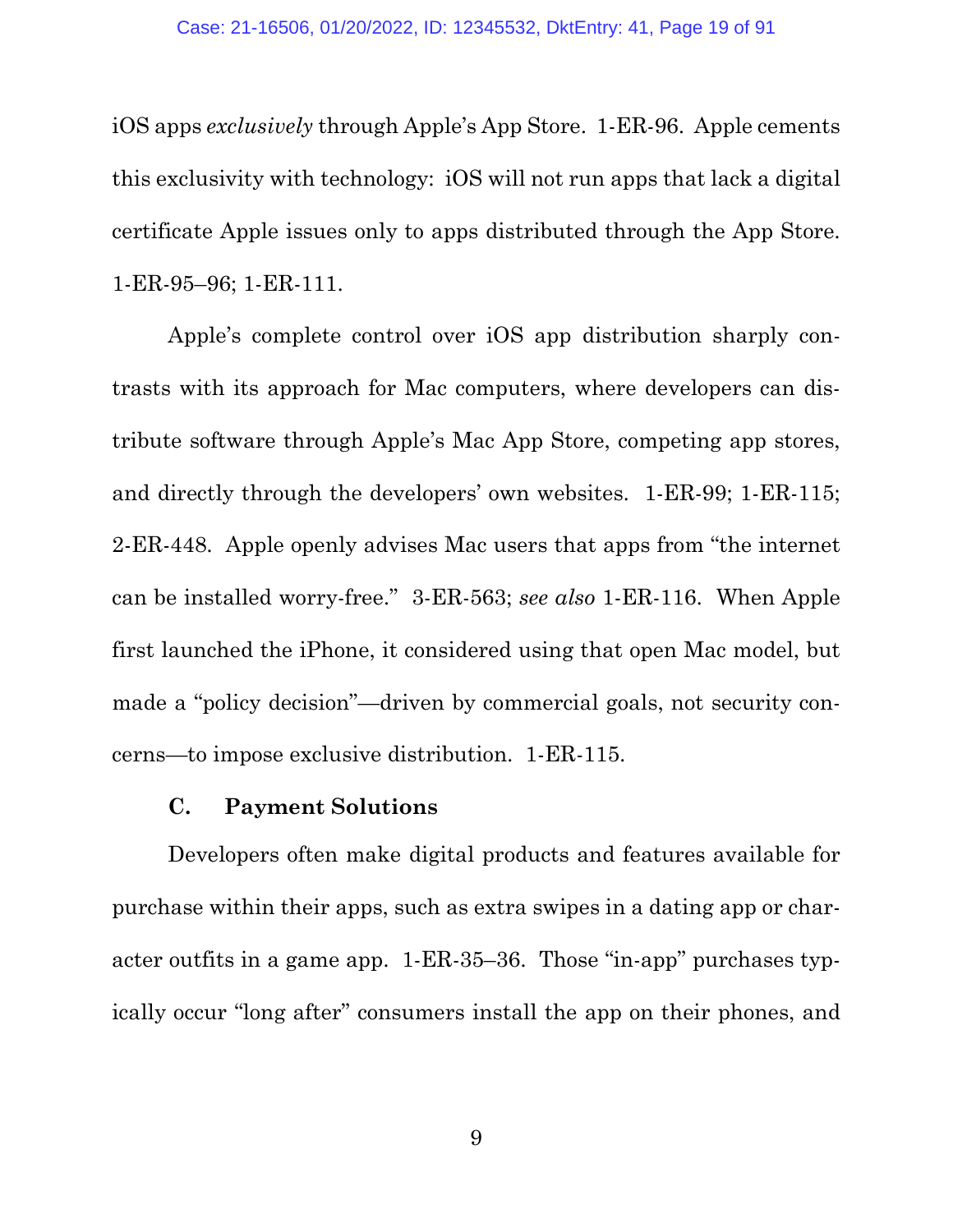"the App Store does not participate in a meaningful way" in these transactions. 1-ER-37. Developers need a "payment solution" that lets them accept payment credentials (such as credit cards) from customers and collect payment. 2-ER-275; 1-ER-6. In-app payment solutions facilitate frictionless transactions, which is critical because users are less likely to complete purchases if they instead occur outside the app. 1-ER-118; 2-ER-325–26; 2-ER-467–68.

With a few exceptions, Apple contractually requires exclusive use of its in-app payment solution ("IAP") for all in-app purchases of this digital content, and charges a 30% commission on each purchase. 1-ER-34–36; 3-ER-619; 3-ER-692; 3-ER-580–81. Apple did not consider intellectual property ("IP") in setting that rate, 1-ER-117, nor does it list specific IP covered by the commission in the DPLA, 1-ER-150. Apple does not require use of IAP or charge any commission on in-app purchases of *physical* goods and services for use outside the app; for those, developers (such as Amazon and Uber) can use any non-IAP payment solution. 1-ER-36.

Apple "aggressively" enforces its IAP requirement. 2-ER-366. It refuses developer requests to use other payment solutions to sell digital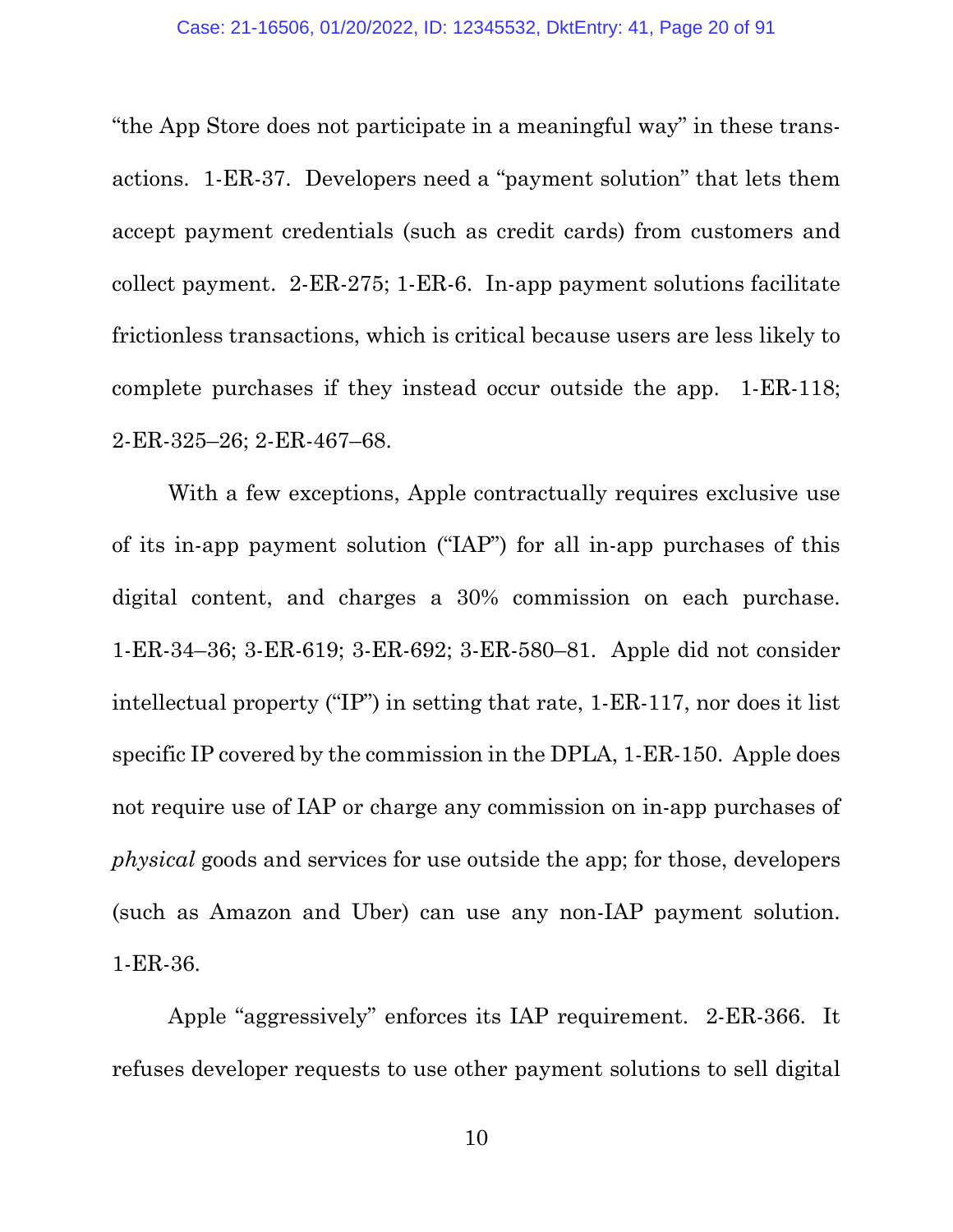content, and has retaliated against thousands of developers who used different payment solutions by terminating their accounts. 2-ER-371. Apple also imposes anti-steering provisions, which prevent developers from informing consumers of non-IAP methods to purchase digital content. 1-ER-166.

#### **D. Epic**

Epic develops software, including game and non-game apps. 1-ER-7. It also provides other developers with software tools and services. 1-ER-7. Epic's most popular app is *Fortnite*, which has game and non-game elements and connects millions of people across platforms. 1-ER-9–13. *Fortnite* debuted on iOS in 2018 and offers in-app purchases including character outfits and emotes (actions that characters can perform). 1-ER-14; 1-ER-16. By August 2020, "more than 115 million registered players had accessed *Fortnite* on an iOS device." 1-ER-17.

Epic also operates the Epic Games Store, which distributes Epic and third-party apps on personal computers ("PCs") and Macs. 1-ER-17– 20. Epic charges a 12% commission on the initial distribution of paid apps and on in-app sales when the developer uses Epic's payment solution. 1-ER-19. Epic does not require developers to use Epic's payment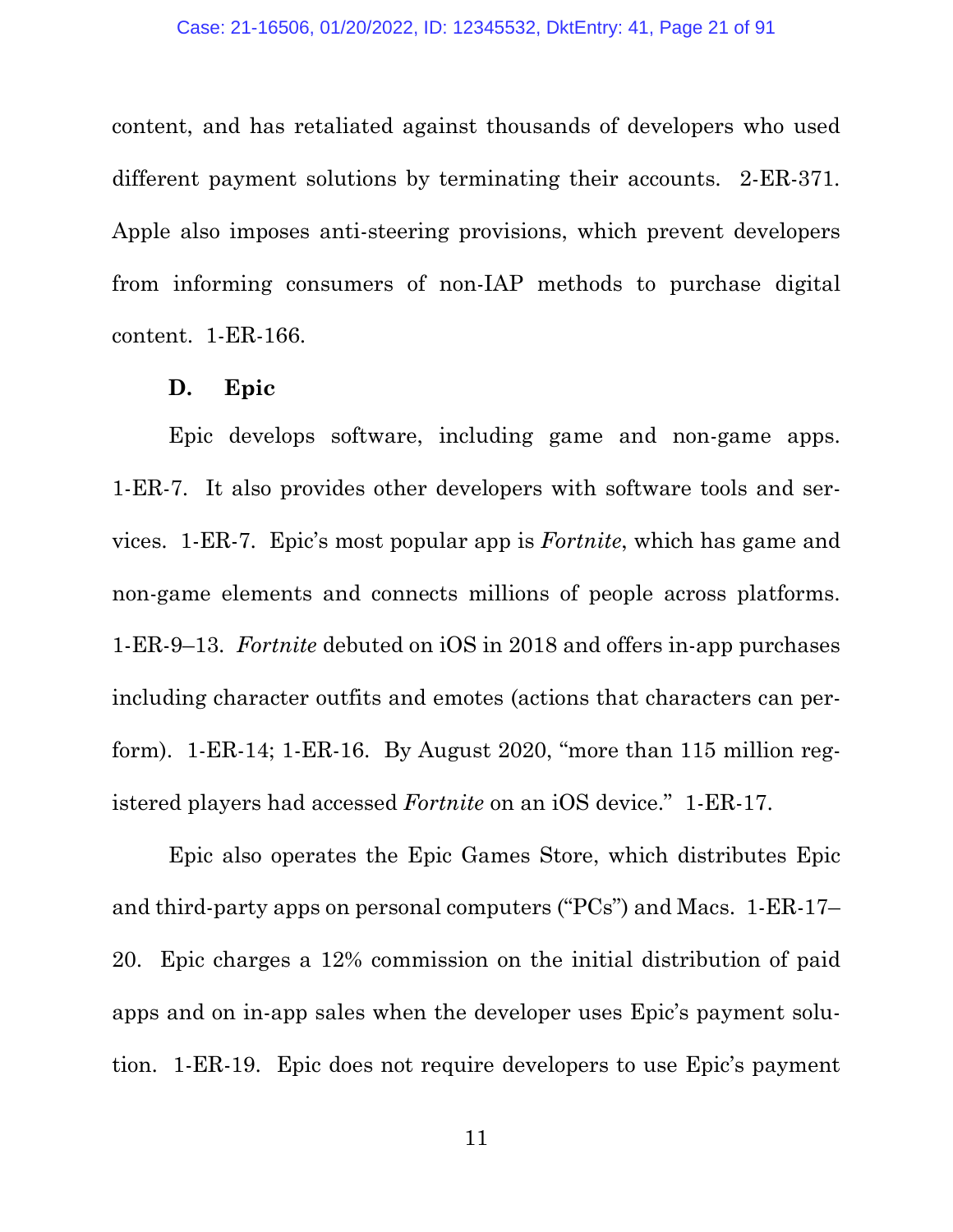solution for in-app sales, and developers who do not pay Epic nothing. 1-ER-19. Absent Apple's restrictions, Epic would make its store available for iOS apps on the same terms. 1-ER-20. Epic has urged Apple to end its iOS app distribution and payment solution restrictions since the mid-2010s; Apple has refused. *See* 1-ER-22; 1-ER-27–28.

#### **E. The Dispute**

Given Apple's intransigence, Epic took a stand against Apple and demonstrated that competition can exist on iOS—and that consumers would welcome and benefit from it. 1-ER-28; 2-ER-309. On August 13, 2020, Epic launched its in-app payment solution in *Fortnite*, in contravention of the DPLA's mandatory exclusivity terms. 1-ER-28–29. In response, Apple removed *Fortnite* from the App Store, terminated the *Fortnite* Developer Program account, and threatened to terminate the Developer Program accounts of all Epic affiliates. 1-ER-29.

Epic sued Apple for violations of Sections 1 and 2 of the Sherman Act, as well as California's Cartwright Act and Unfair Competition Law ("UCL").  $1$ -ER-4;  $1$ -ER-28. Epic sought a temporary restraining order and preliminary injunction to prevent Apple from retaliating against Epic, both of which the district court granted in part. 1-ER-29; 3-ER-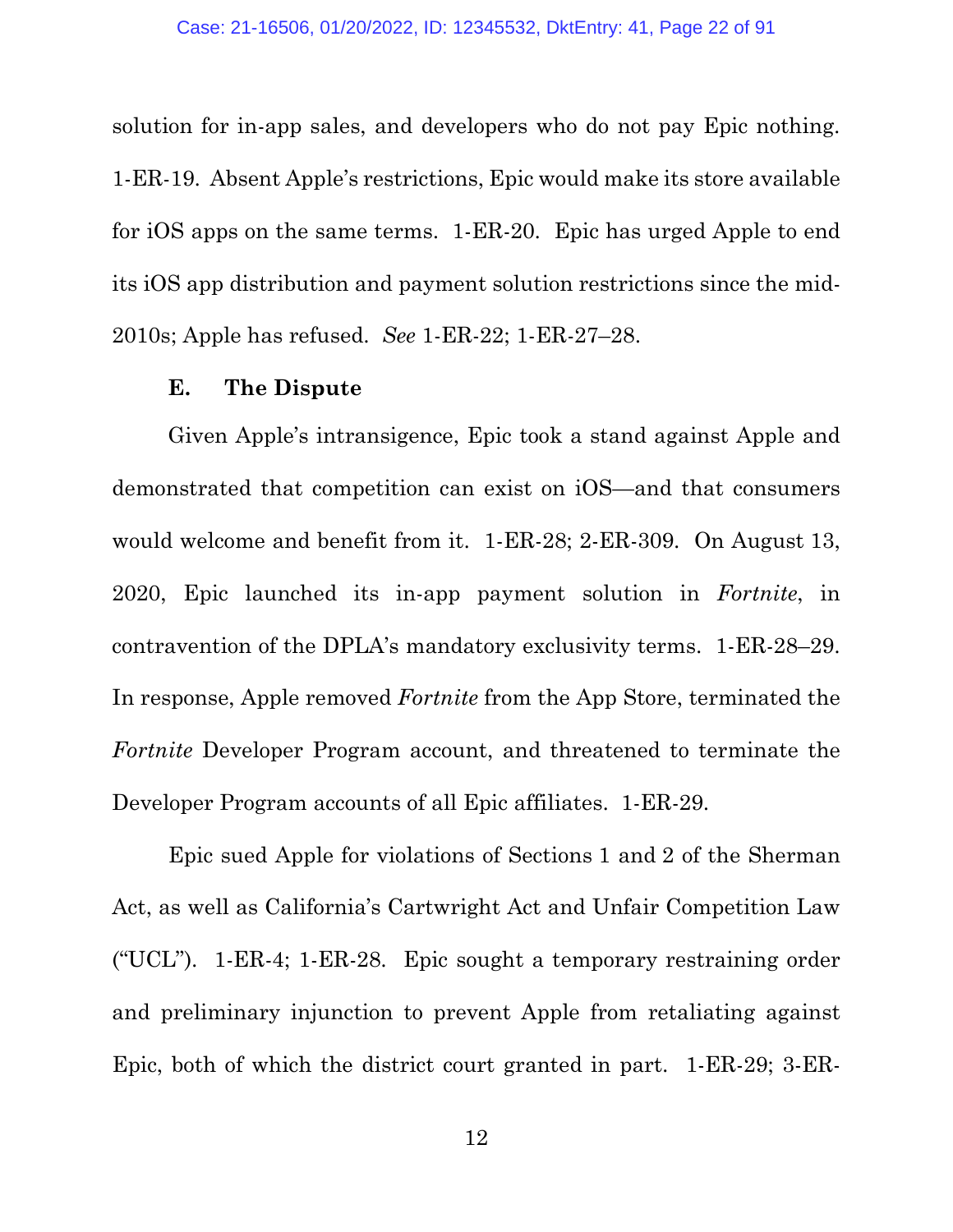546–47. Epic seeks only to end Apple's illegal anticompetitive business practices; Epic does not seek any monetary damages.

On September 8, 2020, Apple filed counterclaims for breach of contract and declaratory judgment, among others. 1-ER-171. Epic stipulated to its noncompliance with the DPLA, but asserted that the relevant provisions are unlawful, void against public policy, and unconscionable. 1-ER-171.

### **II. Proceedings in the District Court**

The district court held a three-week bench trial. On September 10, 2021, the district court issued an opinion finding every fact necessary to establish that Apple is a monopolist. It also found that Apple's prohibition against competing app distribution channels has substantial anticompetitive effects, Apple's proffered justifications were largely unpersuasive, and less restrictive alternatives are available. The court made similar findings regarding Apple's payment restrictions. But the district court ignored these findings in setting forth its legal conclusions, and misapplied controlling precedent.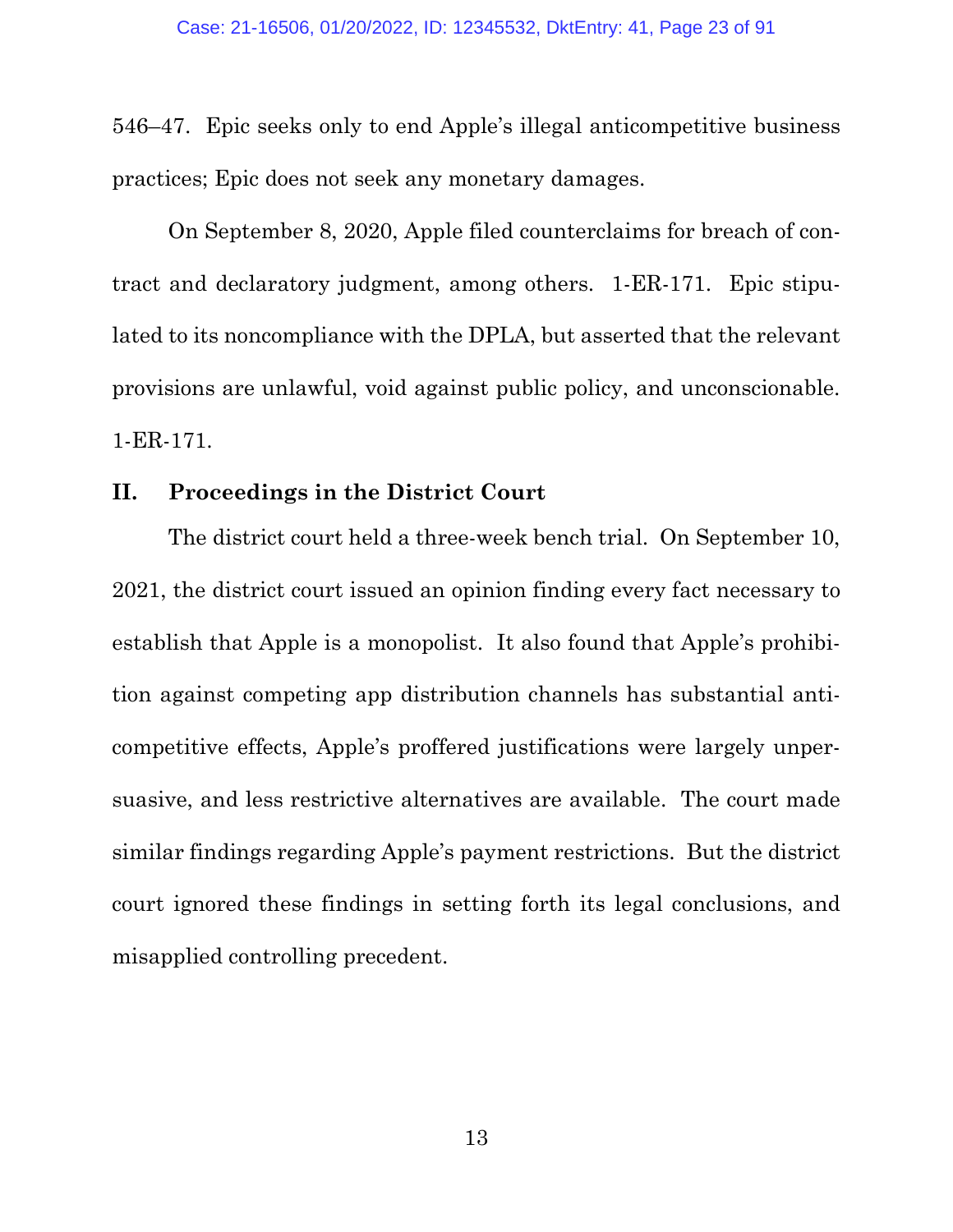### **A. Section 1 Claims**

### 1. *Whether Apple's DPLA Is a "Contract"*

Section 1 applies to every "contract ... in restraint of trade." 15 U.S.C. § 1. The district court concluded that the DPLA is not a "contract" because Apple imposes it on developers. 1-ER-144–46. The court acknowledged "potential conflicts with the goals of antitrust law given this narrow view," and recognized that it is not "particularly consistent with" antitrust doctrines of tying and exclusive dealing, or the Supreme Court's ruling in *Ohio v. American Express Co.*, 138 S. Ct. 2274, 2277 (2018) ("*Amex*"). 1-ER-145–46.

#### 2. *Rule of Reason Analysis*

The district court nevertheless analyzed Apple's restrictions on app distribution and in-app payment solutions under the rule of reason. The court's factual findings show that both restrictions have substantial anticompetitive effects, minimal nonpretextual procompetitive justifications, and less restrictive alternatives. Yet the court denied the existence of less restrictive alternatives in its conclusions of law and failed to perform the required balancing.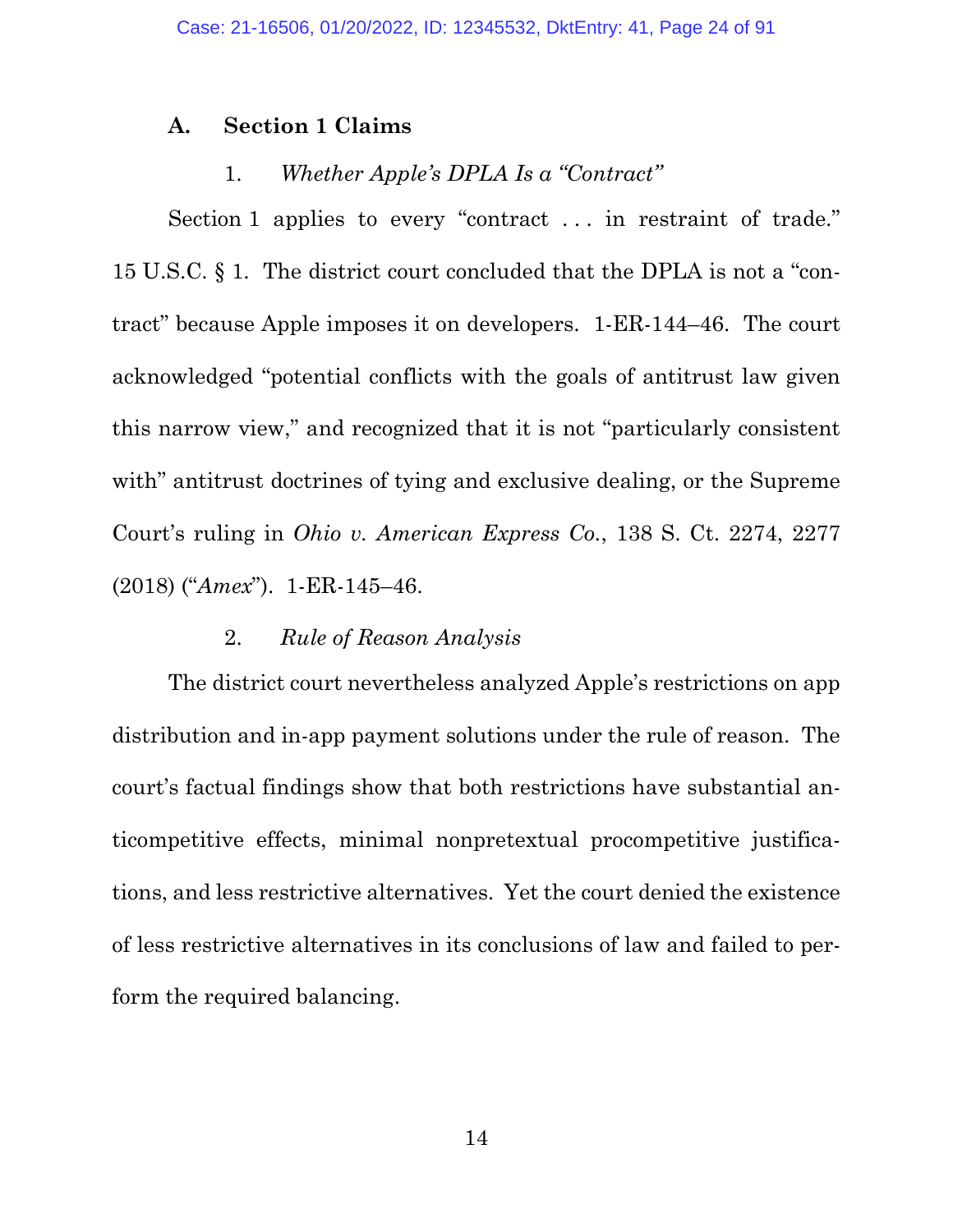# a. App Distribution Restrictions

The district court found that Apple's app distribution restrictions

have substantial anticompetitive effects:

- Foreclosing competition, 1-ER-20; 1-ER-98–100; 1-ER-147;
- Reducing and slowing innovation, 1-ER-103-05;
- Preventing alternative app stores from competing on various features, including innovative ways to search for new apps, diverse forms of payment, and security, 1-ER-147–48;
- Permitting Apple to maintain a "low investment in the App Store," 1-ER-105;
- Allowing Apple to "extract supracompetitive commissions," 1-ER-121; *see also* 1-ER-100–02; 1-ER-117, and set its 30% fee "without regard to or analysis of the costs to run the App Store," 1-ER-38;
- Providing Apple "extraordinarily high" operating margins, 1-ER-46, that "have exceeded 75% for years," 1-ER-147; and
- "[I]ncreas[ing] prices for developers," 1-ER-102, and likely for consumers, 1-ER-102.

Apple proffered two primary justifications for its prohibition of com-

peting app distribution channels: first, it purportedly helps keep iOS se-

cure; and second, it allows Apple to collect payments for use of its IP.

1-ER-107. The district court's findings of fact demonstrate that both jus-

tifications are largely pretextual.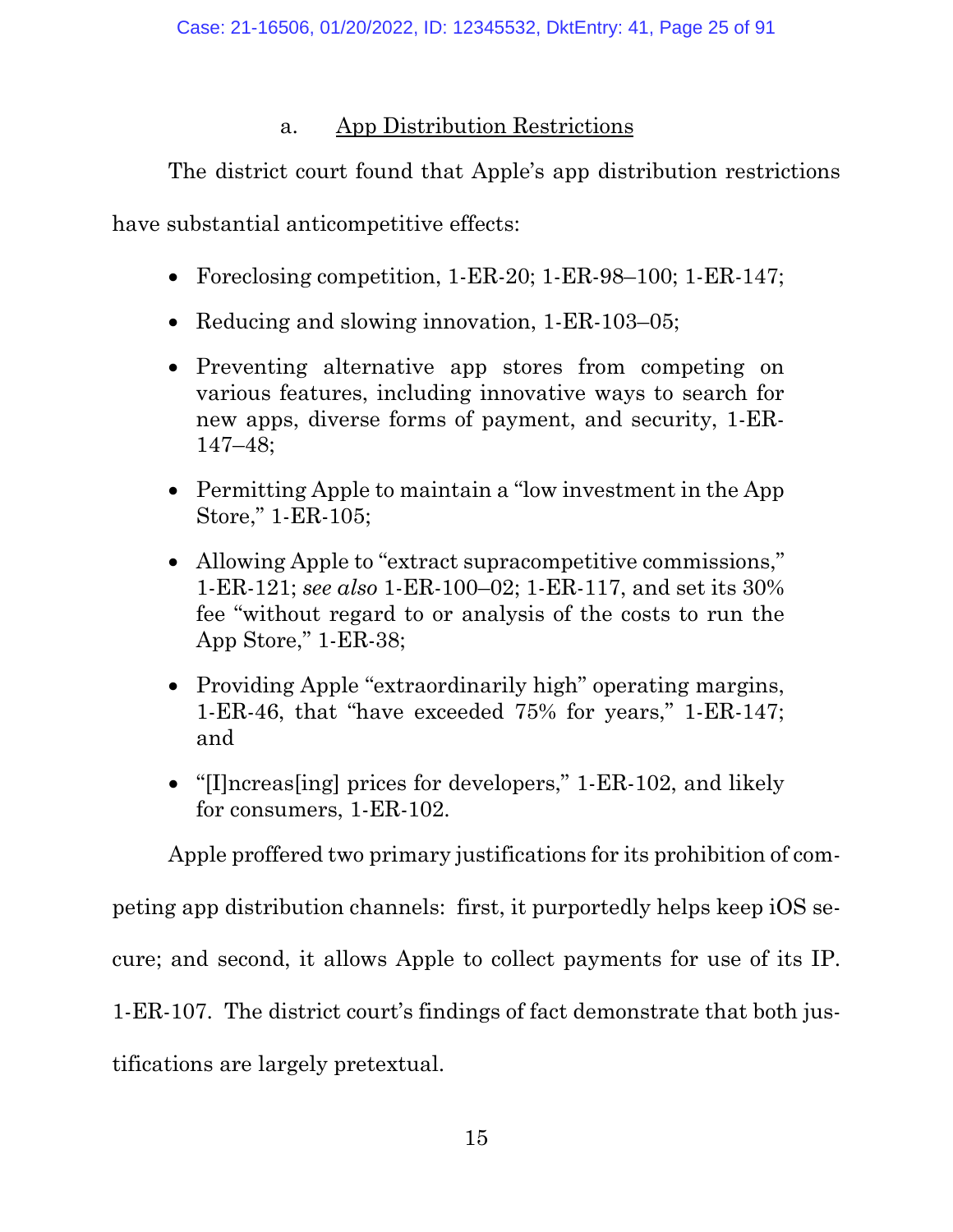Regarding security, the court found that all but one of Apple's malware protections are actually "performed by the operating system or middleware independent of app distribution." 1-ER-108. The exception is human app review, which provides some modicum of security—albeit "imperfect," and "allows some malware to slip through." 1-ER-110. However, "alternative models are readily achievable to attain the same ends," and Apple already implements a far less restrictive security measure on Macs. 1-ER-115–16; *see also* 2-ER-451; 3-ER-563; 1-ER-110 n.527. Critically, "app review can be relatively independent of app distribution." 1-ER-116.

As for IP, the court found that while Apple is entitled to "some measure of compensation," 1-ER-117, there is "no basis for the specific rate chosen," 1-ER-153, and "the record is devoid of evidence that Apple set its 30% commission rate as a calculation related to the value of its intellectual property," 1-ER-117. The court found there are less restrictive alternatives that would let Apple recoup its investment—for example, "a tiered licensing scheme" that "better correlate[s] the value of its intellectual property to the various levels of use by developers," 1-ER-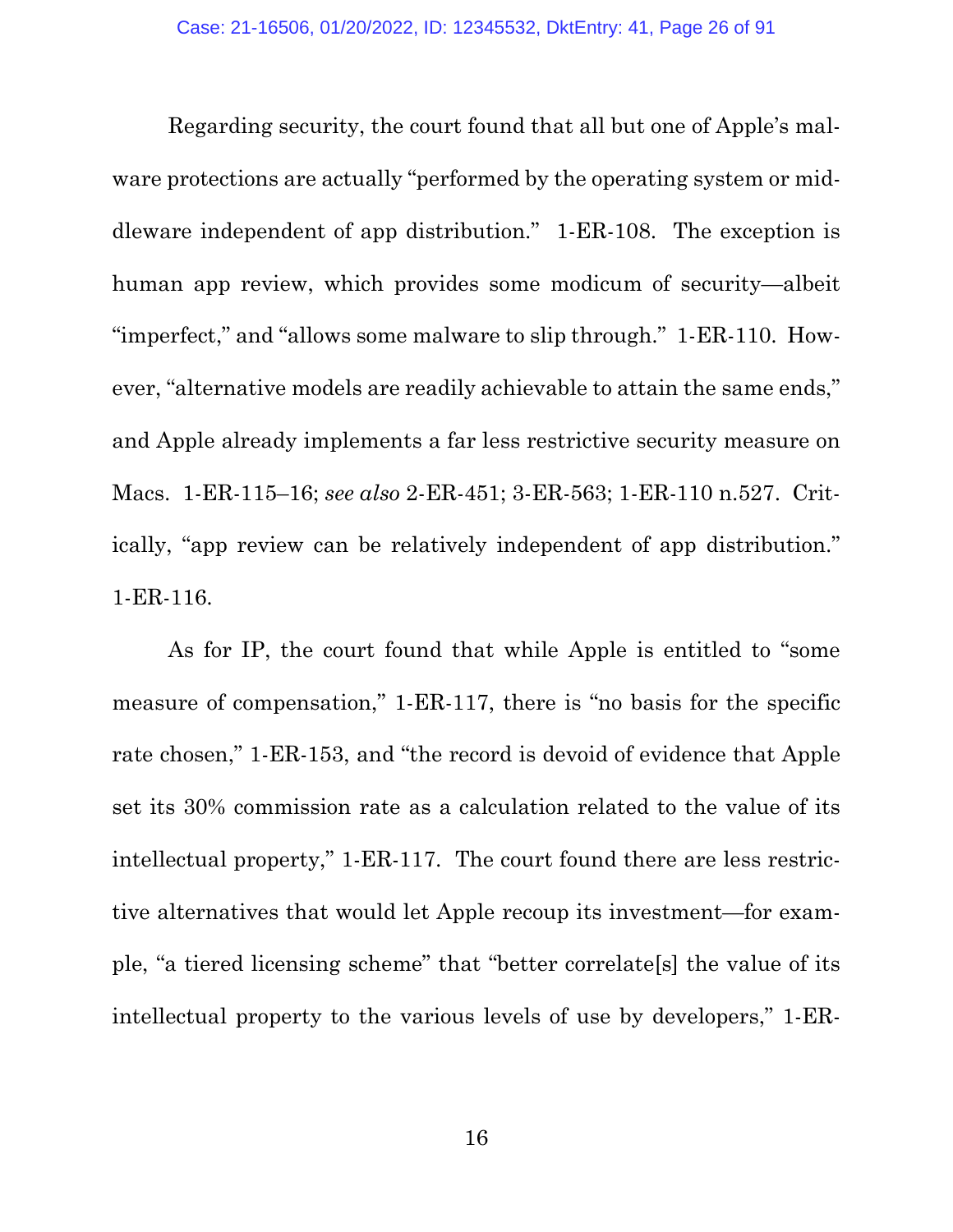117, or an "audit [of] developers . . . to ensure compliance with its commissions," 1-ER-153 n.617.

#### b. In-App Payment Solution Restrictions

The district court found that Apple's in-app payment solution restrictions also have substantial anticompetitive effects. Here, too, the court found that Apple prices "without regard to or analysis of the costs to run the App Store," 1-ER-38; "reap[s] supracompetitive operating margins," 1-ER-95; forecloses "compet[ition] on in-app payment processing," 1-ER-117; "does a poor job of mediating disputes between a developer and its customer," 1-ER-43; causes developers to provide "worse customer service" because Apple controls the refund process, which "leads to poor [customer] experiences with [developers'] products and hurts [developers'] brand[s]," 1-ER-43; maintains "overly simplistic rules" that "increase fraud," 1-ER-43; forecloses "other companies [that] could [detect fraud] better because they process more transactions," 1-ER-119; and provides a product without "any unique features," 1-ER-119. "Competition," the court concluded, "could improve . . . in-app payments." 1-ER-103–04.

Apple proffered three justifications for its payment restrictions: security, IP compensation, and centralizing transactions. 1-ER-152–53.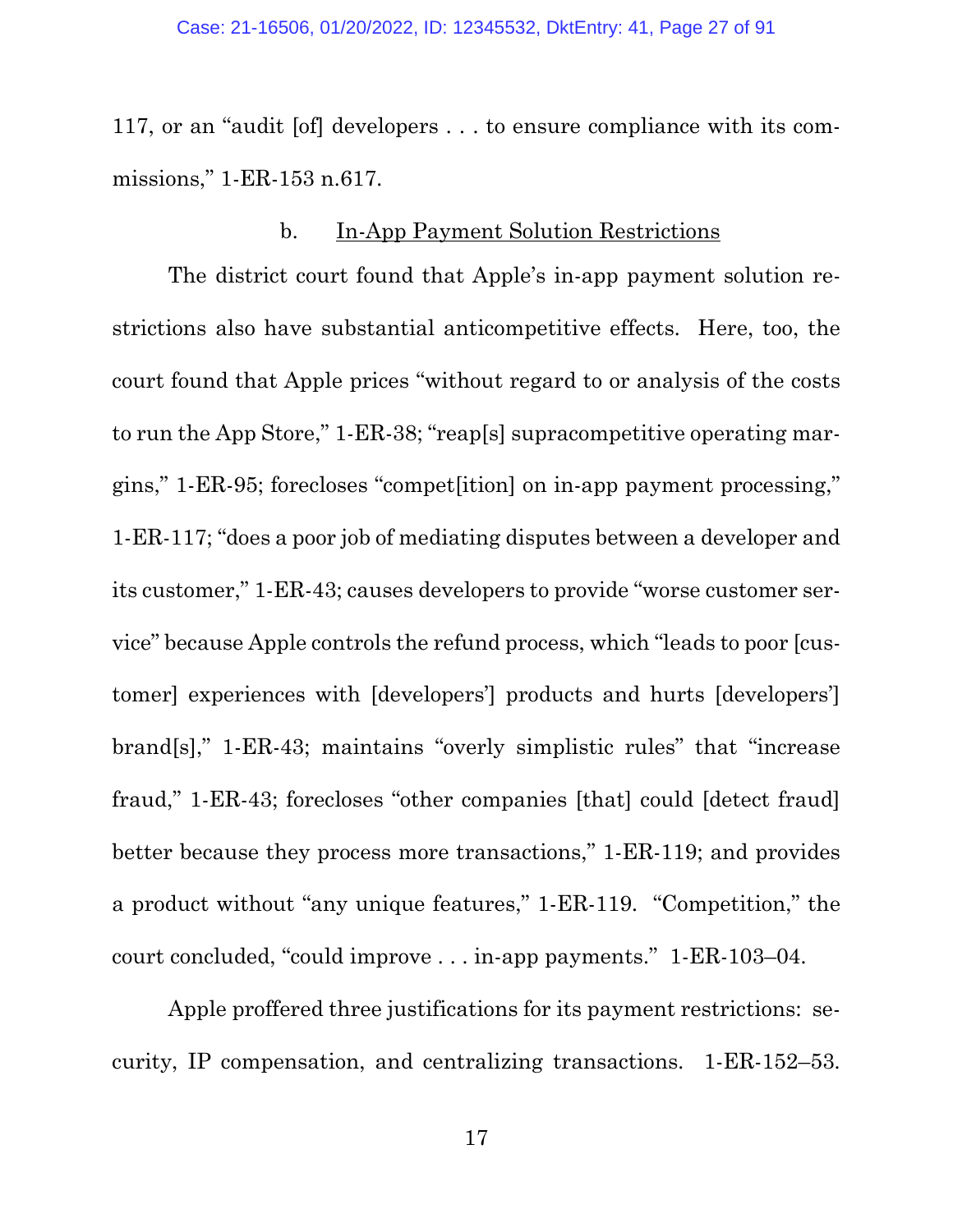The district court found that security is pretextual; "to the extent that scale allows Apple to better detect fraud, other companies could do it better because they process more transactions." 1-ER-119–20. "Similarly, with respect to data breaches, although a breach of a payment handler could expose some user data, a breach of Apple itself could expose all Apple users who use IAP." 1-ER-120.

While noting Apple is entitled to "*some* compensation" for IP use, the court reiterated that Apple's justification for its rate is pretextual, 1-ER-150, and found that "[e]ven in the absence of IAP, Apple could still charge a commission on developers." 1-ER-116–17; 1-ER-120–21; 1-ER-153.

The court found that centralization can be achieved without prohibiting competing payment solutions. 1-ER-122. Although "some consumers may want the benefits [of centralized transactions], Apple actively denies them the choice." 1-ER-122. "[L]oosening the restrictions will increase competition as it will force Apple to compete on the benefits of its centralized model or it will have to change its monetization model in a way that is actually tied to the value of its intellectual property." 1-ER-122.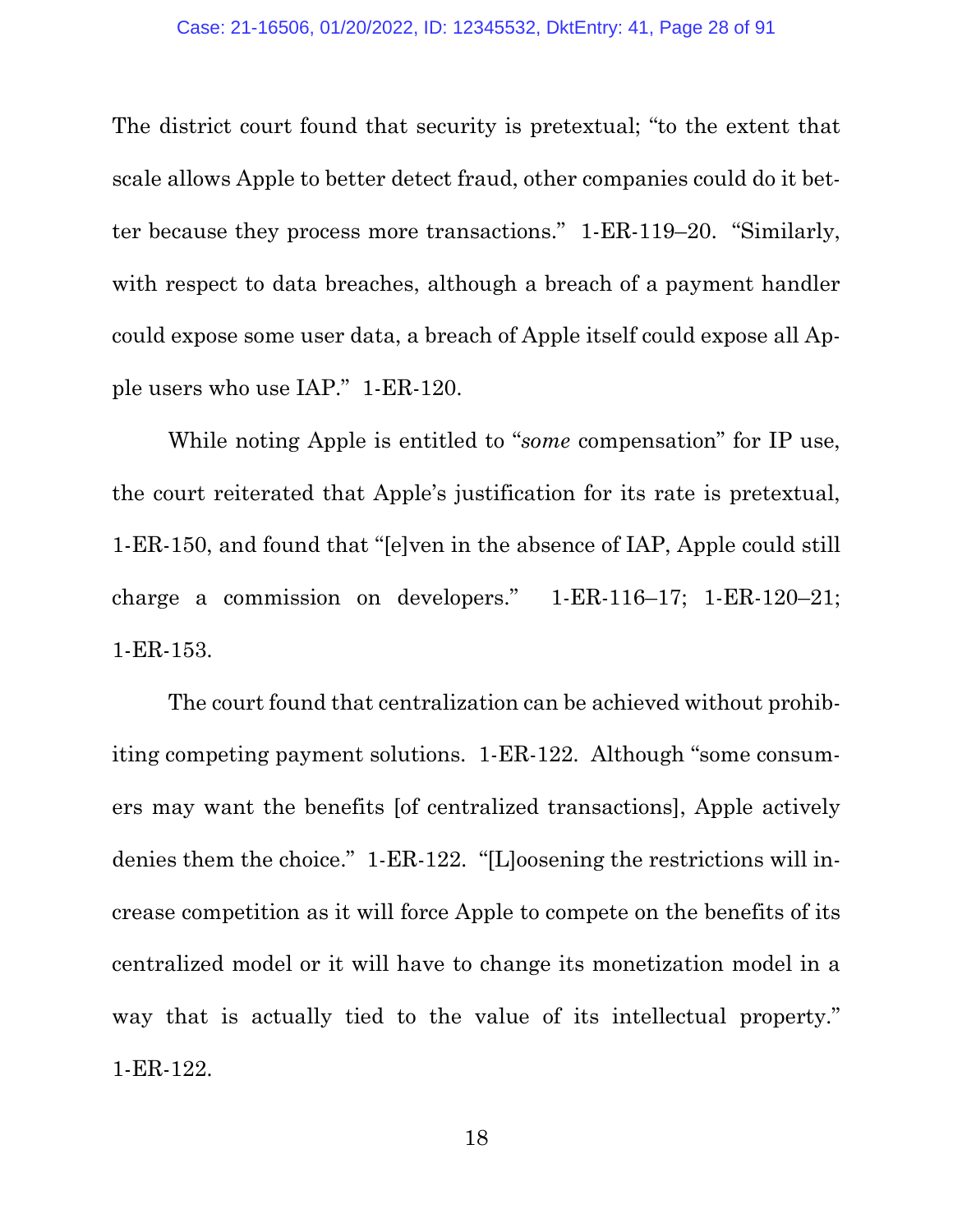# c. Less Restrictive Alternatives

In its conclusions of law, the district court ignored its factual findings to conclude there are no less restrictive alternatives to Apple's anticompetitive restraints. Those inconsistencies are glaring. *Compare* 1-ER-107–17; 1-ER-119–21, *with* 1-ER-148–53. To take a few:

- The court found "alternative models are readily achievable to attain the same ends [of secure app distribution] even if not currently employed," 1-ER-116, but concluded that Epic did not show these same "proposed alternatives are virtually as effective as the current distribution model," 1-ER-152.
- The court found "the scale itself does not appear to be a problem" to adding human review to the Mac security model, 1-ER-116, but concluded that "add[ing] human review to [that] model" "would not scale well," 1-ER-151.
- The court found "Apple has not shown how [its fraud prevention] process is any different than other payment processors," 1-ER-120, but concluded that "if Apple could no longer require developers to use IAP for digital transactions, Apple's competitive advantage on security issues . . . would be undermined," 1-ER-153.
	- d. Balancing

Asserting that its assessment of less restrictive alternatives was "the last step" of the rule of reason analysis, 1-ER-150, the district court did not even purport to balance the anticompetitive effects of Apple's conduct against any nonpretextual procompetitive benefits, and determined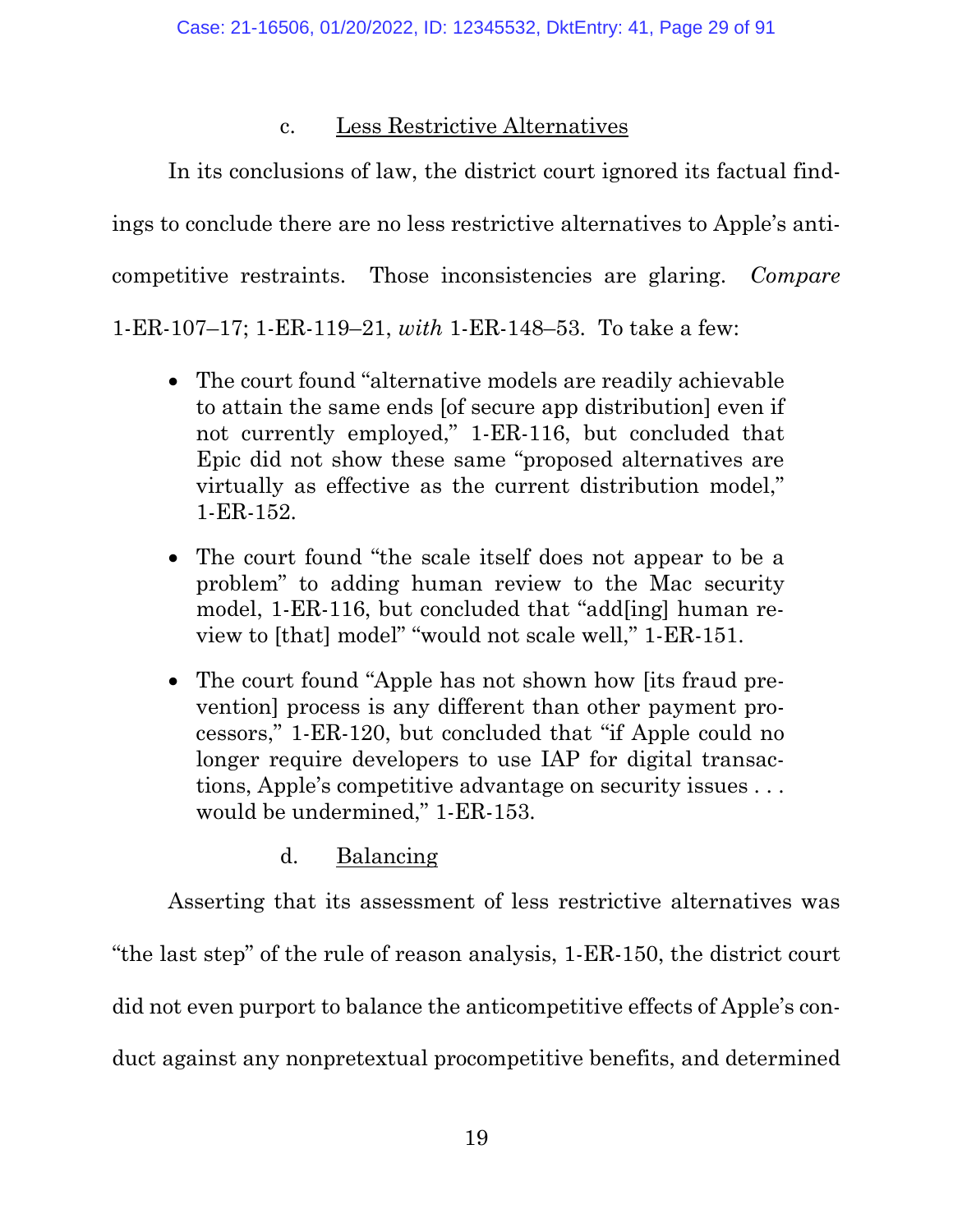that Apple's restrictions do not violate Section 1 (and, as detailed below, Section 2), 1-ER-150–53; 1-ER-155.

#### **B. Section 2 Claims**

Regarding its Section 2 claims, Epic defined two separate "aftermarkets" for services on iOS. In *Kodak*, the Supreme Court held Kodak could violate Section 2 by monopolizing aftermarkets for servicing and parts for Kodak-brand photocopiers. 504 U.S. at 481-82. While it may be uncommon to define an antitrust market by reference to a single brand, the Supreme Court found such markets warranted where competition in the "foremarket" (there, photocopiers) does not restrain a defendant's conduct in "aftermarkets" (there, parts and services for Kodak's photocopiers). *Id.* at 470-78.

In *Kodak*, there was evidence that photocopier buyers had difficulty "engag[ing] in accurate lifecycle pricing"—*i.e.*, "inform[ing] themselves of the total cost of the 'package'—equipment, service, and parts—at the time of purchase" of the photocopier, and after that purchase, the buyer was "locked in" because photocopiers are expensive goods that last for years. *Id.* at 473-77. Due to those information barriers and switching costs, the Court found that competition in the photocopier foremarket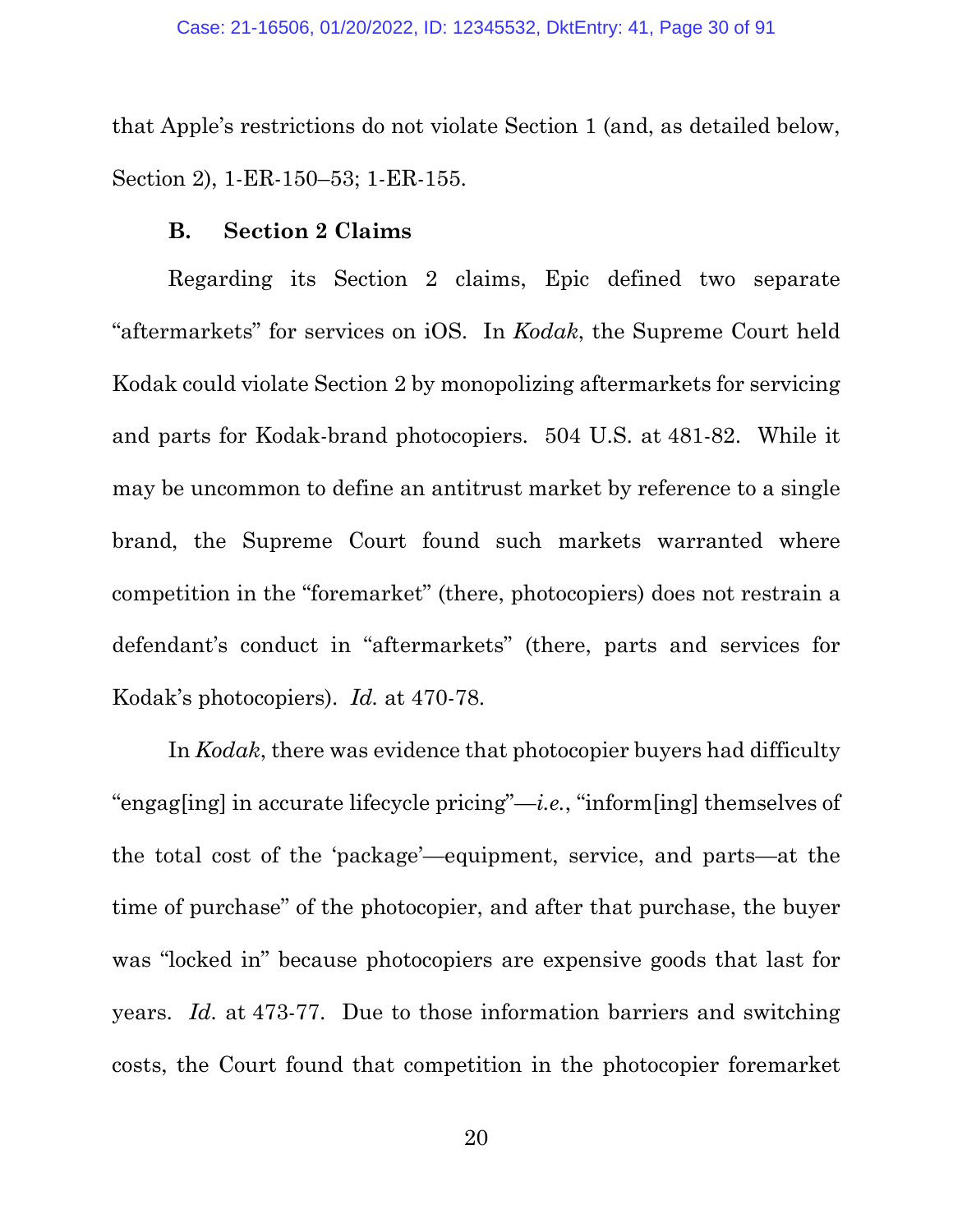might not effectively discipline Kodak's conduct in the related aftermarkets, rendering the aftermarkets appropriate antitrust markets. *Id.* at 472-79. Thus, even though Kodak lacked market power in the foremarket, the Court explained, it could still be a monopolist in the aftermarkets.

This Circuit examines four factors in analyzing *Kodak*-style claims: whether (1) the aftermarket is "wholly derivative from and dependent on the primary market"; (2) the "illegal restraints of trade and illegal monopolization relate only to the aftermarket, not to the initial market"; (3) the defendant's market power "flows from its relationship with its consumers" and "[was] not achieve[d] ... through contractual provisions that it obtains in the initial market"; and (4) "[c]ompetition in the initial market . . . discipline[s] anticompetitive practices in the aftermarket." *Newcal*, 513 F.3d at 1049-50. The fourth factor turns primarily on whether there are information barriers and switching costs. *Kodak*, 504 U.S. at 472-79; *Newcal*, 513 F.3d at 1048, 1050.

#### 1. *The Foremarket*

At trial, Epic established a relevant foremarket: a global market (excluding China), 1-ER-92–93, for smartphone operating systems.

21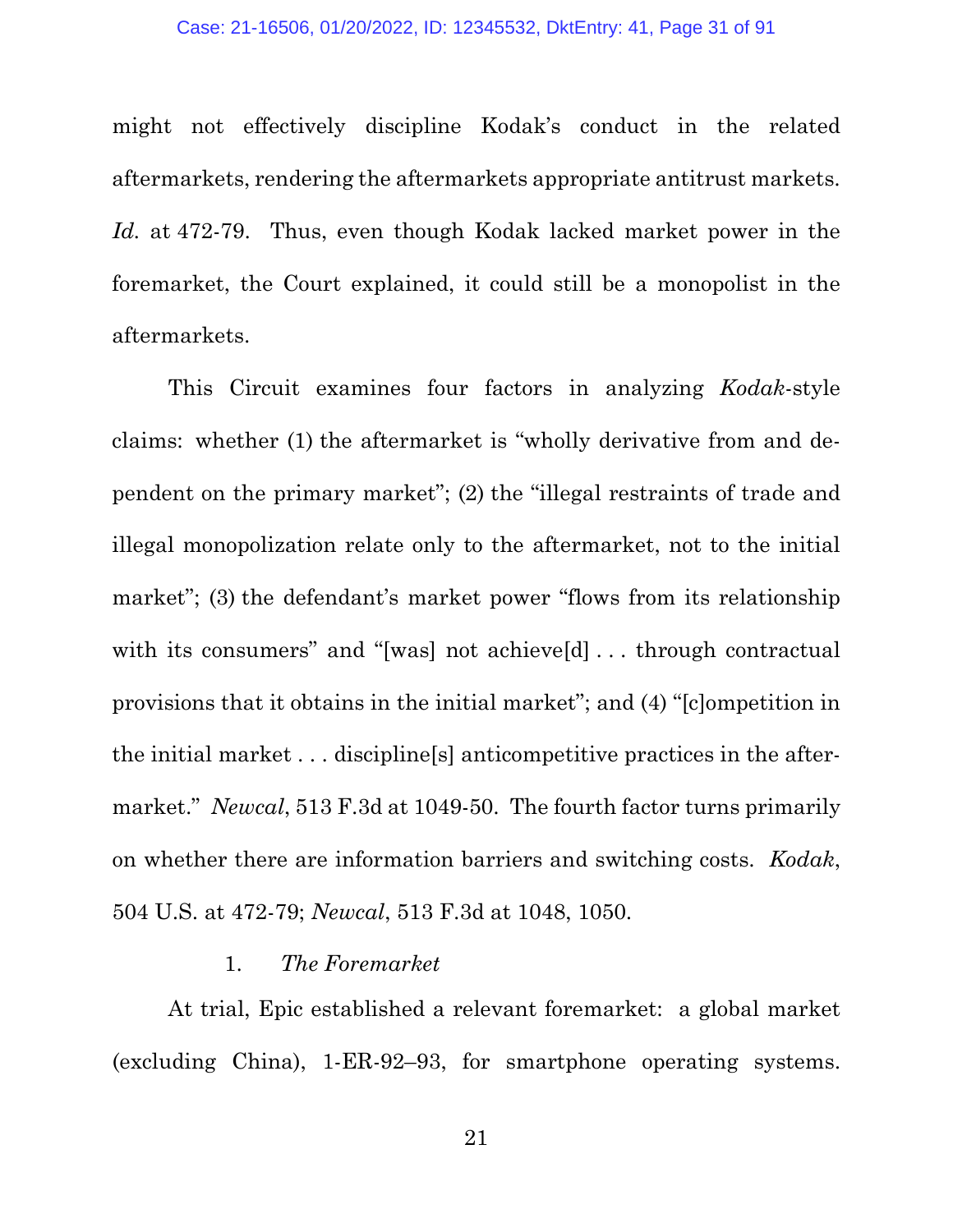2-ER-269–70. Operating systems are bundled with smartphones, not sold separately, because neither works without the other. 2-ER-268. Epic argued that smartphone operating systems "are the relevant foremarket because they are the locus of relevant developer and consumer demand." 2-ER-268. The district court made all of the factual findings necessary to establish this foremarket: developers choose whether to "create an app for Android versus iOS" or both, 1-ER-55, and consumers "choose between the type of ecosystems," 1-ER-48; *see also* 1-ER-55 ("very few consumers own both Android and iOS devices"); 3-ER-488.

Despite finding these predicates, the court rejected Epic's smartphone operating system market in a single paragraph that cites no legal authority, declaring that "it is illogical to argue that there is a market for something that is not licensed or sold to anyone." 1-ER-48.

## 2. *The iOS App Distribution and iOS In-App Payment Solutions Markets*

At trial, Epic established two aftermarkets. The first is a global market (excluding China), 1-ER-93, for iOS app distribution channels. 2-ER-273. The market is "two-sided" in that iPhone users and developers meet on a platform (the App Store) and engage in a transaction—in other words, users acquire apps that developers provide. 2-ER-269. But for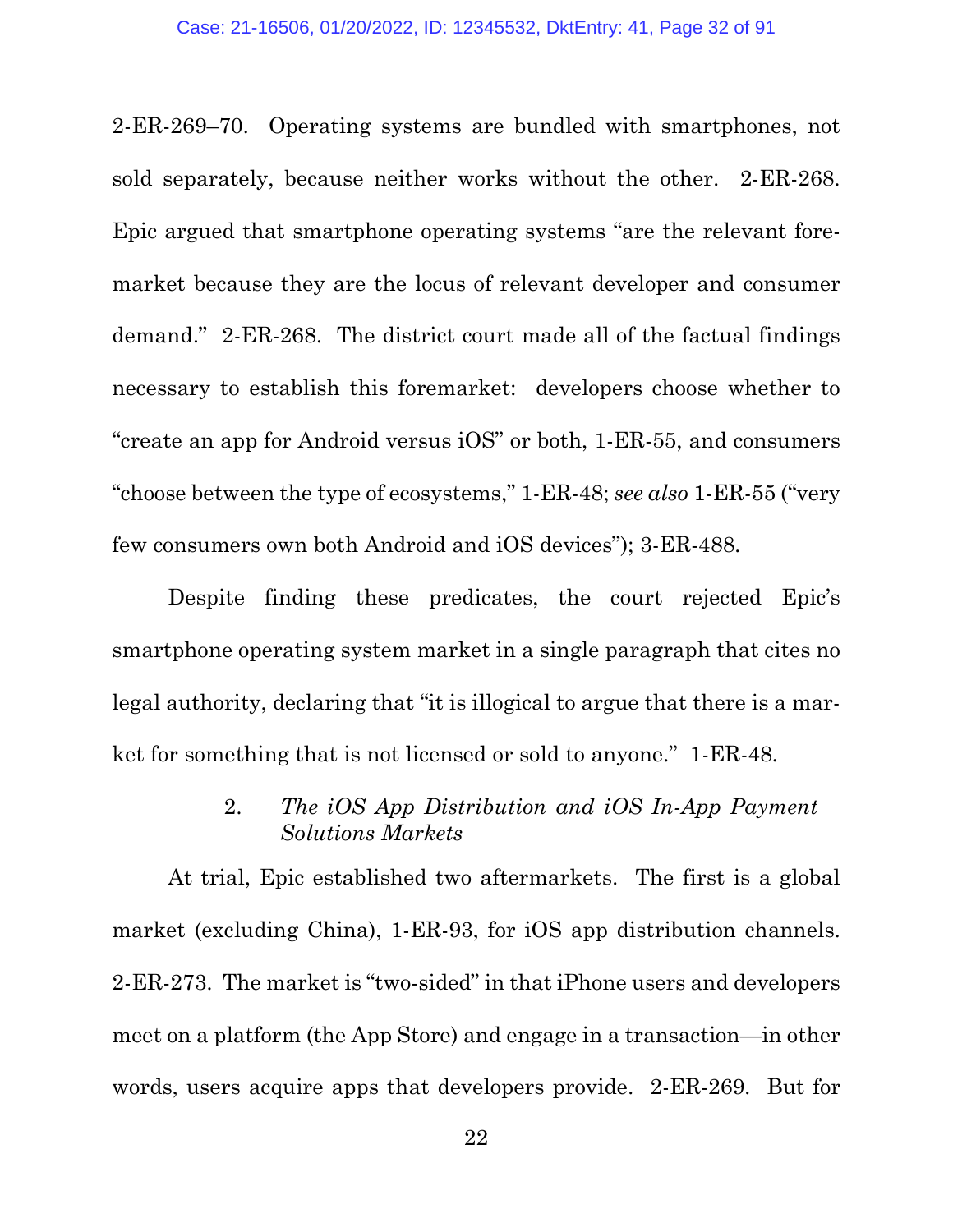Apple's contractual and technological restrictions, that market would include not just Apple's App Store, but also competing app stores and direct downloading from developers' websites. *See* 1-ER-95–96. Because of Apple's restrictions, however, there is only one place where developers distribute, and consumers download, iOS apps: Apple's App Store. 1-ER-95–96.

The second aftermarket is a global market (excluding China), 1-ER-93, for payment solutions for digital content purchased within an iOS app. 2-ER-278. In-app payment solutions are tools that developers procure from third parties, or self-supply, to enable consumers to make purchases using their apps. 2-ER-275. They are separate from app distribution channels, which are the means through which developers and consumers find each other in the first place, enabling consumers to install apps. Epic established that Apple introduced its payment solution, IAP, many months *after* it launched the App Store, 1-ER-94; 1-ER-75, and that developers would procure competing payment solutions if allowed, 1-ER-103–04; 1-ER-119–20; 1-ER-122.

There was no dispute that Apple controls 100% of both iOS app distribution and payment solutions for in-app purchases of digital goods.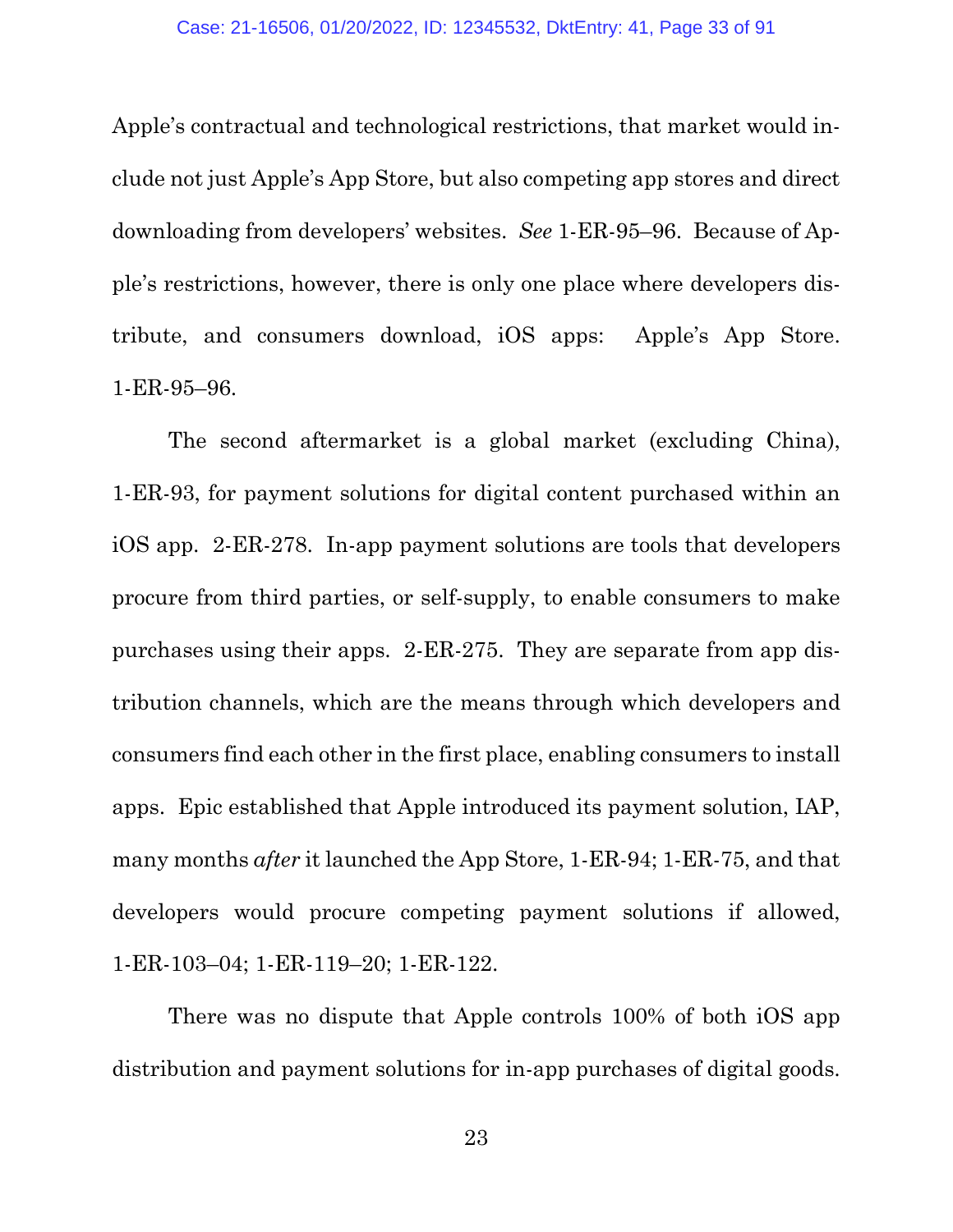The district court found that these two aftermarkets, derived from consumers' initial purchase of iPhones running iOS, "largely satisf[y]" *Kodak*. 1-ER-133. It made supporting factual findings, including that there are significant obstacles to switching away from iOS, such as "time to find and reinstall apps or find substitute apps; to learn a new operating system; and to reconfigure app settings," 1-ER-53, and unsurprisingly, "very low switching rates," 1-ER-55. The court nevertheless determined that Epic "failed to prove lock-in," primarily because the court incorrectly believed Epic needed to quantify consumers' switching costs. 1-ER-134.

### 3. *The District Court's Own Market*

After rejecting Epic's market definitions, the district court also re-jected Apple's, [1](#page-33-0)-ER-4; 1-ER-85–88,<sup>1</sup> instead adopting one of its own making: "digital mobile game transactions," 1-ER-135. The court combined the market in which consumers and developers find each other to engage in the download of apps (app distribution), with the market for services that let developers subsequently sell digital content within those apps

<span id="page-33-0"></span><sup>1</sup> Apple argued the relevant market is "digital game transactions" game app downloads, in-app purchases, and app updates on *all* digital platforms, including smartphones, tablets, game consoles, PCs, and Macs. 1-ER-124.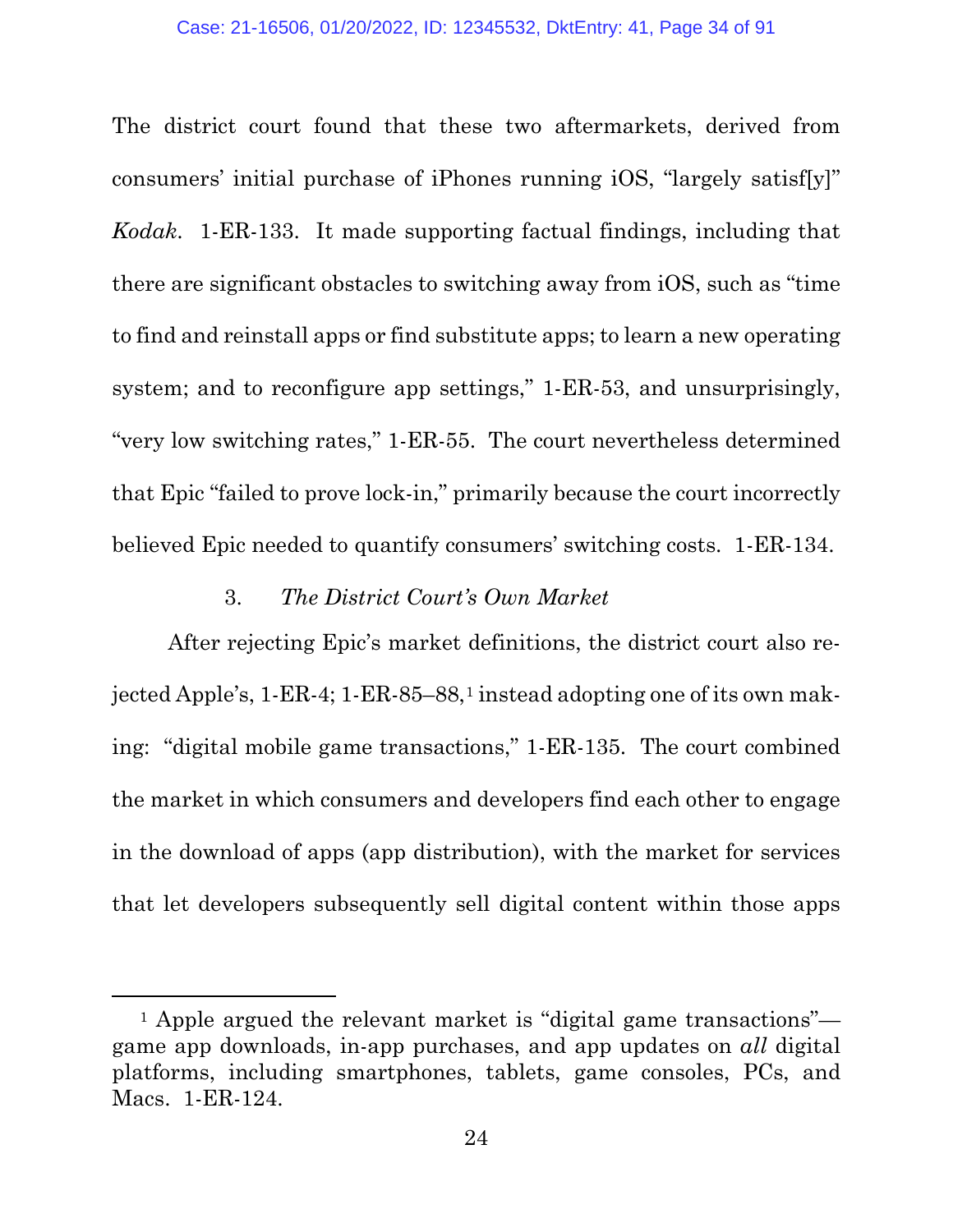(in-app payment solutions). It created a single "transactions" market, 1-ER-123–25, even though app distribution and in-app payment solutions involve different services and different economic activity. The court based its market definition on a misreading of *Amex*, which states that in a two-sided market, there is a single market for "transactions" between participants on each side. 138 S. Ct. at 2287. That applies to credit-card transactions (as in *Amex*) and to app distribution (as with the App Store). But the district court wrongly took this to mean that two separate transactions for different products by different market participants occurring at different times—initial app downloads between consumers and developers on an app distribution platform, and developers' procurement of inapp payment solutions from providers—should also be treated as a single transaction. 1-ER-123–25.

The court also mistakenly limited its market to "mobile game transactions." 1-ER-125–29. It distinguished between "game transactions" and "non-game transactions," and concluded that only game transactions were relevant, 1-ER-125–26, even though Apple's restrictions apply equally to all apps and digital transactions, 1-ER-170; 2-ER-428; 2-ER-380. Despite reciting the relevant precedent for market definition,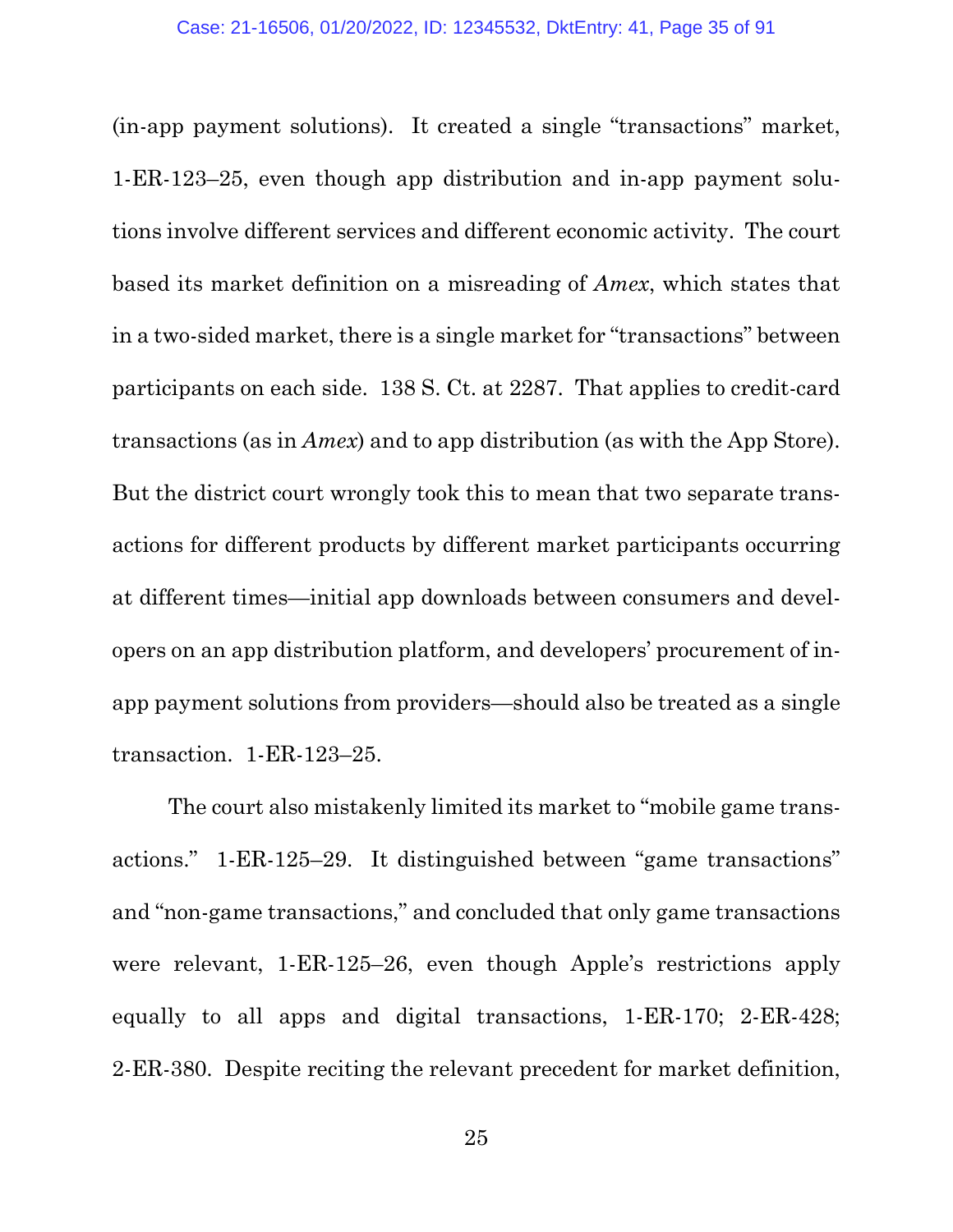1-ER-122–23, the court nowhere analyzed whether one app store is substitutable with another; whether direct downloads from websites are substitutes for downloads from app stores; or whether payment solutions in gaming apps are substitutes for the payment solutions in other apps. Instead, the court looked to the quantum of dollars spent in transactions a concept found nowhere in antitrust jurisprudence—and concluded that "the evidence demonstrates that most App Store revenue is generated by mobile gaming apps, not all apps. Thus, defining the market to focus on gaming apps is appropriate." 1-ER-4.

Even in the district court's market, the court found substantial direct evidence of Apple's monopoly power, including supracompetitive prices and operating margins. 1-ER-121; 1-ER-140. As for indirect evidence, the court calculated Apple's market share in digital mobile gaming transactions to be "52% to 57%," 1-ER-140, and found some barriers to entry because "economies of scale in the form of network effects favor [Apple's and Google's app stores] over new entrants," 1-ER-141. The court concluded that "Apple is near the precipice"—just short—of "monopoly power," but still "exercises market power" "with its considerable market share." 1-ER-141. Unable to "conclude that Apple's market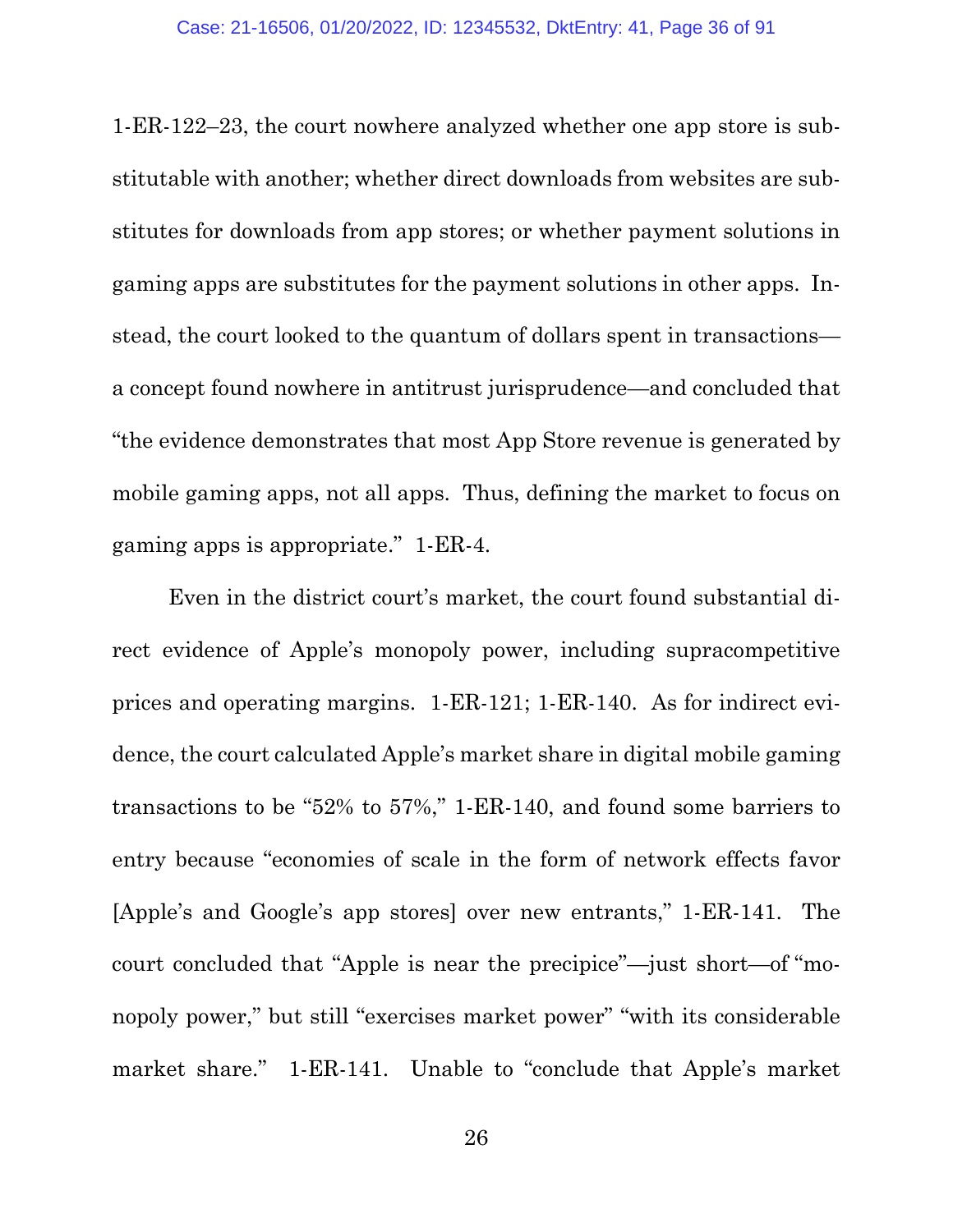power reaches the status of monopoly power in the mobile gaming market," the court rejected Epic's Section 2 claims. 1-ER-141; 1-ER-154–55.

## **C. Remaining Claims**

## 1. *Tying*

The district court recognized that even if Apple did not have monopoly power, it could still violate Section 1's bar on tying by using its market power in app distribution to coerce developers into using Apple's IAP. 1-ER-155–57. The court rejected Epic's tying claim on the sole ground that the App Store and IAP are "a single platform which cannot be broken into pieces to create artificially two products." 1-ER-157. The court failed to analyze whether there is separate consumer or developer demand for payment solutions and app distribution, or reconcile its finding that "in-app payment processing is an integrated part of the App Store," 1-ER-103 n.495, with the finding that "IAP is not integrated in the App Store itself," 1-ER-68.

## 2. *Cartwright Act*

The district court concluded that Epic's Cartwright Act claims failed "for the same reasons as its analogous Sherman Act claims." 1-ER-158–61.

27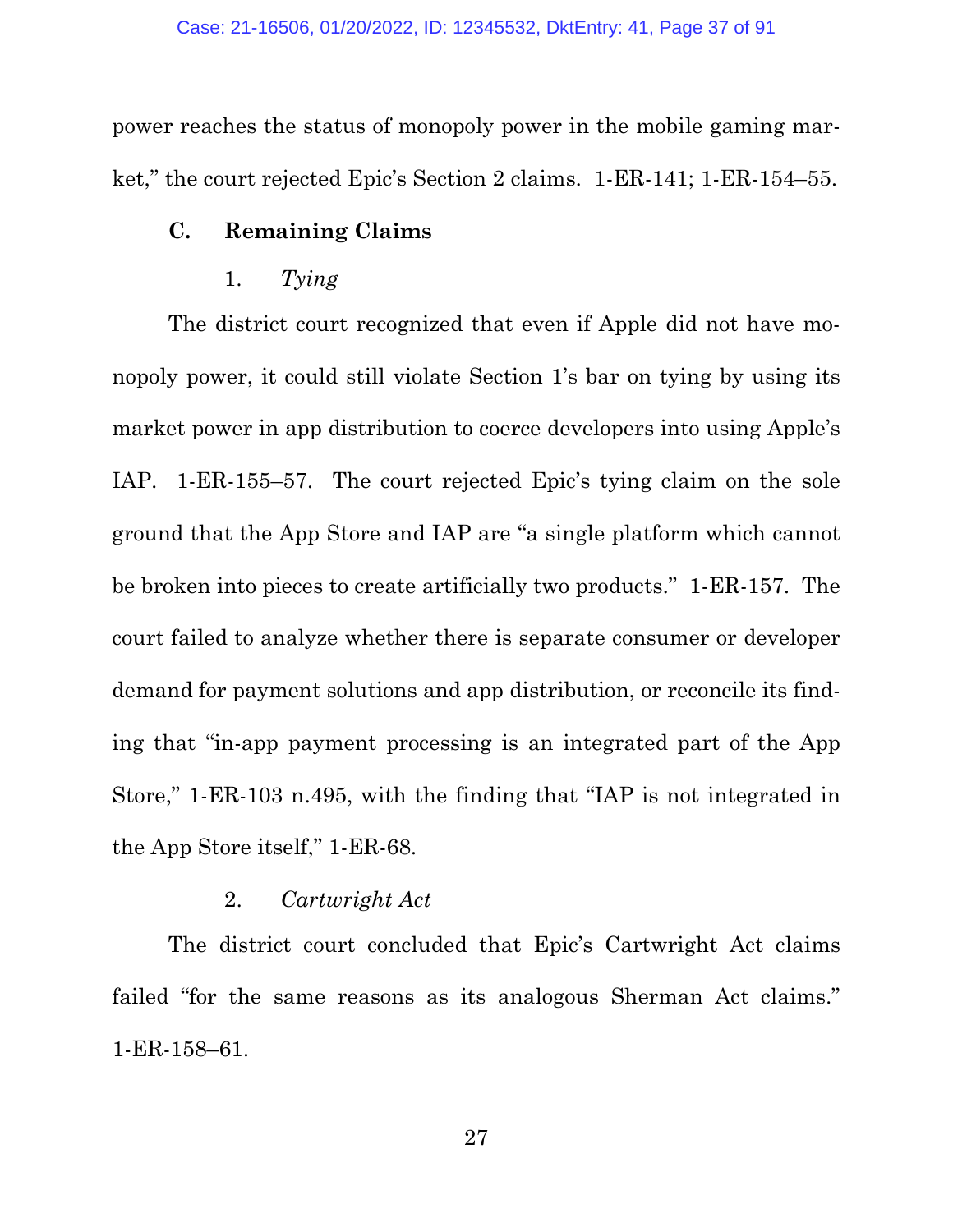### 3. *Anti-Steering*

The district court found Apple liable under California's UCL based on its anti-steering provisions. 1-ER-166–67. The district court enjoined Apple from enforcing these provisions because they "hide critical information from consumers and illegally stifle consumer choice." 1-ER-5; 1-ER-171; 2-ER-195.

### 4. *Apple's Counterclaims*

Accepting Epic's stipulation that it did not comply with certain provisions of the DPLA, and having rejected Epic's affirmative defenses that these provisions were unlawful, void as against public policy, and unconscionable, the district court found for Apple on its breach of contract and declaratory judgment counterclaims. 1-ER-172–73; 1-ER-176; 1-ER-181–82. It awarded Apple monetary damages and a declaration that Apple's termination of its DPLA with Epic was lawful. 1-ER-182.

## **D. Post-Trial Proceedings**

On September 13, 2021, Epic timely filed a notice of appeal, and Apple subsequently cross-appealed. 4-ER-754. On October 8, 2021, Apple moved in the district court to stay the UCL injunction pending appeal.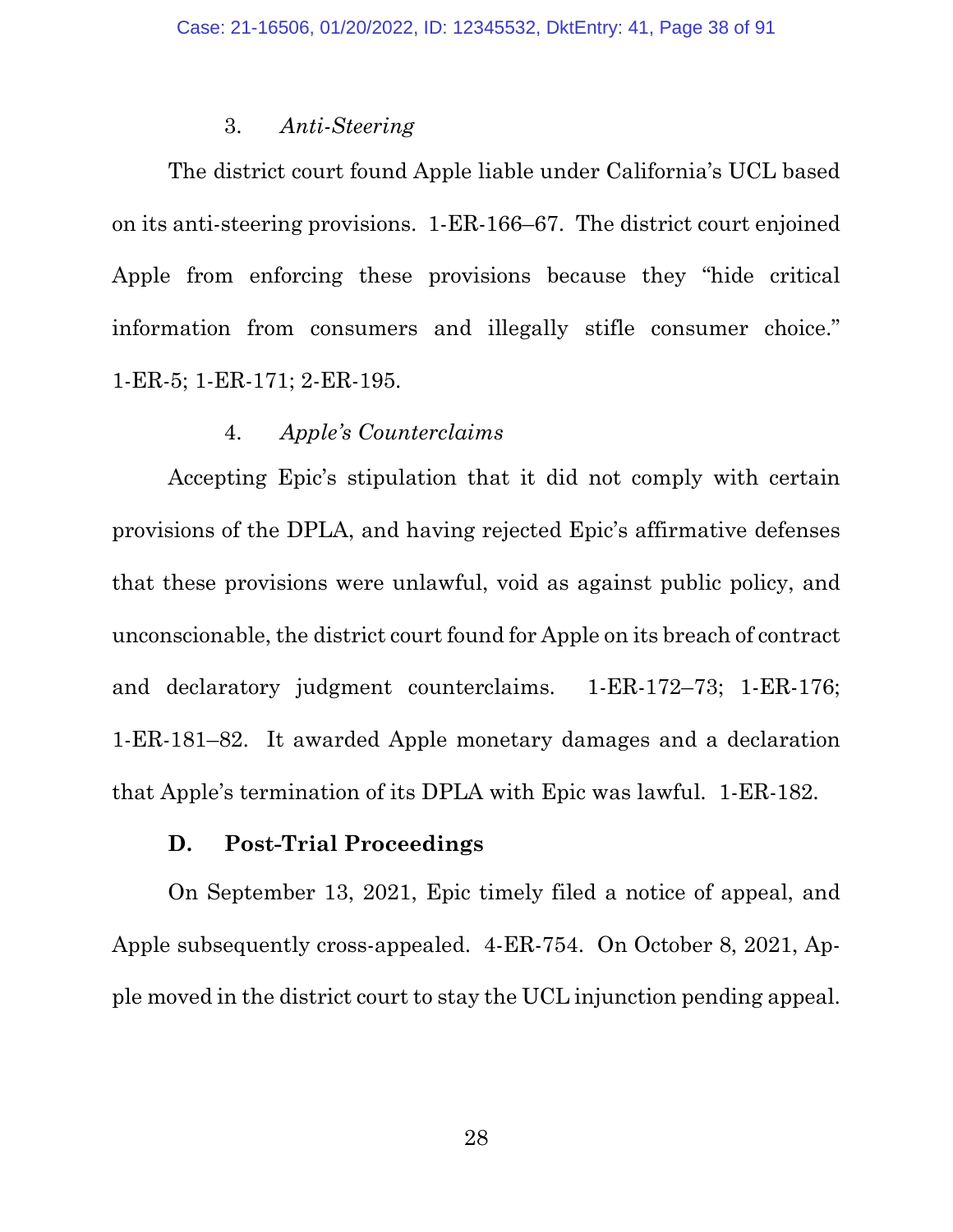4-ER-854. On November 9, 2021, the district court denied Apple's motion. 2-ER-191–94. Apple then moved this Court for a partial stay, which the Court granted on December 8, 2021. 2-ER-189–90.

## **SUMMARY OF THE ARGUMENT**

Epic proved at trial that Apple restrains trade in violation of Section 1 of the Sherman Act by contractually requiring developers to exclusively use Apple's App Store to distribute apps and Apple's IAP for payments for digital content within apps. The court's ruling that the DPLA is not a "contract" because Apple *requires* developers to sign it is contrary to the statutory text and binding precent, which provide that a contract coerced by a party with market power—which Apple certainly has—is a "contract" under Section 1. If not reversed, this decision would upend established principles of antitrust law and, as the district court itself recognized, undermine sound antitrust policy. (§ I.A.)

The district court also erred in sustaining Apple's restrictions under the rule of reason. The court made extensive factual findings regarding the anticompetitive effects of both restrictions, the pretextual aspects of Apple's procompetitive justifications, and the availability of less restrictive alternatives. Yet the district court's legal conclusions ignored, and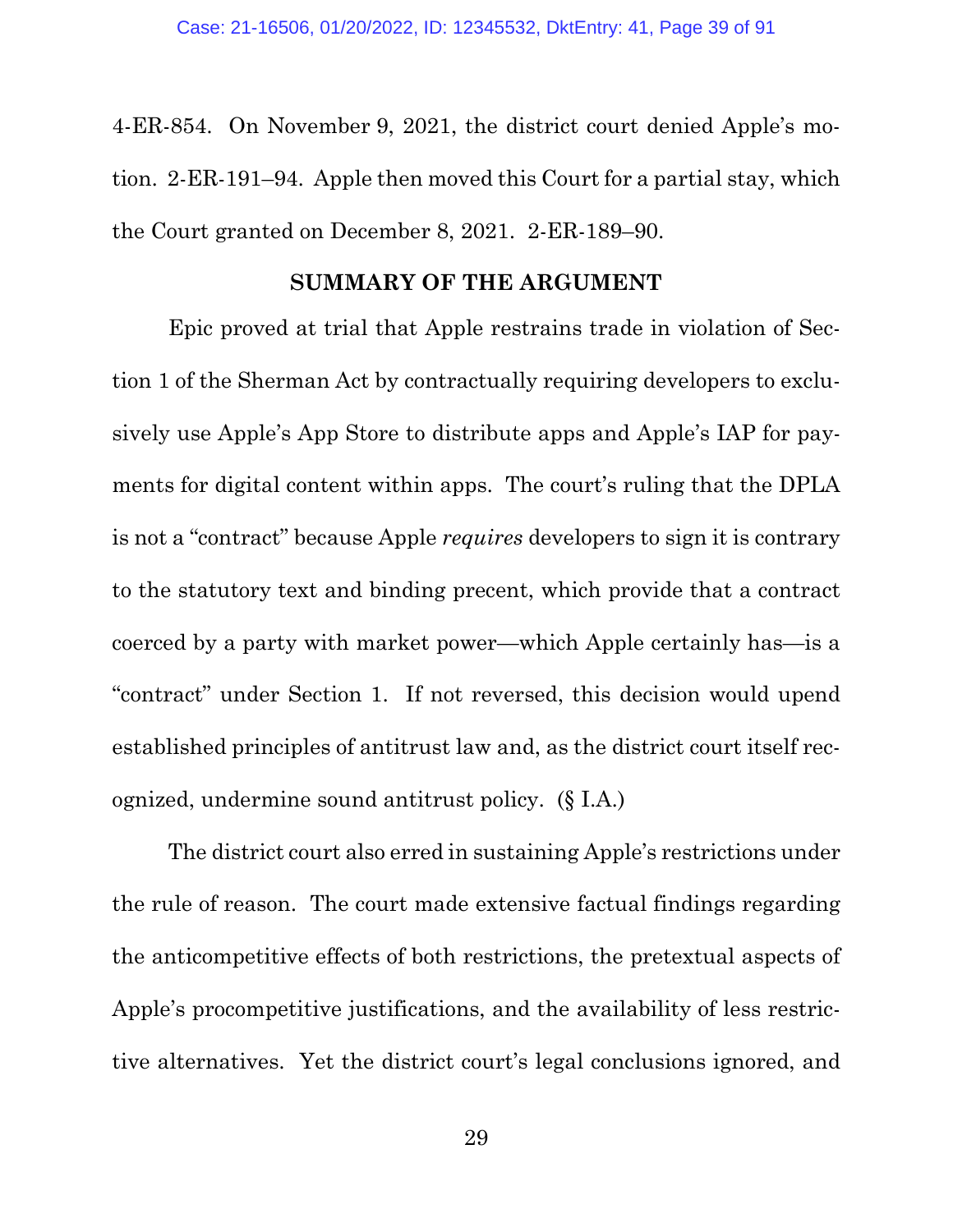indeed directly contradicted, those factual findings. The court also failed to conduct the balancing required by the rule of reason analysis. (§ I.B.)

These errors require reversal on Epic's Section 1 claims, and the court's factual findings warrant entry of judgment on liability for Epic. At a minimum, this Court should remand with instructions to conduct proper rule of reason balancing.

Second, Epic proved that Apple unlawfully maintains its monopolies in the iOS app distribution and in-app payment solutions markets by expressly excluding all competitors. Epic proved the existence of a foremarket for smartphone operating systems and aftermarkets for iOS app distribution and in-app payment solutions. The district court's reason for rejecting the foremarket—that Apple does not separately sell or license iOS—is legally irrelevant. (§ II.A.) In rejecting the aftermarkets, the court misapplied *Newcal*'s fourth factor, which asks whether competition in the initial market disciplines anticompetitive practices in the aftermarkets. Indeed, the court found that Apple is impervious to competitive pressures, and Apple indisputably has monopoly power in these aftermarkets. (§ II.B.)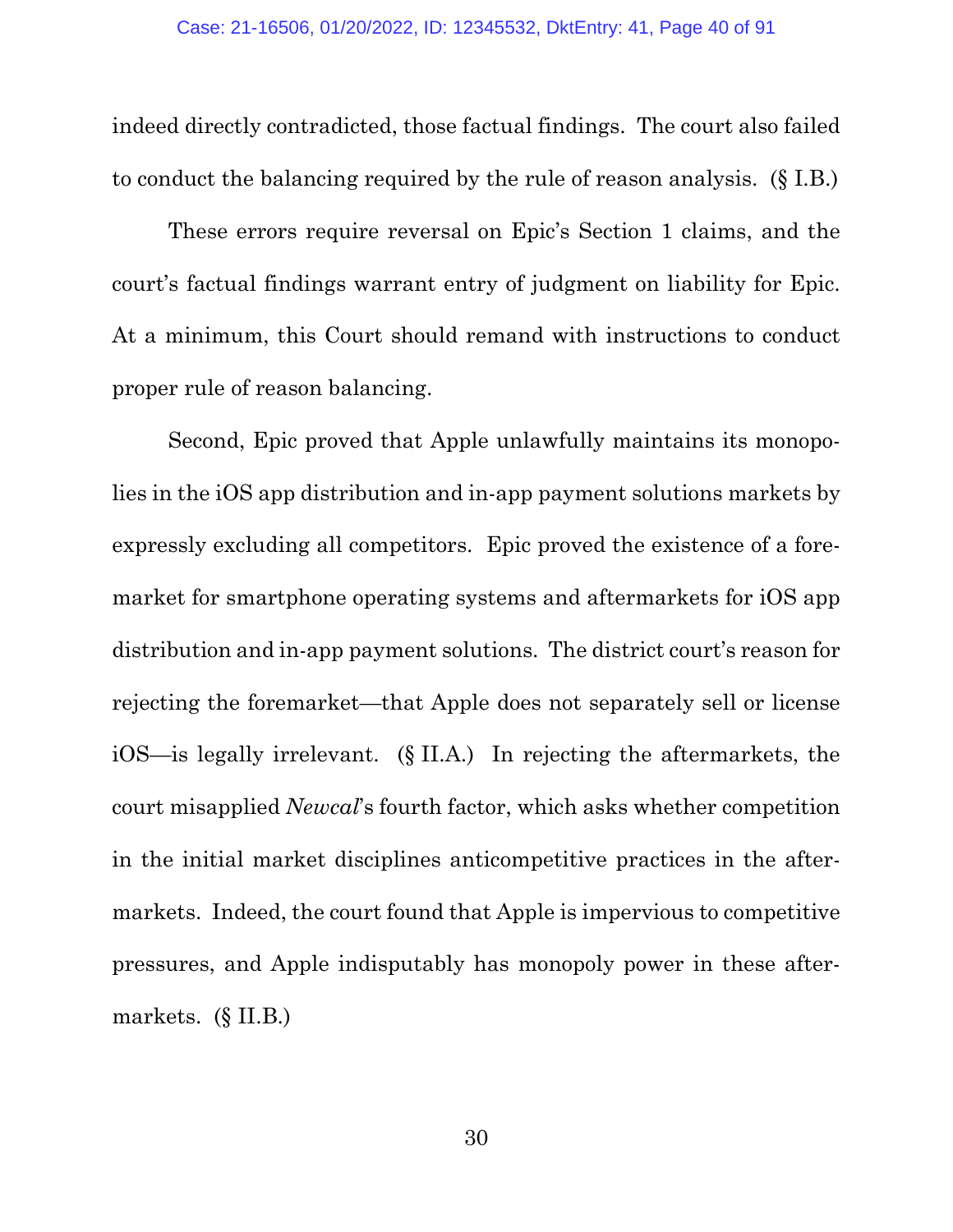The district court's legal errors in applying the rule of reason (*see supra* and § I.B) apply equally to the Section 2 claims. These errors likewise require reversal on Epic's Section 2 claims, and entry of judgment on liability for Epic or, at minimum, a remand for the requisite rule of reason balancing.

Third, Epic proved that Apple ties developers' access to app distribution to their exclusive use of Apple's IAP for digital content. Epic indisputably satisfied two elements of a tying claim: Apple has ample economic power to coerce developers into using IAP, and Apple's tie affects billions of dollars in commerce. The court erred in concluding that Epic did not prove the remaining element: that the two products are separate. The touchstone is a separate demand test, which is easily satisfied here. *See Jefferson Parish Hosp. Dist. No. 2 v. Hyde*, 466 U.S. 2 (1984), *abrogated on other grounds by Ill. Tool Works Inc. v. Indep. Ink, Inc.*, 547 U.S. 27 (2006). This error requires reversal and entry of judgment on liability for Epic on its tying claim or, at minimum, a remand. (§ III.)

Finally, once Epic prevails on any claim, the challenged provisions of the DPLA are unenforceable because they create anticompetitive restraints. Epic is therefore entitled to reversal of the district court's

31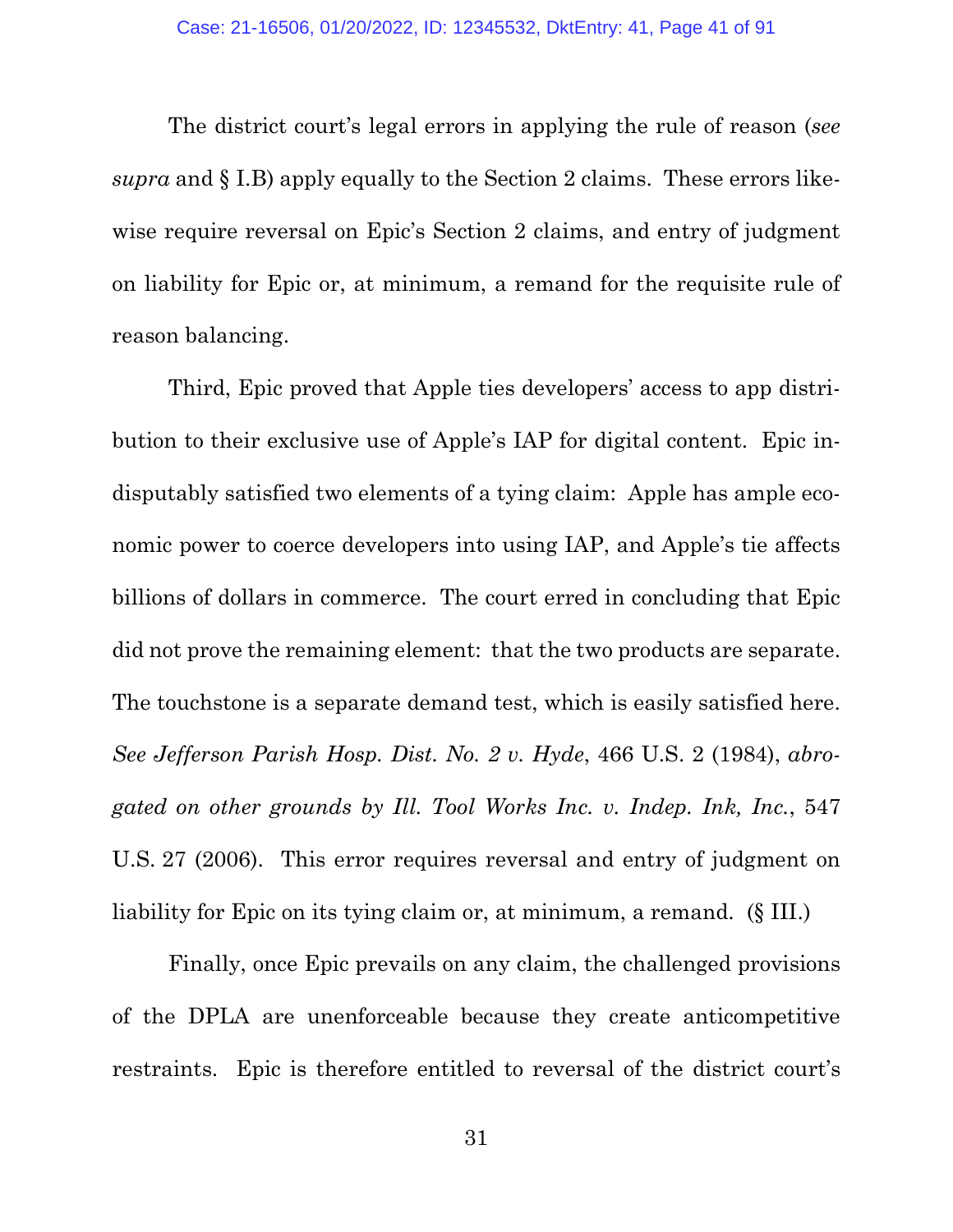judgment on Apple's counterclaims for breach of contract and declaratory judgment. (§ IV.)

### **STANDARD OF REVIEW**

This Court reviews the district court's conclusions of law and mixed questions of law and fact *de novo*, and its findings of fact for clear error. *OneBeacon Ins. Co. v. Hass Indus., Inc.*, 634 F.3d 1092, 1096 (9th Cir. 2011).

Whether the facts found constitute a violation of the antitrust laws is reviewed *de novo*. *United States v. Gen. Motors Corp.*, 384 U.S. 127, 141 n.16 (1966); *see also Ford v. Alfaro*, 785 F.2d 835, 839 (9th Cir. 1986).

Where the district court's conclusions of law are inconsistent with its findings of fact, reversal is appropriate. *See Gen. Motors*, 384 U.S. at 139-41 (reversing and finding violation of antitrust laws where district court's conclusion "cannot be squared with its own specific findings of fact"); *Am. President Lines, Ltd. v. Marine Terminals Corp.*, 234 F.2d 753, 759-60 (9th Cir. 1956).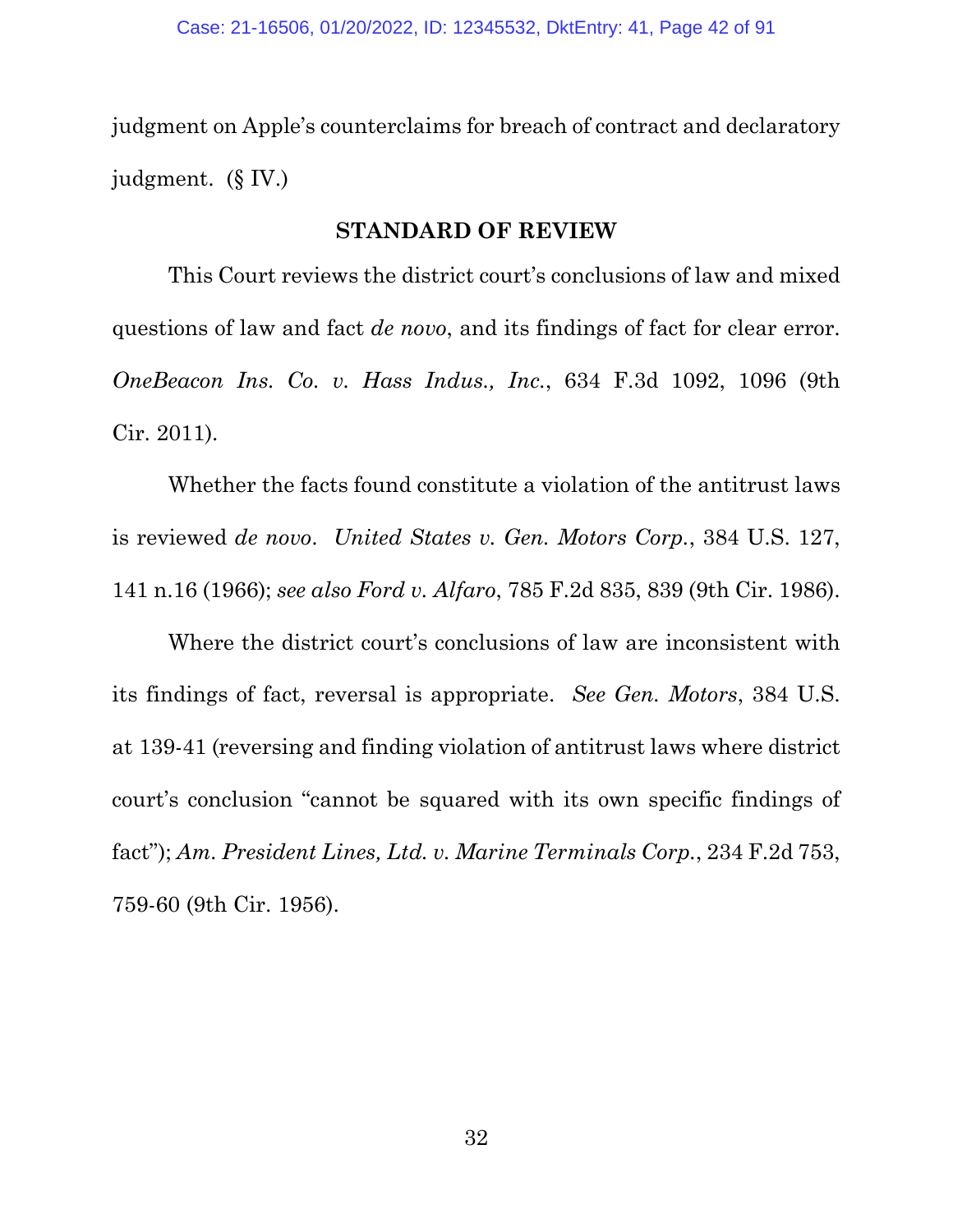### **ARGUMENT**

# **I. THE DISTRICT COURT ERRED IN REJECTING EPIC'S SECTION 1 CLAIMS.**

Section 1 of the Sherman Act prohibits "[e]very contract . . . in restraint of trade or commerce." 15 U.S.C. § 1. "[T]o establish liability under § 1, a plaintiff must prove (1) the existence of an agreement, and (2) that the agreement was in unreasonable restraint of trade." *FTC v. Qualcomm Inc.*, 969 F.3d 974, 989 (9th Cir. 2020) (emphasis omitted). Reasonableness is judged under the rule of reason, which "looks beyond the inherent anticompetitive potential of an activity and examines its actual effect in practice." *Hahn v. Or. Physicians' Serv.*, 868 F.2d 1022, 1026 (9th Cir. 1988). In a rule of reason case, "[t]he existence of market power is a significant finding that casts an anticompetitive shadow over a party's practices." *Id.*

Epic proved both elements. 2-ER-233–37. It is undisputed that Apple entered into contracts with developers requiring them to distribute iOS apps exclusively through Apple's App Store and to handle in-app payments for digital content exclusively through Apple's IAP. 1-ER-31–33. The district court found that these restrictions led to "foreclos[ed] compe-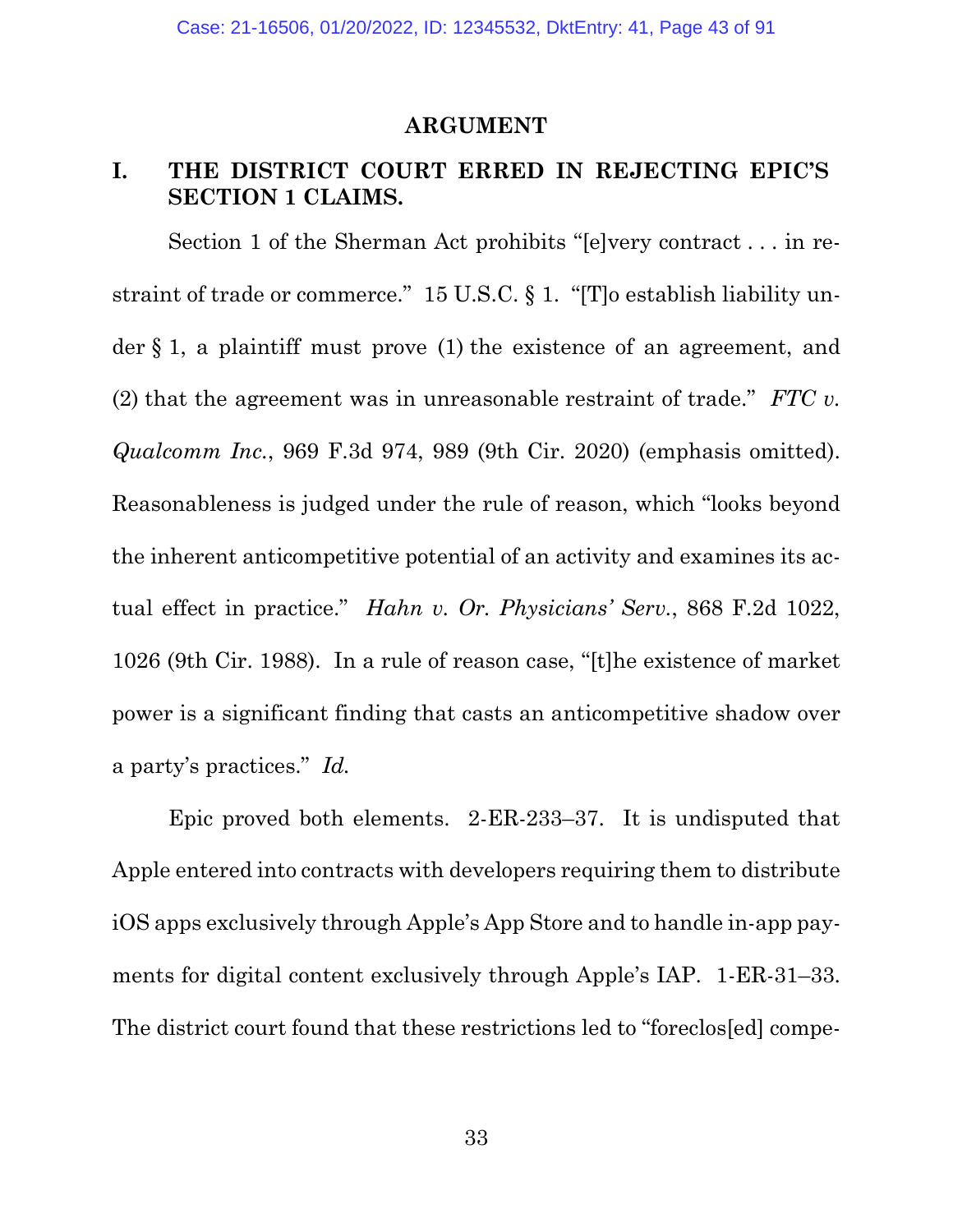#### Case: 21-16506, 01/20/2022, ID: 12345532, DktEntry: 41, Page 44 of 91

tition," "increased prices," "supracompetitive operating margins," "reduce[d] innovation," and "reduce[d] quality." 1-ER-95; 1-ER-98; 1-ER-102; 1-ER-105; 1-ER-148 n.606.

The court nonetheless deemed Apple's conduct lawful under Section 1 for two reasons. First, it held that Apple's contract with developers is not a "contract" because Apple uses its market power to compel developers to sign. 1-ER-144–46. Second, the court concluded that Apple's restrictions survive rule of reason scrutiny, despite making factual findings that establish exactly the opposite. 1-ER-146–53. Both conclusions are legal error.

# **A. The District Court Erred in Concluding that a Contract of Adhesion Is Not a "Contract" Under Section 1.**

The DPLA contains an express prohibition on competing app distribution channels and in-app payment solutions on iOS. *See* Facts §§ I.B-C above; 2-ER-205–09; 2-ER-234. Developers must agree to those prohibitions when they distribute apps on iOS, and the DPLA also imposes obligations on Apple. 1-ER-31–32. Thus, the DPLA is a "contract" within the meaning of the common law, *see Perdue v. Crocker Nat'l Bank*, 38 Cal. 3d 913, 923 (1985), and the plain language of Section 1, which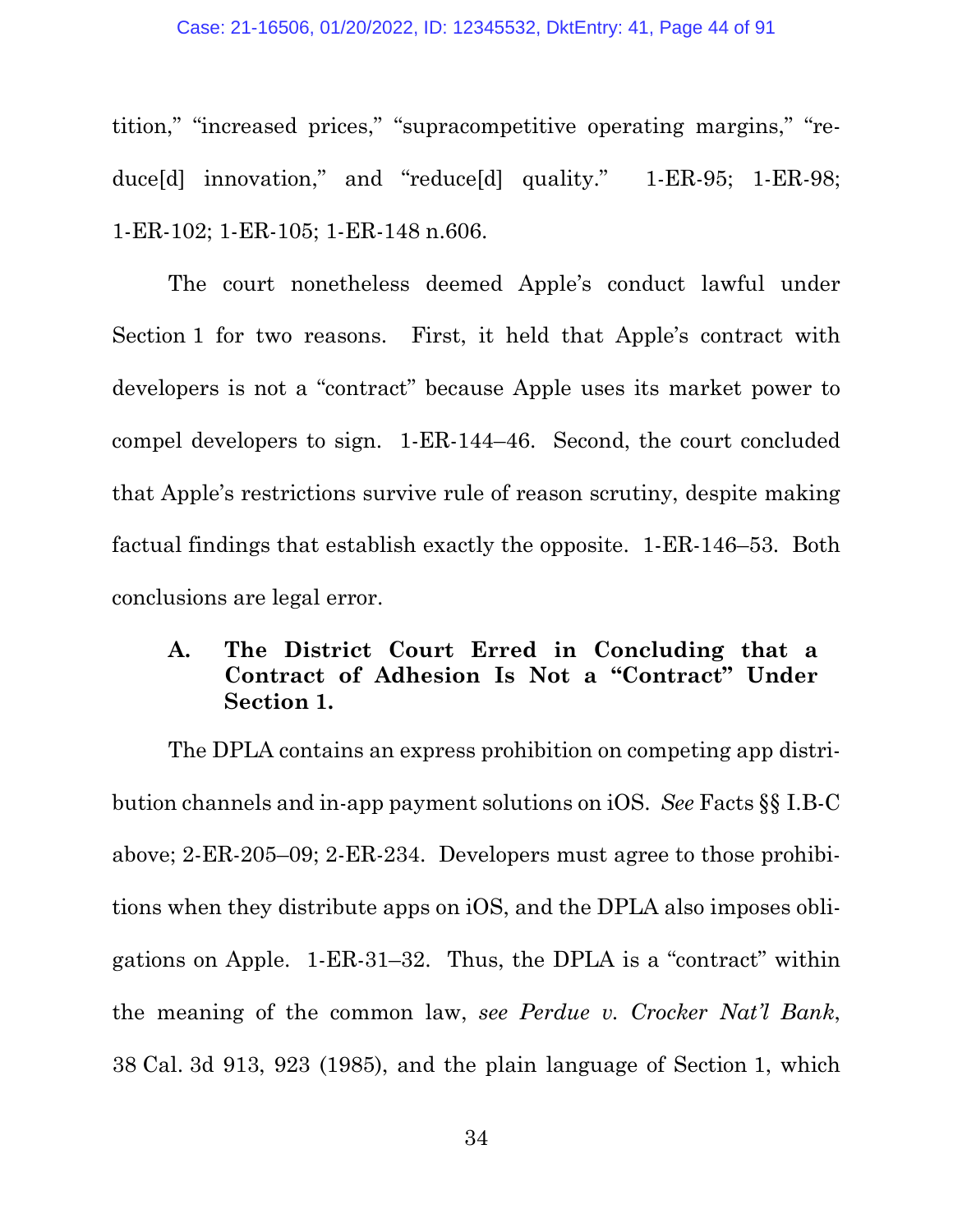sweepingly refers to "[*e*]*very* contract . . . in restraint of trade." 15 U.S.C. § 1 (emphasis added); *see Paladin Assocs., Inc. v. Mont. Power Co.*, 328 F.3d 1145, 1153 (9th Cir. 2003) ("express 'agreements'" are "direct evidence of 'concerted activity'"). The district court's contrary ruling ignores the statutory text, contradicts binding case law, relies on inapposite cases, and protects contracts likely to harm competition the most those imposed by firms with market power.

Precedent holds that contracts of adhesion imposed by firms with market power are "contracts" under Section 1. That makes perfect sense, because a contract can restrain competition whether or not it was freely negotiated; the same contractual restraint exists either way. In *Perma Life Mufflers, Inc. v. International Parts Corp.*, the Supreme Court held that each plaintiff-franchisee challenging franchise contracts under Section 1 could "clearly charge a combination between [the defendant-franchisor] and himself, as of the day he unwillingly complied with the restrictive franchise agreements." 392 U.S. 134, 139, 142 (1968), *overruled on other grounds by Copperweld Corp. v. Indep. Tube Corp.*, 467 U.S. 752 (1984); *see Simpson v. Union Oil Co. of Cal.*, 377 U.S. 13, 14, 17 (1964) (finding an "agreement" under the Sherman Act even though defendant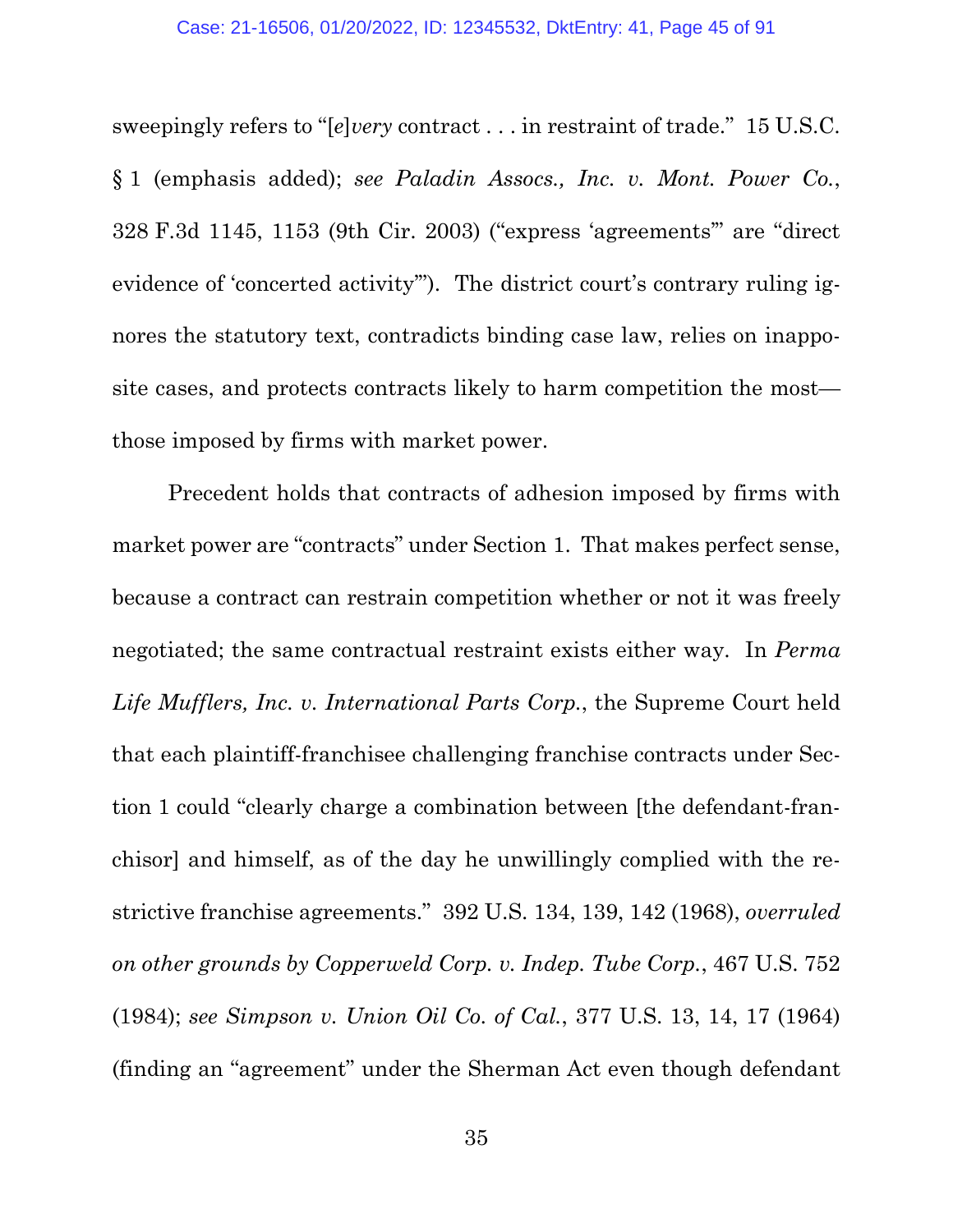allegedly required "its retail outlets to sign" it); *Barry v. Blue Cross of Cal.*, 805 F.2d 866, 868-70 (9th Cir. 1986) ("overwhelming evidence" of agreement where "several thousand physicians signed identical contracts with Blue Cross" although Blue Cross set all "terms and structure").

The three cases on which the district court relied—*Monsanto Co. v. Spray-Rite Service Corp.*, 465 U.S. 752 (1984), *Jeanery, Inc. v. James Jeans, Inc.*, 849 F.2d 1148 (9th Cir. 1988), and *Toscano v. PGA*, 258 F.3d 978 (9th Cir. 2001), 1-ER-145—have no application here. *Monsanto* and *Jeanery* did not involve *any* contract (the question was whether an agreement could be inferred where firms acquiesced to the defendants' policies), and this Court has confirmed they do not apply to a Section 1 claim involving an express agreement. *See Barry*, 805 F.2d at 870; *see also* 7 Phillip E. Areeda & Herbert Hovenkamp, *Antitrust Law: An Analysis of Antitrust Principles and Their Application* ¶ 1451 (5th ed. 2020) ("Areeda & Hovenkamp"). *Toscano* involved claims that sponsors of golf tournaments violated Section 1 by accepting anticompetitive PGA Tour terms. 258 F.3d at 981-83. The court found the sponsors not liable because they "had no involvement in the establishment or enforcement of the allegedly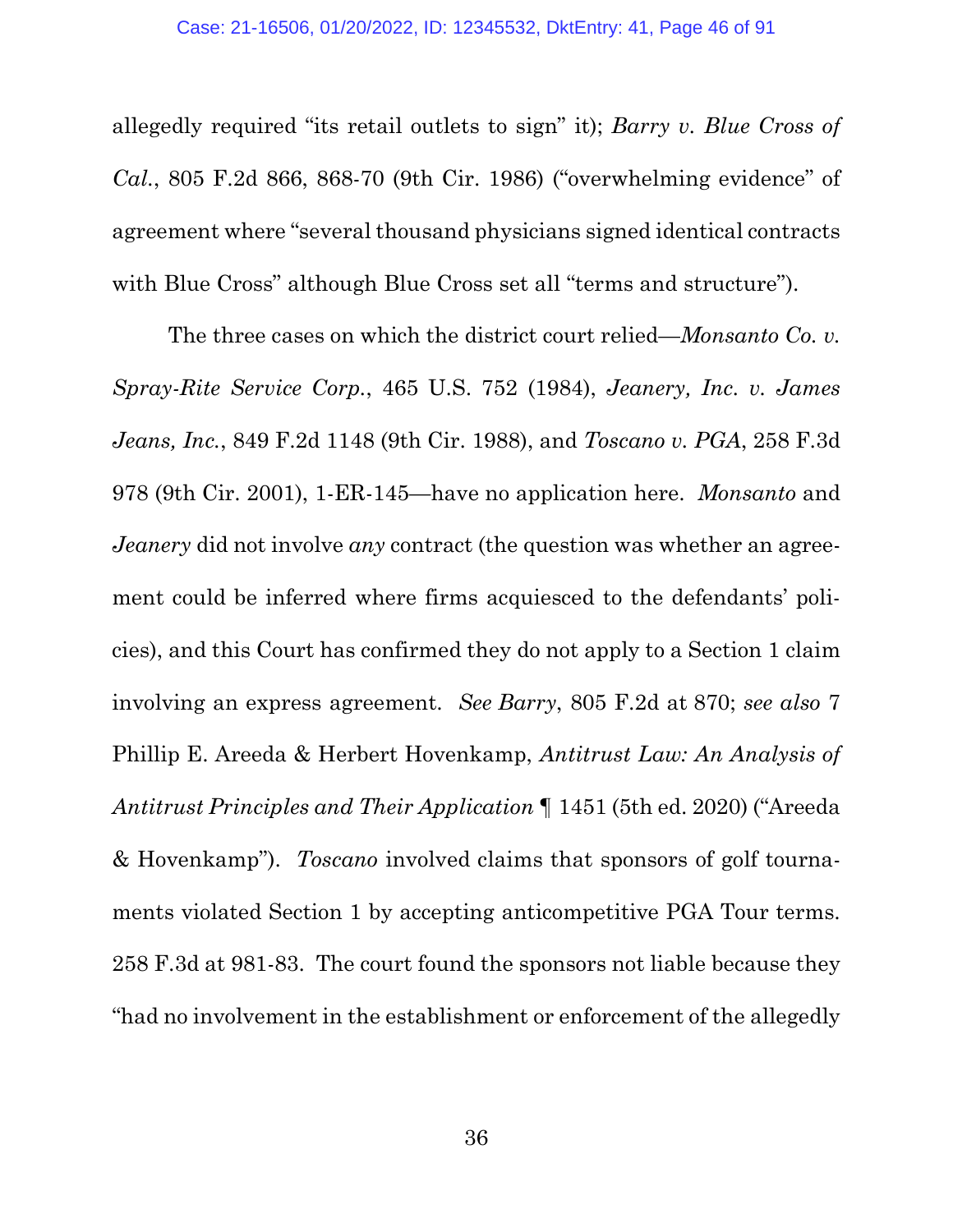anticompetitive provisions" established by the PGA. *Id.* at 984-85. Significantly, the district court in *Toscano*'s companion case did not dismiss Section 1 claims against the PGA itself. *See Toscano v. PGA Tour, Inc.*, 201 F. Supp. 2d 1106 (E.D. Cal. 2002). Here, Apple itself establishes and enforces the anticompetitive provisions.

Nor can the district court's conclusion be reconciled with this Court's Section 1 precedent recognizing tying and exclusive dealing claims. The essence of such claims is that the defendant sets the agreement's terms. *See, e.g.*, *Datagate, Inc. v. Hewlett-Packard Co.*, 60 F.3d 1421, 1427 (9th Cir. 1995); *Aerotec Int'l, Inc. v. Honeywell Int'l, Inc.*, 836 F.3d 1171, 1180 (9th Cir. 2016). "If such conduct were to be labelled 'independent,' virtually all tying arrangements would be beyond the reach of Section 1." *Image Tech. Servs., Inc. v. Eastman Kodak Co.*, 903 F.2d 612, 619 (9th Cir. 1990).

If not reversed, the district court's decision would have disastrous consequences. Section 1 would not reach firms with the market power to coerce non-negotiable terms. Rewarding Apple for using its market power to coerce developers into signing the DPLA would incentivize anticompetitive behavior.

37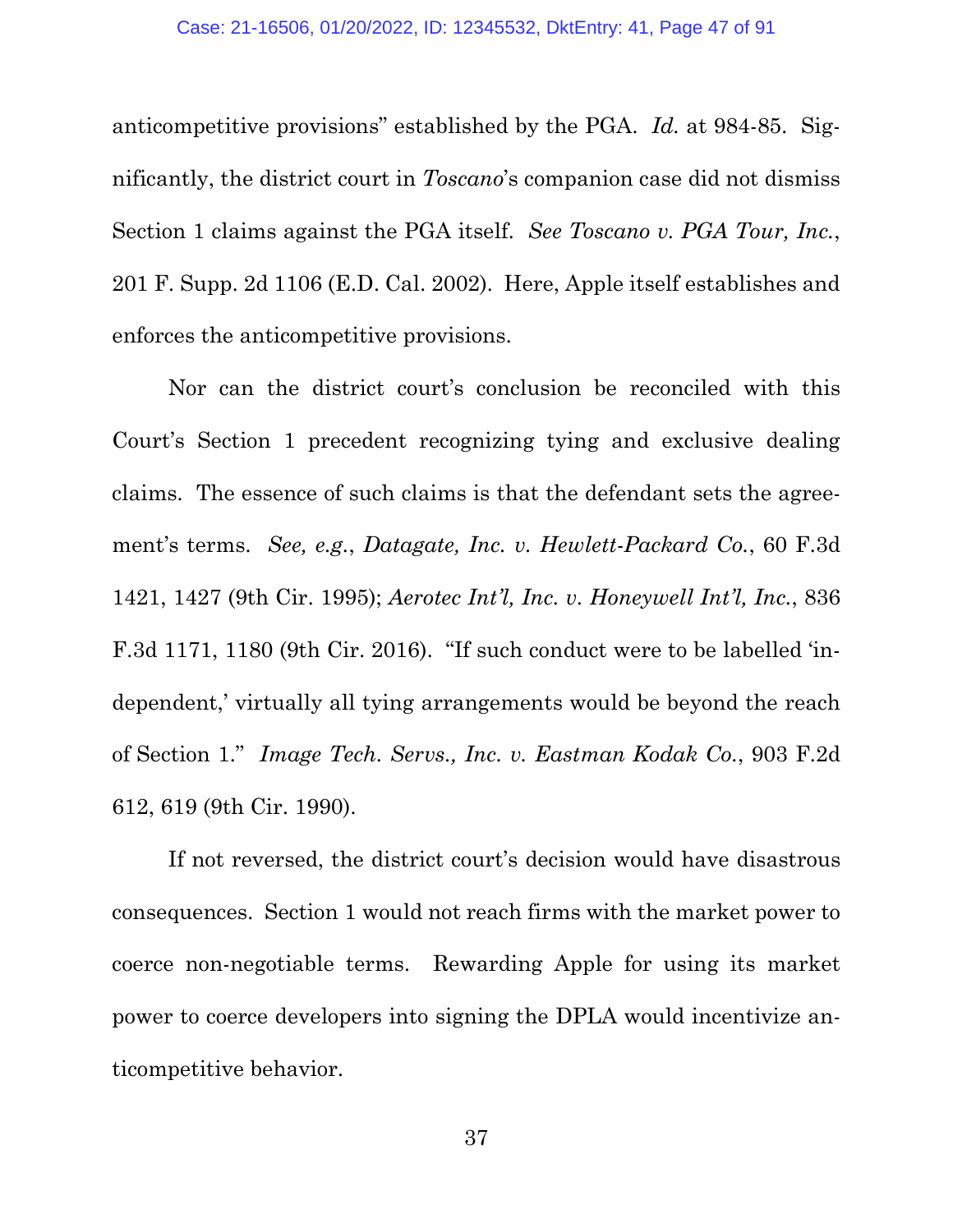# **B. The District Court Erred in Concluding that Apple's Restrictions Survive Rule of Reason Scrutiny.**

The district court's factual findings confirm that Apple's restrictions have substantial anticompetitive effects that far outweigh any legitimate procompetitive justifications. In concluding that Epic failed to demonstrate that less restrictive alternatives could achieve Apple's professed business goals, the district court disregarded the necessary implications of those findings. (§ I.B.1 below.) The court also failed to balance the anticompetitive effects of Apple's restrictions against any nonpretextual procompetitive benefits. (§ I.B.2 below.) Each error warrants reversal.

If Epic prevails in this litigation, Apple can continue to offer its app store or payment solution. Epic asks only that Apple permit competition, and that developers and consumers be given a fair choice among competing services. Such competition will lower prices, improve quality, increase innovation, and enhance consumer welfare—the objectives of antitrust law.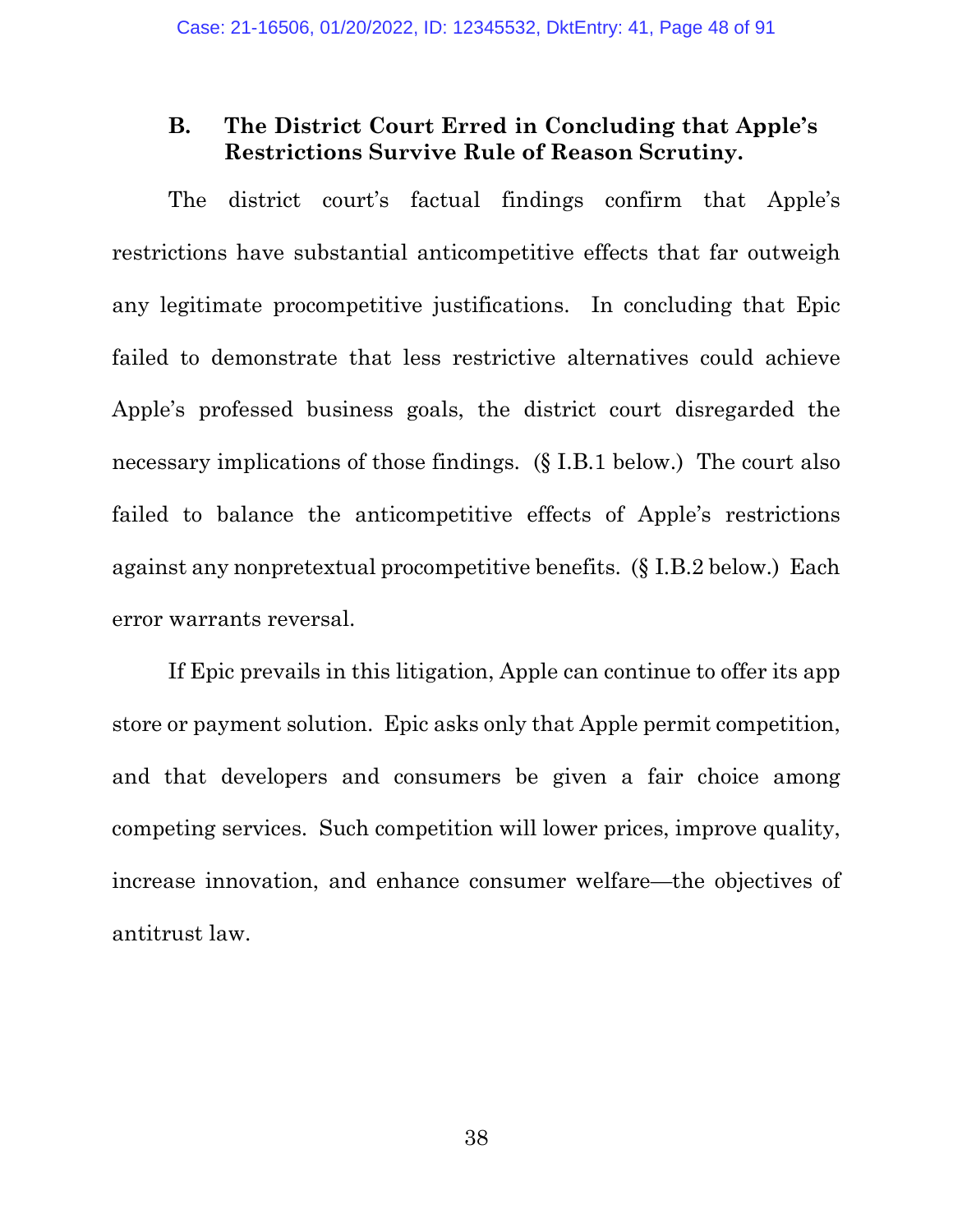1. *The District Court's Conclusion that Epic Did Not Show Less Restrictive Alternatives Cannot Be Reconciled with Its Factual Findings.* 

Under the rule of reason, "the plaintiff has the initial burden to prove that the challenged restraint has a substantial anticompetitive effect that harms consumers in the relevant market." *Amex*, 138 S. Ct. at 2284. Epic met that burden; the district court found that Apple's restrictions have substantial anticompetitive effects. (*See* Facts § II.A.2 above.) As a result, "the burden shift[ed] to the defendant to show a procompetitive rationale for the restraint." *Amex*, 138 S. Ct. at 2284. The district court found some procompetitive justifications for Apple's restrictions, rejecting others.[2](#page-48-0) (*See* Facts § II.A.2 above.) Thus, the district court reached the third step of the analysis.

Under this step, "[t]he plaintiff must . . . show that any legitimate objectives can be achieved in a substantially less restrictive manner." *O'Bannon v. NCAA*, 802 F.3d 1049, 1070 (9th Cir. 2015) (quotations omitted). That requires showing that an alternative is "virtually as effective"

<span id="page-48-0"></span><sup>2</sup> As discussed below, the court improperly accepted certain business rationales that do not promote competition and are, as a matter of law, not cognizable antitrust justifications. *See Nat'l Soc'y of Pro. Eng'rs v. United States*, 435 U.S. 679, 696 (1978); § I.B.2 below.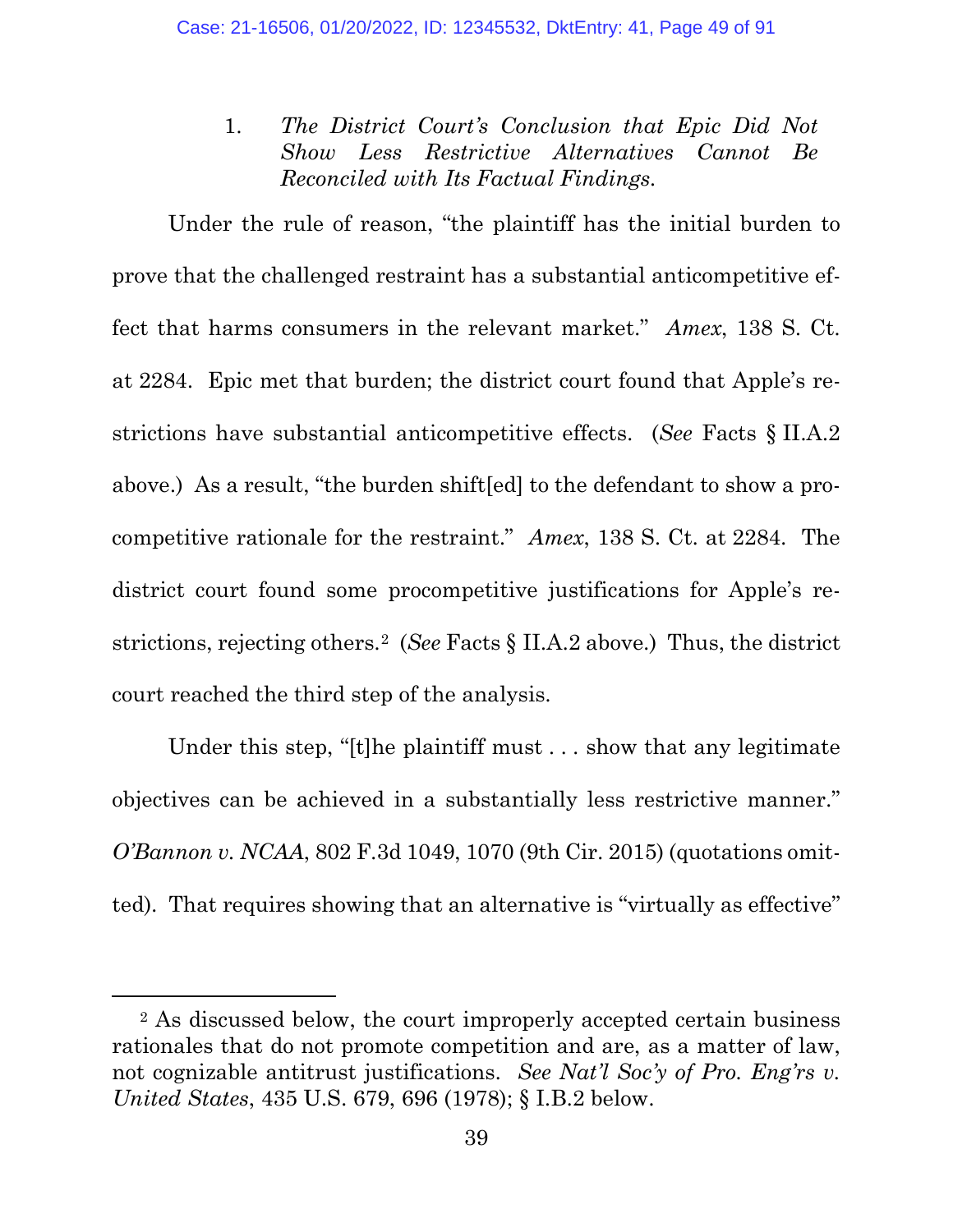in serving the *legitimate* objective "without significantly increased costs." Id. at 1074. The rule of reason tests for Section 1 and Section 2 are substantially the same, and the court must consider less restrictive alternatives for both. *See Qualcomm*, 969 F.3d at 991.

## a. Apple's App Distribution Restrictions

The district court found that Apple's bar on competing app distribution channels results in significant anticompetitive effects. (*See* Facts § II.A.2.a above.) Indeed, the court found that Apple has reaped supracompetitive profits—over 75% margins for years, even while minimally investing in App Store improvements. 1-ER-44–46; 1-ER-95– 97; 1-ER-105; 1-ER-147. The district court also found that Apple's restrictions prevent competitors from innovating ways to distribute apps and making them available to consumers. 1-ER-103–05. When the court considered Apple's justifications for these restrictions, it made factual findings that there are less restrictive alternatives that would achieve any nonpretextual justification*.* (*See* Facts § II.A.2.c above.) The district court's ultimate legal conclusion that Epic did not prove a violation under the rule of reason is contradicted by these findings.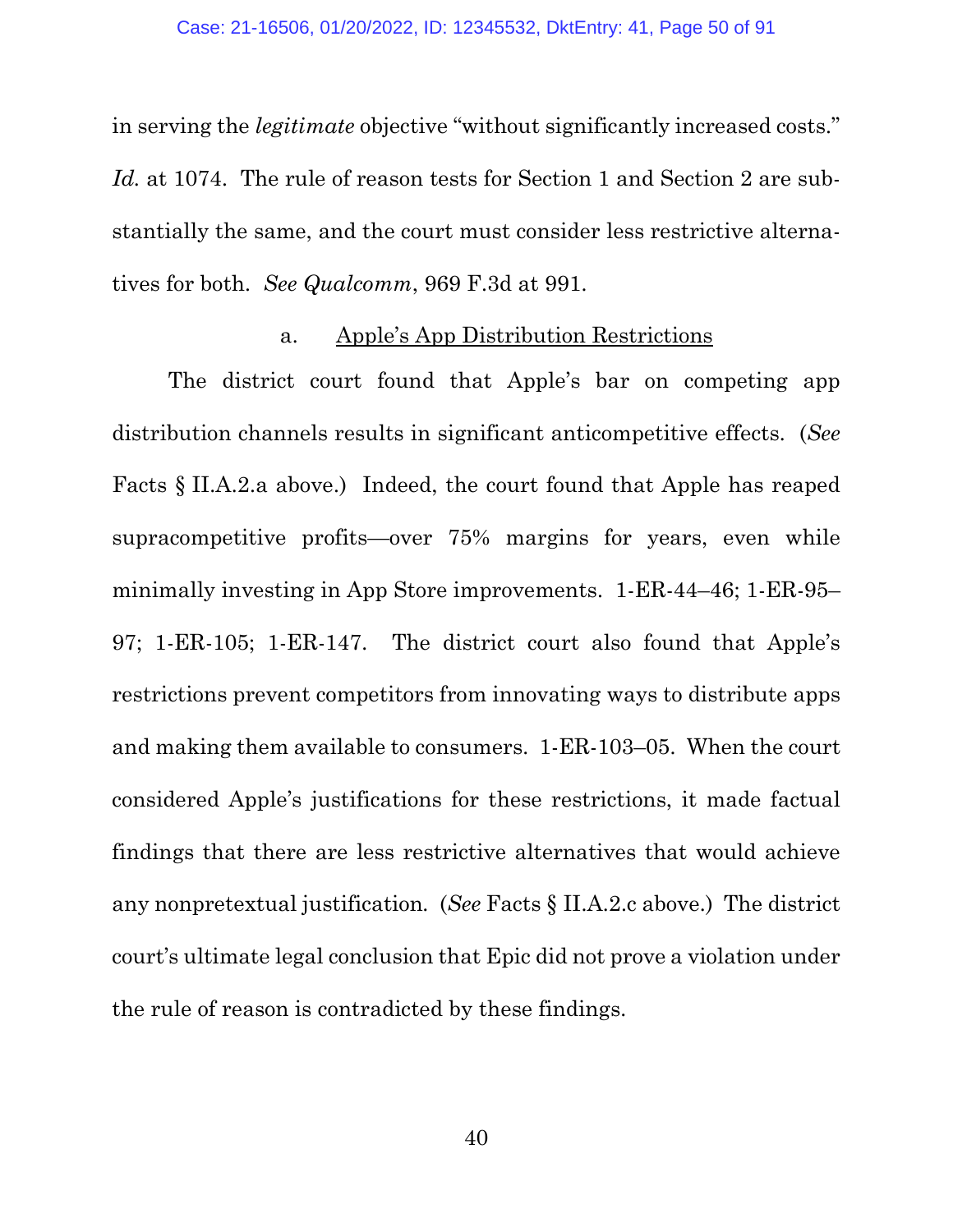*Security*. Apple argued that it alone must distribute all apps to prevent malware and other objectionable content from reaching iOS users, but the district court's findings demonstrate that this justification is largely pretextual. 1-ER-108–09. As the court recognized, "app review can be relatively independent of app distribution." 1-ER-116. Indeed, on its Mac computers, Apple employs a safe alternative that does not restrict distribution—on-device security measures and a "notarization" program where Apple scans apps but then returns them to the developer for distribution. 1-ER-115–16. Apple touts that these protections allow Mac users to "[d]ownload apps safely from the Mac App Store" "[a]nd the internet," 3-ER-563, and the court found that this alternative model protects users from installing malware and shuts down bad apps, 1-ER-115– 16. Apple's "only response" was that a similar program with full manual review would be hard to implement on iOS because "app review may not scale given developers' expectation over timing," but that response is a red herring; "app review is already required for all apps in the App Store, [thus] the scale itself does not appear to be a problem." 1-ER-116. The court therefore found that "alternative models are readily achievable to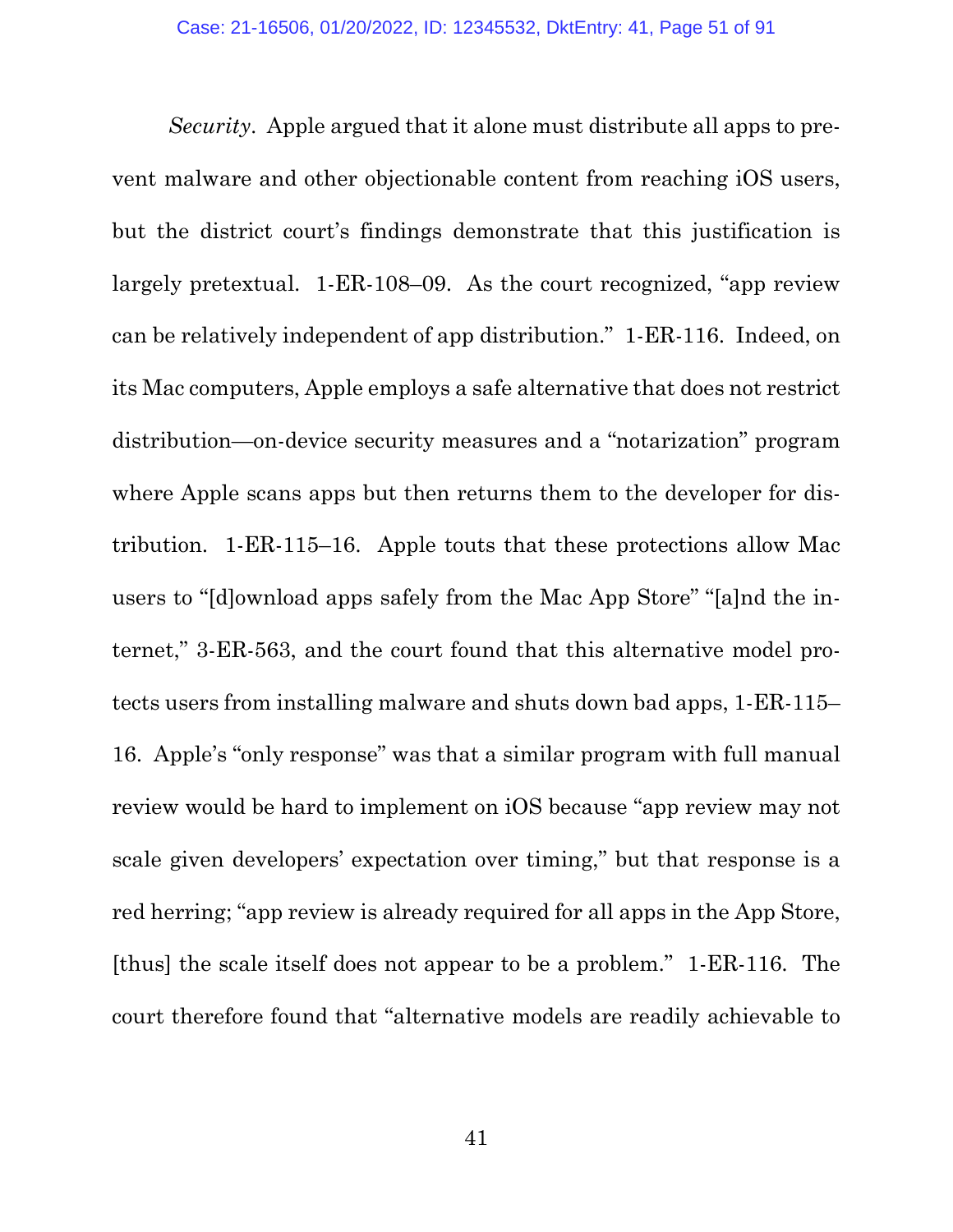attain the same ends even if not currently employed." 1-ER-116; *see*  Facts § II.A.2.c above.[3](#page-51-0)

Those findings establish the existence of less restrictive alternatives that would serve Apple's security needs. That cannot be squared with the court's conclusion that no "proposed alternatives are 'virtually as effective' as the current distribution model and can be implemented 'without significantly increased cost.'" 1-ER-152; *see, e.g.*, *Siegel v. Chicken Delight, Inc*., 448 F.2d 43, 46, 51-52 (9th Cir. 1971) (finding less restrictive alternative where quality requirements were "easily specifiable"); *Impax Labs., Inc. v. FTC*, 994 F.3d 484, 499-500 (5th Cir. 2021) (finding less restrictive alternative based on "actual experience in analogous situations"); *In re NCAA Grant-in-Aid Cap Antitrust Litig.*, 375 F. Supp. 3d 1058, 1091 & n.34 (N.D. Cal. 2019) (finding procompetitive effect could be achieved through less restrictive means and concluding that "any new costs of implementing" the proposed alternative "would not rise to the level of 'significant'" despite testimony about "significant

<span id="page-51-0"></span><sup>&</sup>lt;sup>3</sup> Additionally, "third-party app stores could . . . have increased security." 1-ER-110 n.527 ("[A] Disney app store would plausibly screen apps more rigorously than Apple.").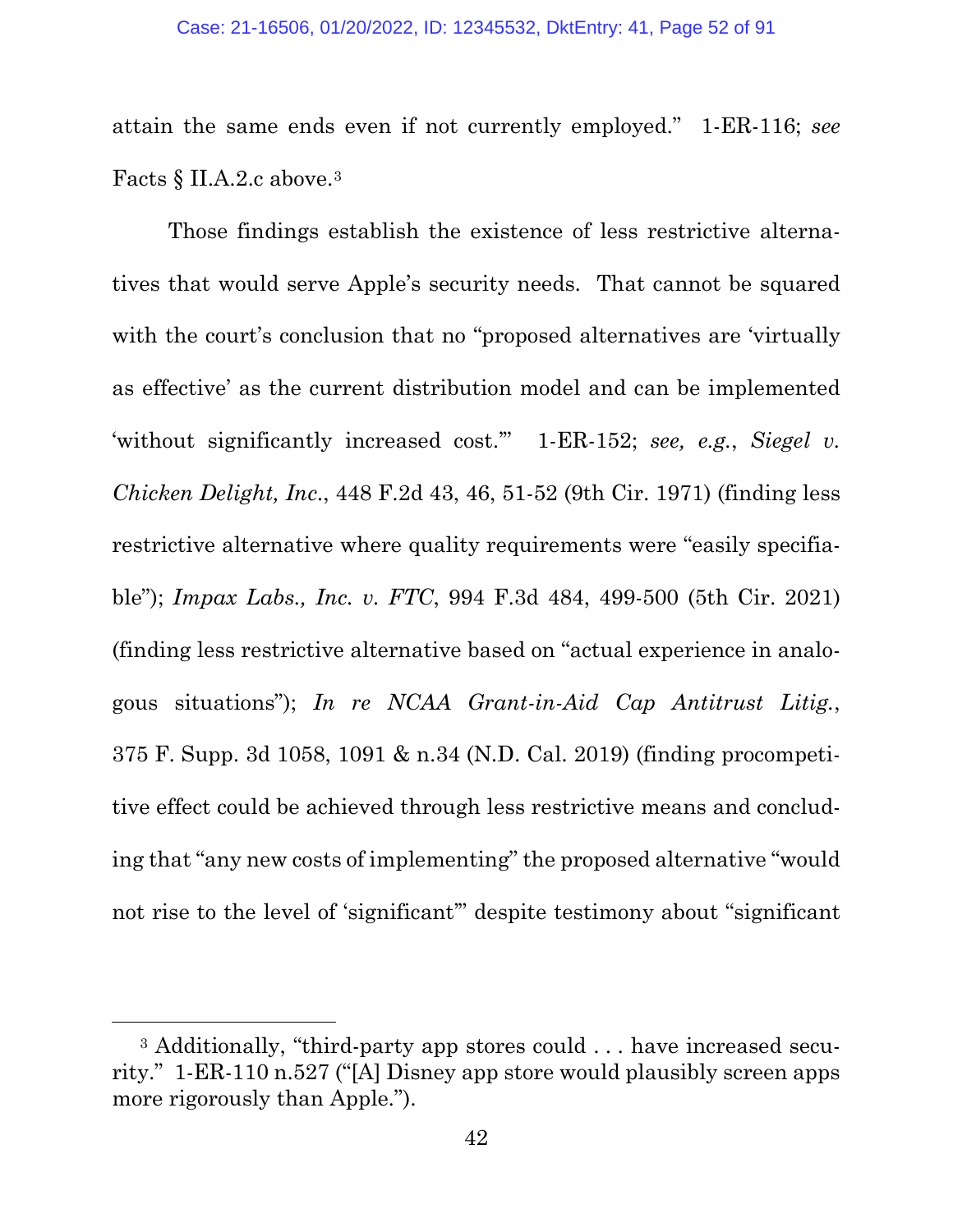additional infrastructure and expense"), *aff'd*, 958 F.3d 1239 (9th Cir. 2020), *aff'd sub nom. NCAA v. Alston*, 141 S. Ct. 2141 (2021).

*IP Compensation*. Apple argued that app distribution restrictions are necessary to ensure compensation for its IP. "Neither the aims of intellectual property law, nor the antitrust laws justify allowing . . . a pretextual business justification to mask anticompetitive conduct." *Image Tech. Servs., Inc. v. Eastman Kodak Co.*, 125 F.3d 1195, 1219 (9th Cir. 1997). The district court's findings show this justification is largely pretextual. 1-ER-116–17. The court found Apple did not "list any specific intellectual property in the DPLA," 1-ER-150, and failed to prove any relationship between the value of its IP (or even its investment in the App Store) and the commissions it charges, 1-ER-153 n.617. The court also found that Apple has other options to obtain IP compensation, such as "creat[ing] a tiered licensing scheme" correlated to IP use, 1-ER-117, or imposing a contractual right to audit developers, 1-ER-153 n.617. As the district court found, "loosening the restrictions will increase competition as it will force Apple to compete on the benefits of its centralized model or it will have to change its monetization model in a way that is actually tied to the value of its intellectual property." 1-ER-119.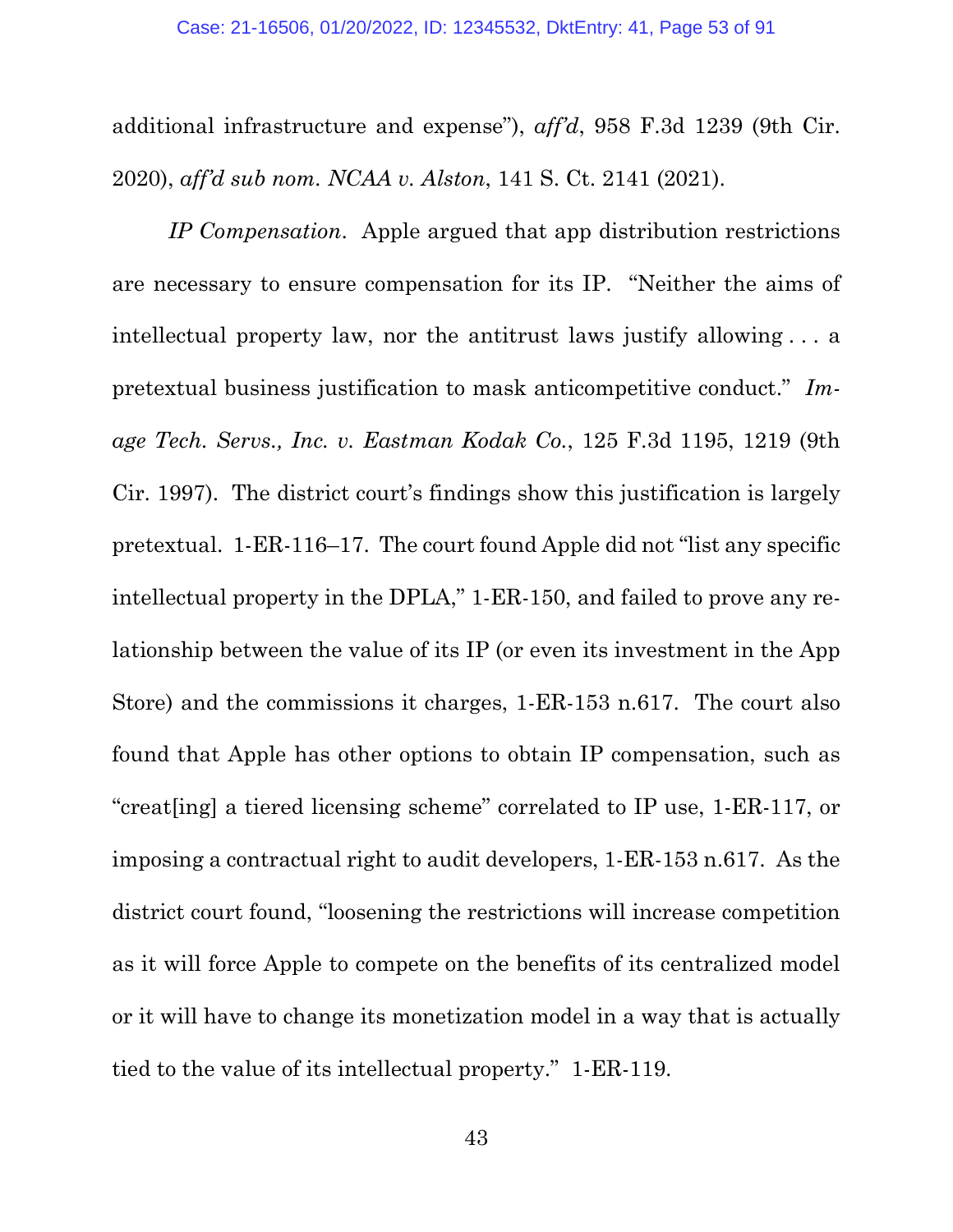These findings compel the conclusion that there are less restrictive alternatives to Apple's app distribution restrictions that would still allow Apple to receive IP compensation. *See, e.g.*, *Chicken Delight*, 448 F.2d at 50 (finding less restrictive alternative to compensation justification); *Kodak*, 903 F.2d at 618-19 (same); *Digidyne Corp. v. Data Gen. Corp.*, 734 F.2d 1336, 1344 (9th Cir. 1984) (same). Apple is not entitled to foreclose all iOS app distribution to ensure that it continues to receive a supracompetitive commission. Given the alternative methods to obtain IP compensation that the district court recognized, Apple's argument reduces to the claim that it is entitled to higher fees than it could obtain if there were competition with respect to app distribution, but "mere profitability . . . [does] not qualif[y] as a defense under the antitrust laws." *Law v. NCAA*, 134 F.3d 1010, 1023 (10th Cir. 1998).

## b. Apple's In-App Payment Restrictions

The district court's findings demonstrate that Apple's three justifications for its restrictions on in-app payment solutions—security, IP compensation, and centralization—are largely pretextual. The court also found less restrictive alternatives with respect to each. (*See* Facts §§ II.A.2.b-c above.)

44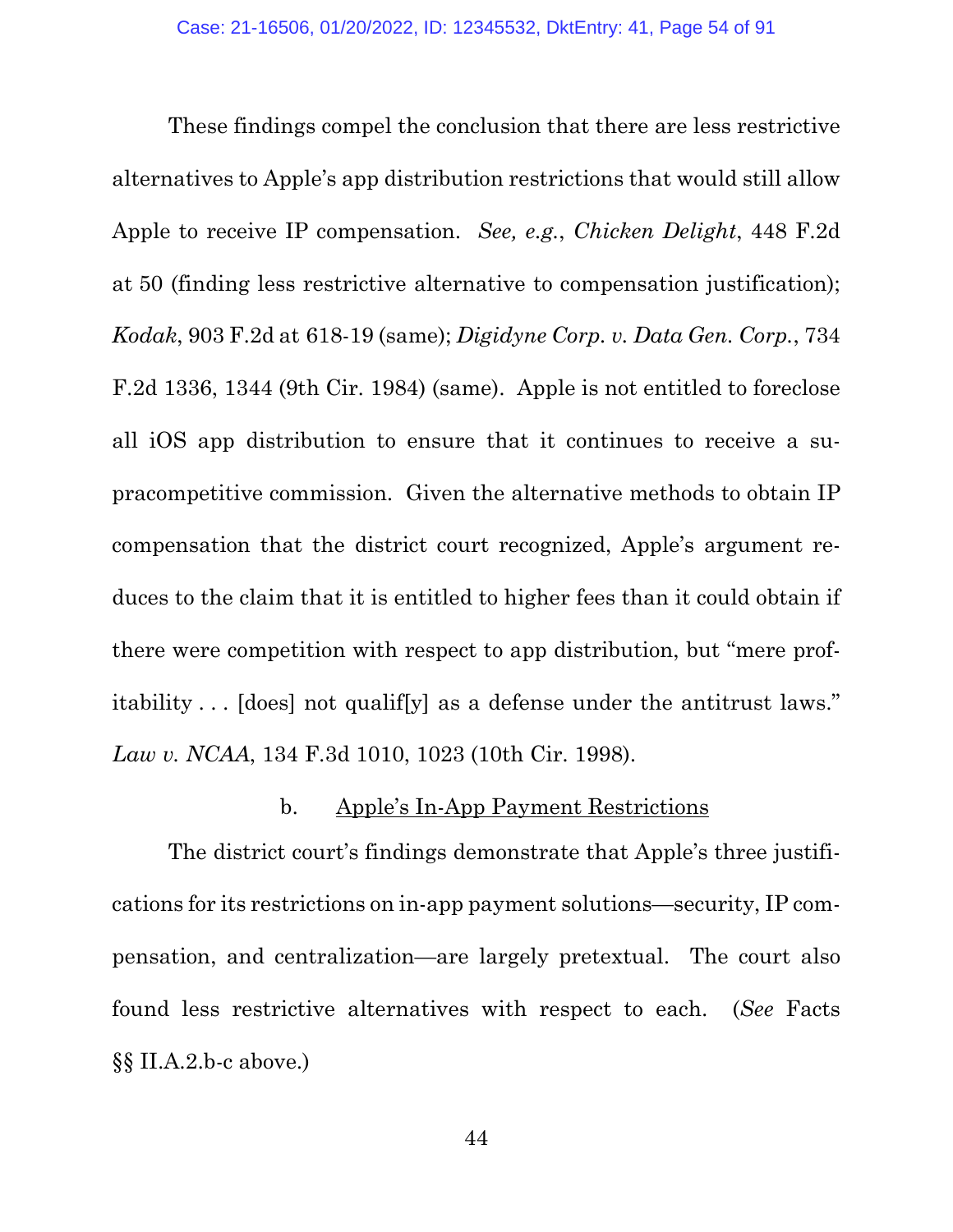*Security*. Apple forecloses competing payment solutions on the iPhone only for the purchase of *digital* content, even though transactions for *physical* goods and services likewise require security. 1-ER-33–34; 1-ER-36; 1-ER-120. While Apple argued that its payment restrictions enhance security by letting Apple analyze all transaction data on iOS, the district court found that "to the extent that scale allows Apple to detect fraud, other companies could do it better because they process more transactions." 1-ER-119. In addition, "with respect to data breaches, although a breach of a payment handler could expose some user data, a breach of Apple itself could expose all Apple users who use IAP." 1-ER-120. And while Apple argued that IAP allows it to verify digital transactions and ensure that developers supply the digital content users purchase, the district court found that "Apple itself does not perform the confirmation," and "any potential for fraud prevention is not put into practice." 1-ER-120.

These findings, which establish that Apple's IAP solution does not provide unique or enhanced protection, *see* 1-ER-118–19, render incoherent the court's statement in the conclusions of law that "Apple's competitive advantage on security issues . . . would be undermined" if it could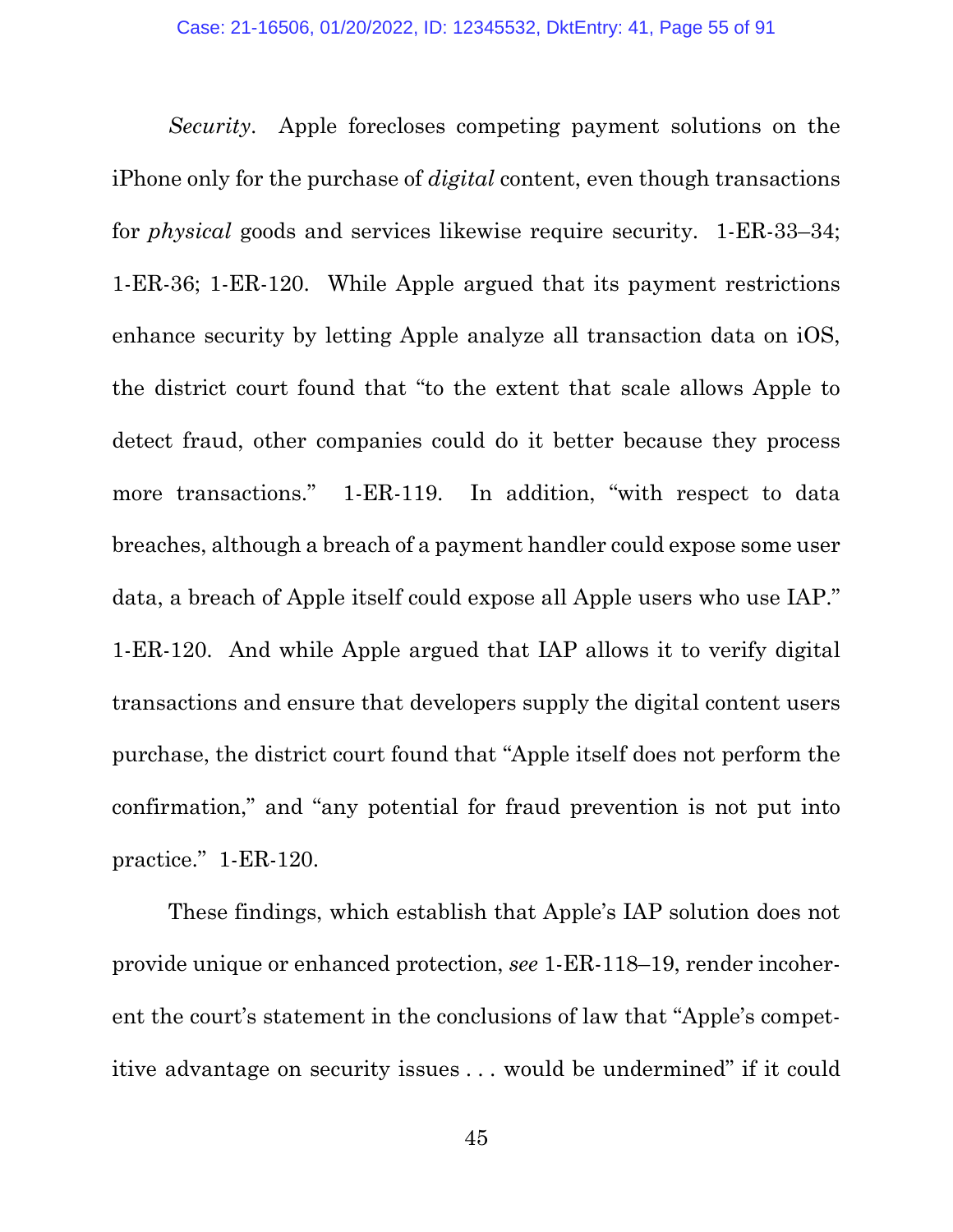not require developers to use IAP. 1-ER-153. Indeed, the district court's findings establish the opposite: competing providers would provide security that is as good as, if not better than, Apple's IAP. 1-ER-119–20. That resolves the rule of reason third step, since "simply abandoning the restraint . . . is surely a less restrictive alternative." *NCAA v. Alston*, 141 S. Ct. 2141, 2162 (2021) (quoting 7 Areeda & Hovenkamp ¶ 1505).

*IP Compensation*. Just as there are less restrictive alternatives to Apple's app distribution restrictions that permit it to recover compensation for its IP, there are less restrictive alternatives to Apple's IAP restrictions. The court found that Apple has other ways to be compensated for its intellectual property, and IP compensation is not the sole determinant of its policies on payment for in-app purchases. 1-ER-117. Developers of apps selling physical products or services can choose any non-IAP payment solution, and they generally pay Apple nothing. 1-ER-36. Similarly, "83% of apps with at least one download on the App Store were free to consumers" and "do not generate any revenue for Apple." 1-ER-35. Yet Apple raises no concerns that these developers free-ride on Apple's innovation or thwart Apple's efforts to recoup its investments.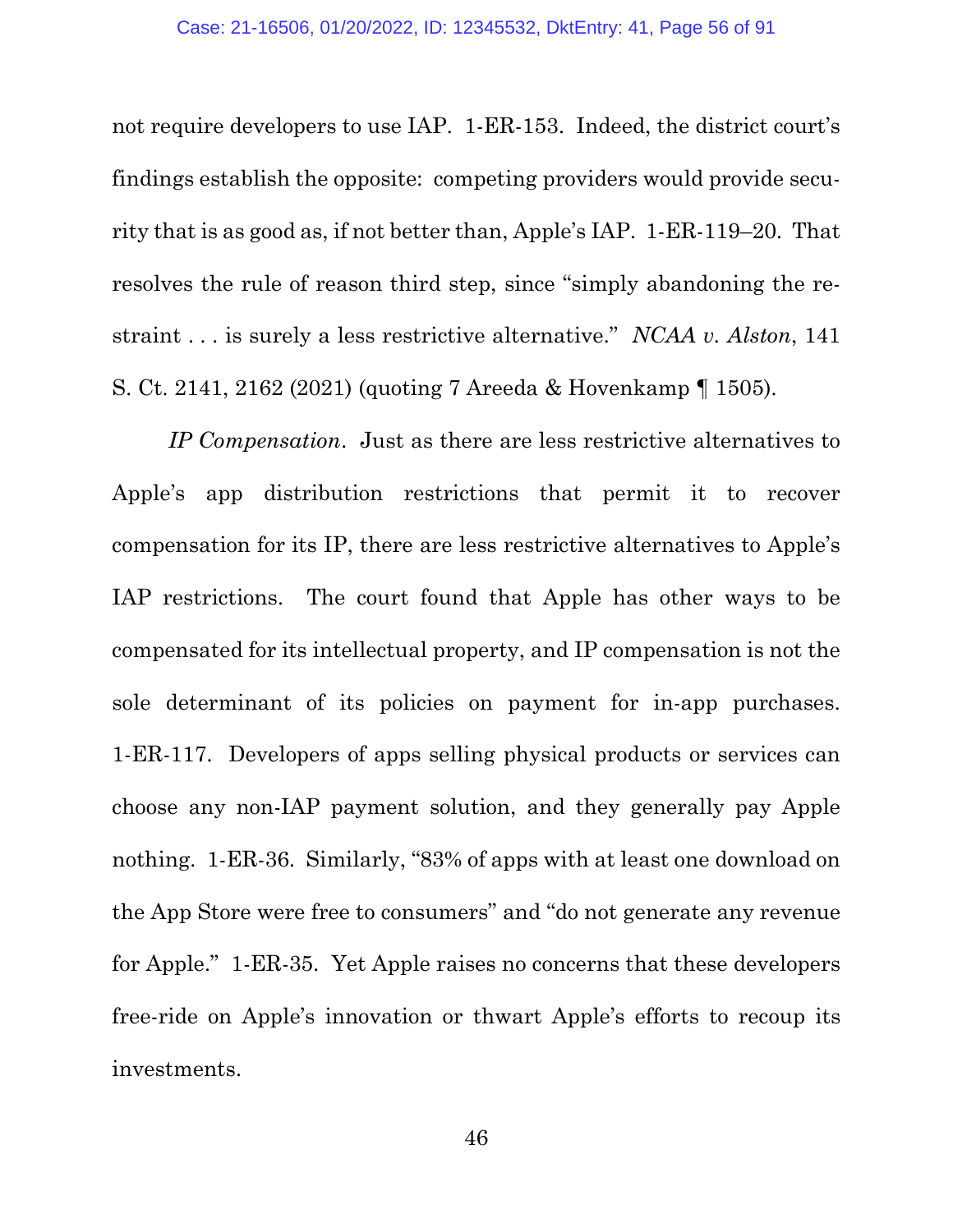*Centralization*. Although Apple argued that its in-app payment restrictions benefit consumers by centralizing payments, the district court found that "loosening the restrictions will increase competition as it will force Apple to compete on the benefits of its centralized model." 1-ER-122. That alone proves the existence of less restrictive alternatives. *See Alston*, 141 S. Ct. at 2162. Under Epic's requested remedy, Apple could still require that developers include IAP as an option within their apps, *see* 2-ER-258−59, and thus consumers could continue to use it if they value "the centralized option of managing a single account through IAP," 1-ER-153.

Given these findings, the district court should have concluded that Epic met its burden to prove less restrictive alternatives and thus established a violation of the Sherman Act under the rule of reason.

# 2. *The District Court Erred in Failing To Perform the Required Balancing.*

Not only do the district court's factual findings contradict its conclusions on less restrictive alternatives, the court independently erred by failing to conduct the required balancing. The district court found that Apple's conduct has a host of anticompetitive effects. 1-ER-95; 1-ER-105; 1-ER-147; 1-ER-148 n.606. The district court further found that Apple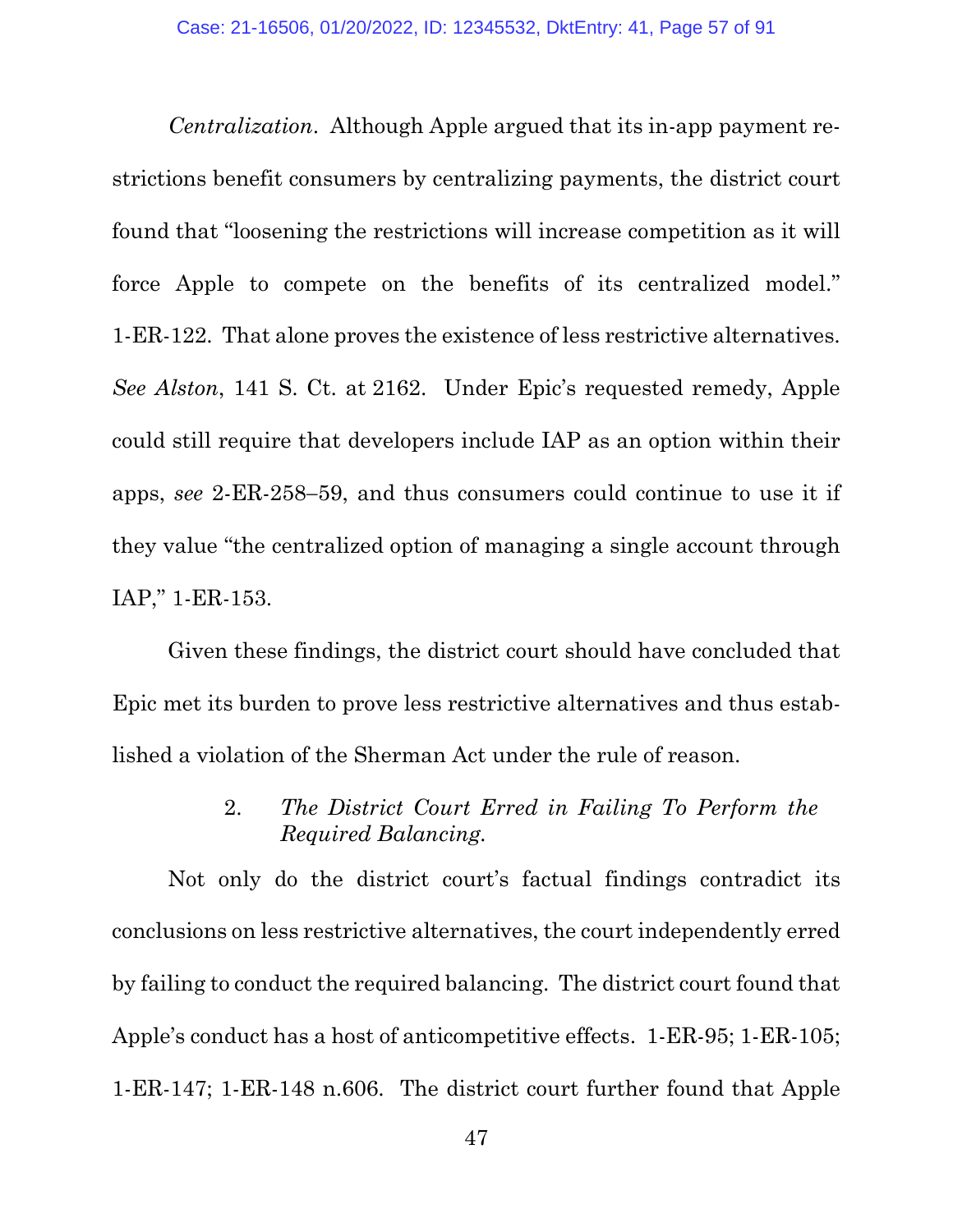faces no competitive pressure to invest in its products or change its practices, and makes small concessions only when faced with regulatory scrutiny or litigation. 1-ER-39; 1-ER-105. Apple is actively harming consumer welfare, and is unlikely to change absent legal intervention. The district court was thus required to weigh Apple's professed justifications against the serious anticompetitive effects resulting from Apple's conduct.

Under the rule of reason, "the factfinder weighs all of the circumstances of a case in deciding whether a restrictive practice should be prohibited as imposing an unreasonable restraint on competition." *Leegin Creative Leather Prods., Inc. v. PSKS, Inc.*, 551 U.S. 877, 885 (2007) (internal quotation marks omitted). "Always, the goal is to distinguish between restraints with anticompetitive effect that are harmful to the consumer and restraints stimulating competition that are in the consumer's best interest." *Alston*, 141 S. Ct. at 2151.

This requires "a balancing of the arrangement's positive and negative effects on competition." *L.A. Mem'l Coliseum Comm'n v. NFL*, 726 F.2d 1381, 1391 (9th Cir. 1984); *see, e.g.*, *Bhan v. NME Hosps., Inc.*, 929 F.2d 1404, 1410 (9th Cir. 1991); *Qualcomm*, 969 F.3d at 991; *Impax*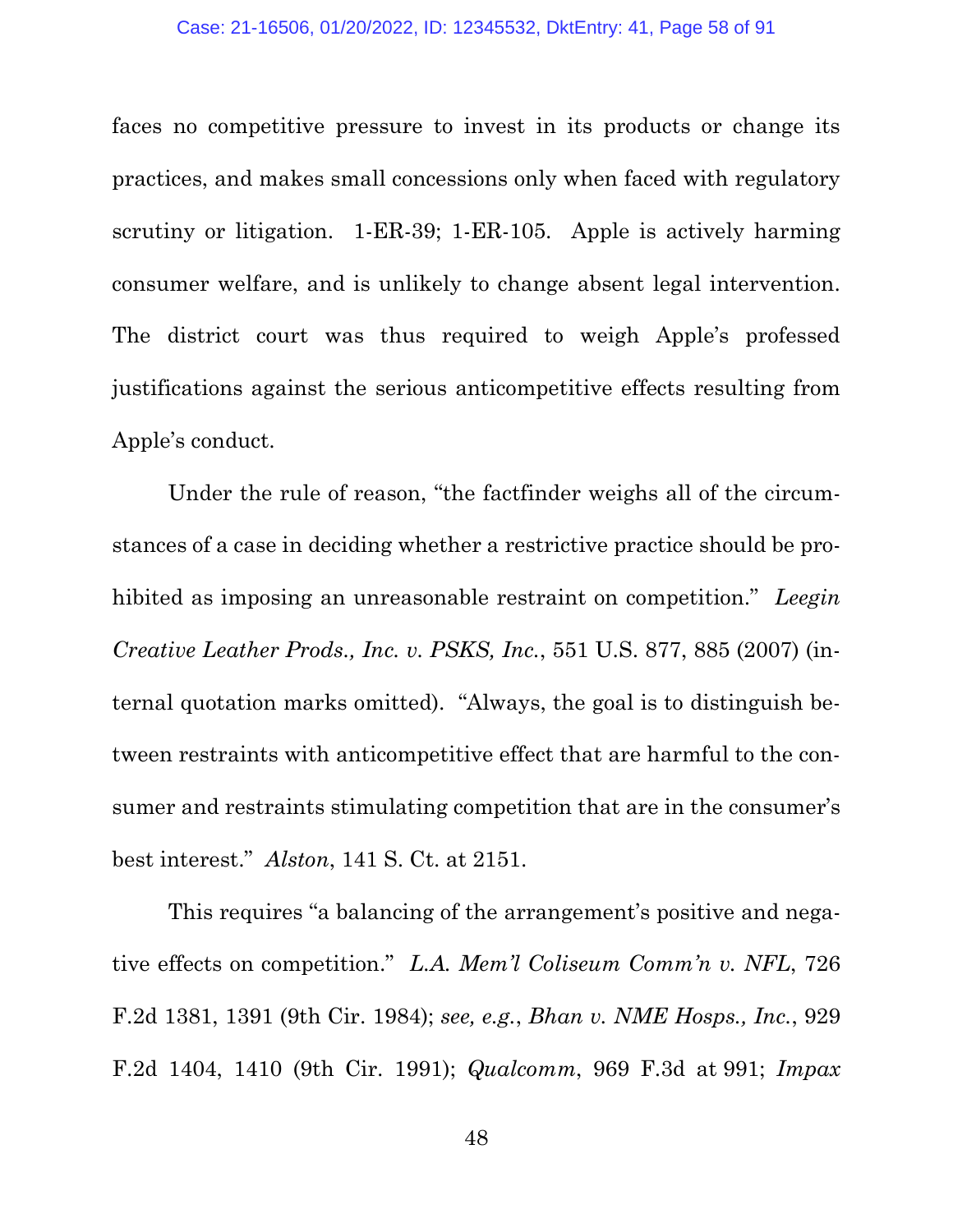*Labs.*, 994 F.3d at 492; *Viamedia, Inc. v. Comcast Corp.*, 951 F.3d 429, 464 (7th Cir. 2020); *Mylan Pharms. Inc. v. Warner Chilcott Pub. Ltd.*, 838 F.3d 421, 438 (3d Cir. 2016); *New York ex rel. Schneiderman v. Actavis PLC*, 787 F.3d 638, 652 (2d Cir. 2015); *United States v. Microsoft Corp.*, 253 F.3d 34, 59 (D.C. Cir. 2001) (en banc); *see also* 2-ER-226−30; 3-ER-495–96. "If no balancing were required at any point in the analysis, an egregious restraint with a minor procompetitive effect would have to be allowed to continue, merely because a qualifying less restrictive alternative was not shown." *In re NCAA Grant-in-Aid Cap Antitrust Litig.*, 375 F. Supp. 3d at 1109; *see also* 7 Areeda & Hovenkamp ¶ 1507.

The district court did not perform this balancing. It concluded that Apple's restrictions survive rule of reason scrutiny—despite the substantial harm to competition and the availability of less restrictive alternatives—merely because Apple identified *some* benefits from its business practices. The district court's lengthy opinion includes just two references to procompetitive justifications alongside anticompetitive effects. In the last section of its findings of fact, the court found that Apple's practices prevent consumers from "find[ing] cheaper prices, increased cus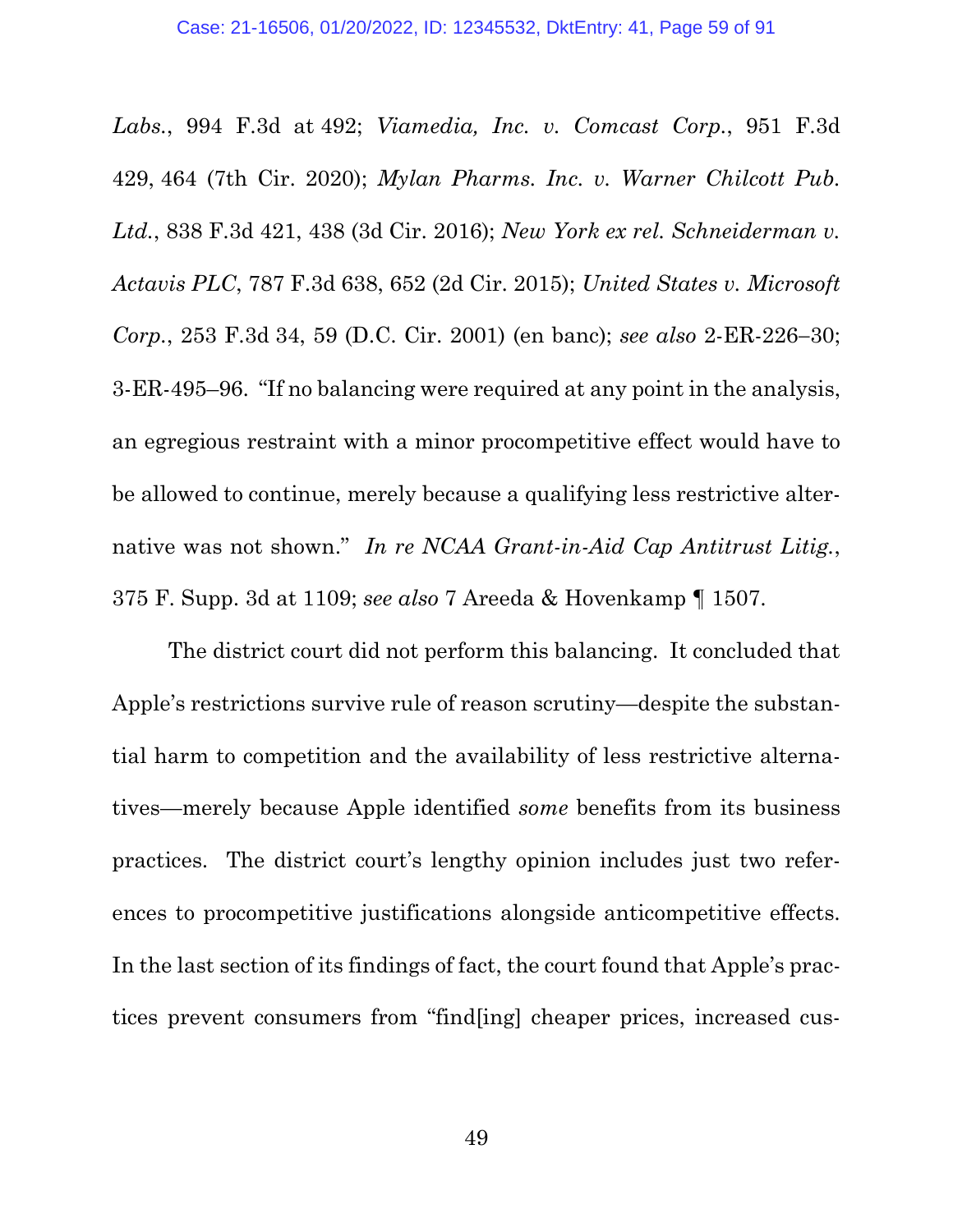tomer service, and options regarding their purchases" and rejected Apple's argument that developers can communicate directly with consumers to give them this information. 1-ER-121−22. To the extent this passage reflects any balancing, it comes out in Epic's favor. 1-ER-121−22. Second, in discussing Epic's Cartwright Act claim, the court, without analysis, noted that "the DPLA provisions at issue . . . have procompetitive effects that offset their anticompetitive effects." 1-ER-160. Given the court's factual findings, this bare statement made in discussing Epic's state law claims, without reference to any factual findings, does not reflect a conclusion by the court that the justifications *outweigh* the effects, as opposed to merely providing some unspecified offset.

Instead of performing the requisite balancing, the district court treated the third step (less restrictive alternatives) as "the last step" of the rule of reason analysis, 1-ER-150, and concluded that because "Epic Games has not met its burden" to prove less restrictive alternatives, Apple's restrictions "do not violate Section 1" or Section 2. 1-ER-152−55. This omission was erroneous and requires reversal. *See Am. Ad Mgmt., Inc. v. GTE Corp.*, 92 F.3d 781, 791 (9th Cir. 1996) (reversing where district court erred at the balancing stage); *Cnty. of Tuolumne v. Sonora*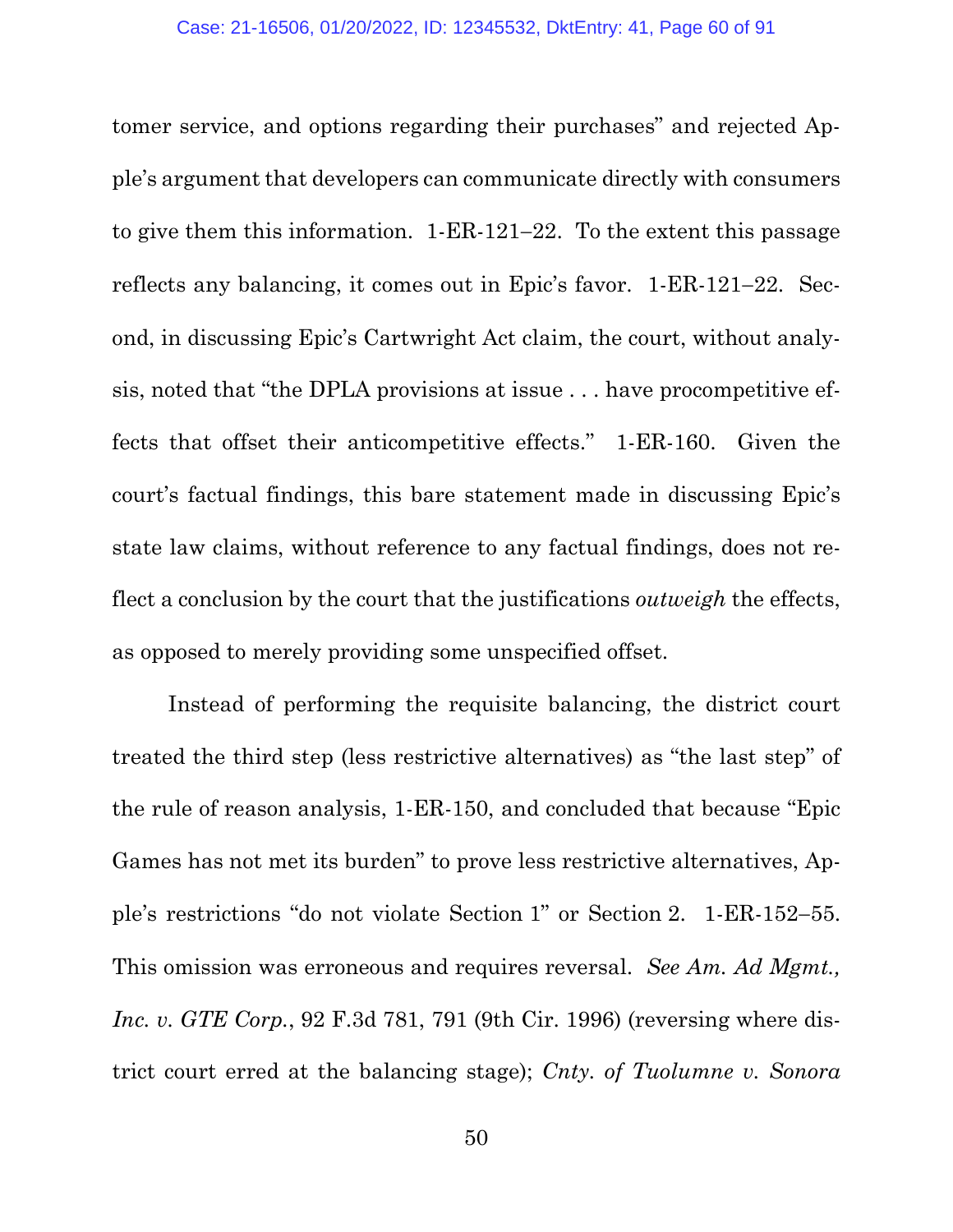*Cmty. Hosp.*, 236 F.3d 1148, 1160 (9th Cir. 2001) ("Because plaintiffs have failed to meet their burden of advancing viable less restrictive alternatives, we reach the balancing stage.").

The district court's failure to balance compounds another legal error. Only *procompetitive* justifications are cognizable under antitrust law, and with no explanation of what, if anything, was weighed, the extent to which the district court credited purported business justifications that are not cognizable under antitrust law cannot be ascertained.

Specifically, the district court credited Apple's purported justifications based on IP compensation (for both the App Store and IAP). But the court made no finding suggesting those justifications advance *competition*. 1-ER-149−50; 1-ER-153. They do not. Indeed, the court found that Apple's IP justification "with respect to the 30% commission rate" is pretextual, 1-ER-117; it did not find that Apple competes on how it collects its commission rate, and it certainly did not find that Apple competes on its "supracompetitive" rate. 1-ER-121. Thus, the court should have given these noncompetition justifications no weight.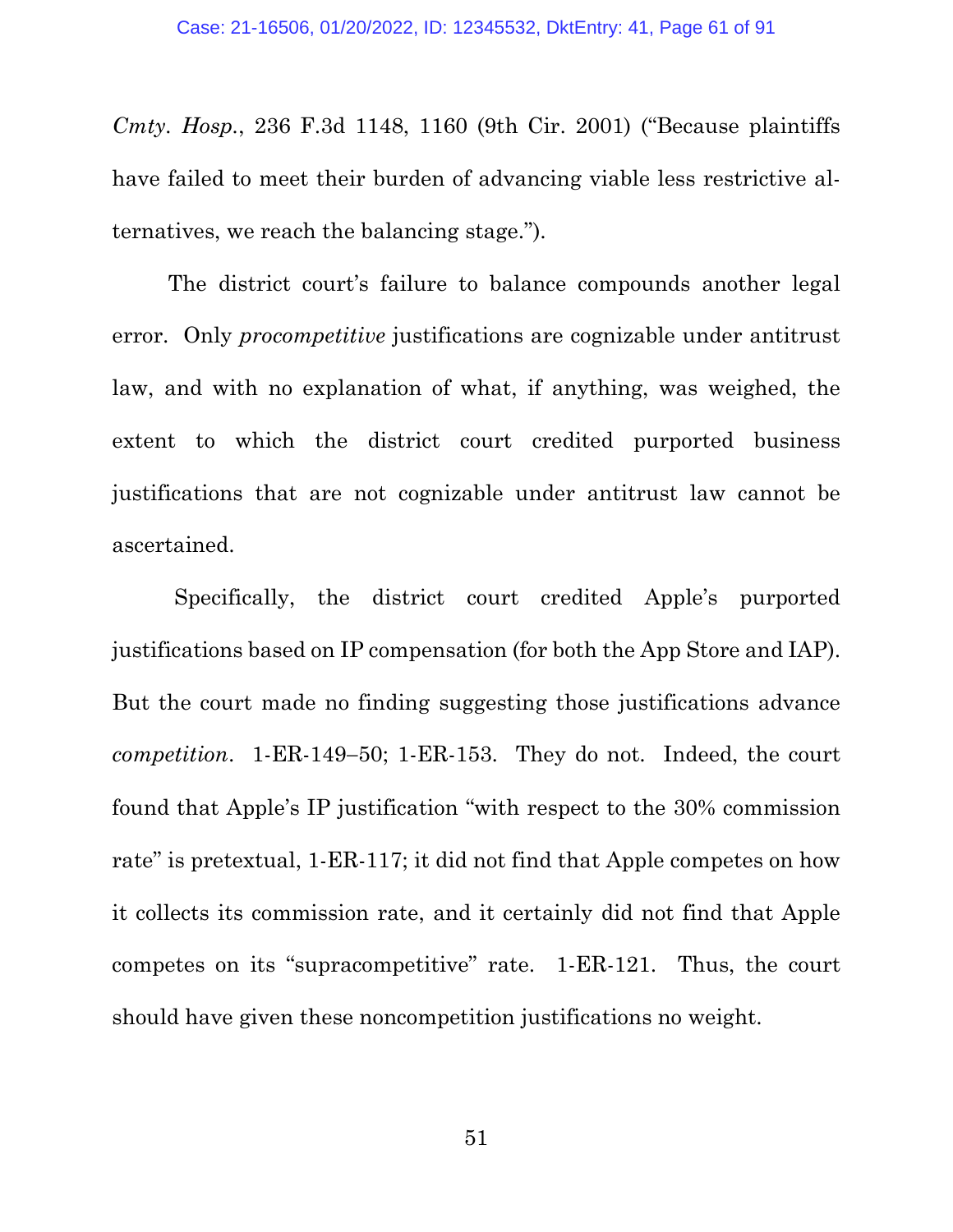Apple's only other purported justification was security. At trial, Apple asserted it could restrict competition to force consumers to obtain security and privacy benefits they might not want to pay for. *See, e.g.*, 2-ER-475 ("Q. The question, sir, is if there are multiple stores on the iPhone and people really value the service that Apple provides in curating the store, people who value it could go shop at your store, correct? A. It seems like a decision that they shouldn't have to make."); *see also* 2-ER-475−76, 2-ER-478. The district court accepted this objective as a valid "business reason for restricting app distribution." 1-ER-148.

As Epic emphasized, that "benevolent overlord theory of antitrust law" has no merit. 3-ER-503. Antitrust laws assume that consumers fare better when there is competition, and a benefit premised on the undesirability of competition does not count. "The Sherman Act reflects a legislative judgment that ultimately competition will produce not only lower prices, but also better goods and services." *Pro. Eng'rs*, 435 U.S. at 695; *see also Freeman v. San Diego Ass'n of Realtors*, 322 F.3d 1133, 1152 (9th Cir. 2003) ("[T]he Sherman Act presumes that competition . . . best ensures quality products for consumers, regardless of any empirical evidence to the contrary.").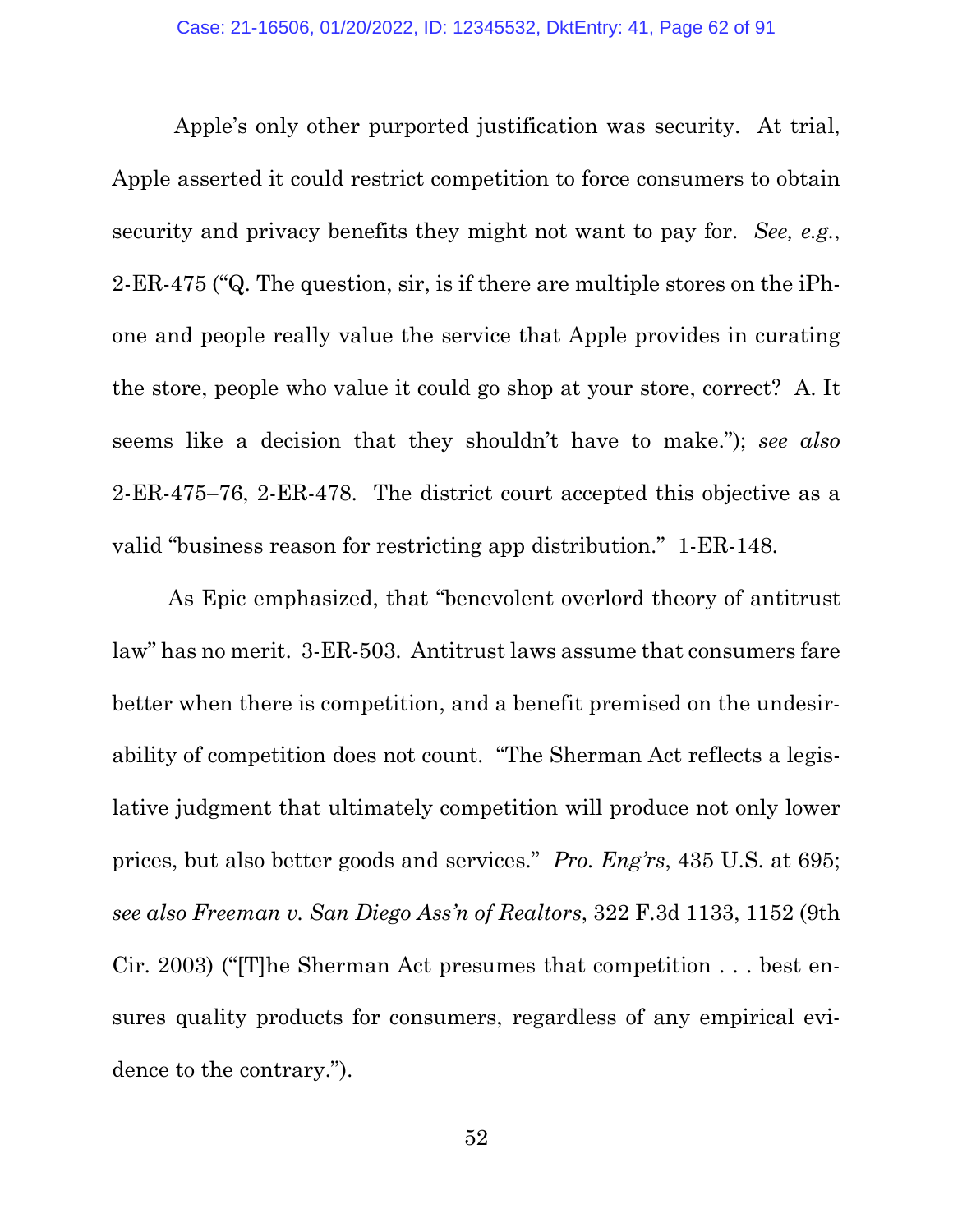The district court nonetheless accepted this security objective as both a "competitive differentiator" for Apple, 1-ER-113, and a noncompetition "benefit" to some users and small developers, 1-ER-114. Absent any weighing, there is no way to ascertain whether and to what extent the court credited the latter, noncompetition justification. To the extent it credited it at all, that was error; the Supreme Court has consistently rejected justifications that purportedly further noncompetition objectives, such as consumer safety. *See Pro. Eng'rs*, 435 U.S. at 695 (rejecting contention that restraint is justified because of "the potential threat that competition poses to the public safety and the ethics of its profession" as "nothing less than a frontal assault on the basic policy of the Sherman Act"); *FTC v. Ind. Fed'n of Dentists*, 476 U.S. 447, 463 (1986) (rejecting argument that restraints prevent consumers from making "unwise and even dangerous choices"). Security that is thrust upon consumers at a price they do not wish to pay is not a procompetitive justification where, as here, it involves a reduction in consumer choice.

Finally, citing *Leegin*, 551 U.S. at 890-91, the court suggested that Apple's restrictions sacrifice "intrabrand" competition to further interbrand competition between Apple and Google. 1-ER-148–49. That too is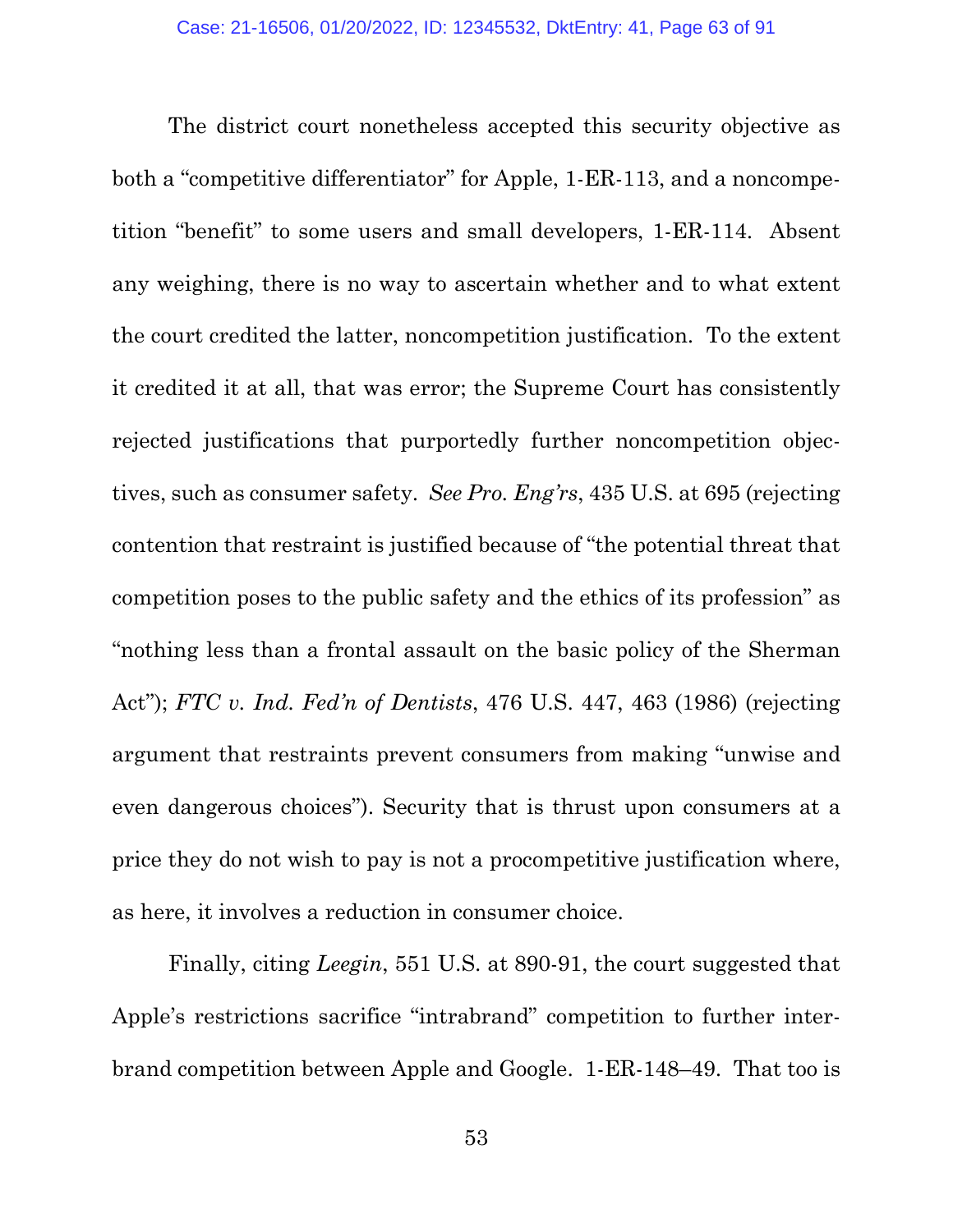error; Apple's restrictions limit competition between Apple and potential providers of alternative app stores and in-app payment solutions, all of which is interbrand competition. Nothing in *Leegin* allows Apple to justify restraints on competition in two markets by a claim of product differentiation in a separate, third market. Instead, *Leegin* concerned a manufacturer's restriction of *intra*brand competition by requiring retailers selling its products to maintain minimum prices. 551 U.S. at 883.

The necessary balancing between the harms inflicted by Apple's restraints and any cognizable, nonpretextual benefits—even setting aside the less restrictive alternatives—demonstrates that Apple's conduct overall is anticompetitive and unlawful. On one side, for more than a decade, Apple has "extract[ed] supracompetitive commissions," "reap[ed] supracompetitive operating margins," and reduced innovation and quality, harming consumers and developers. 1-ER-95; 1-ER-105; 1-ER-121; 1-ER-148 n.606. On the other side, Apple has "imperfect" human app review that "can be relatively independent of app distribution," 1-ER-110; 1-ER-116; some unquantified amount of increased interbrand competition based on consumers who "value security" and the protection of a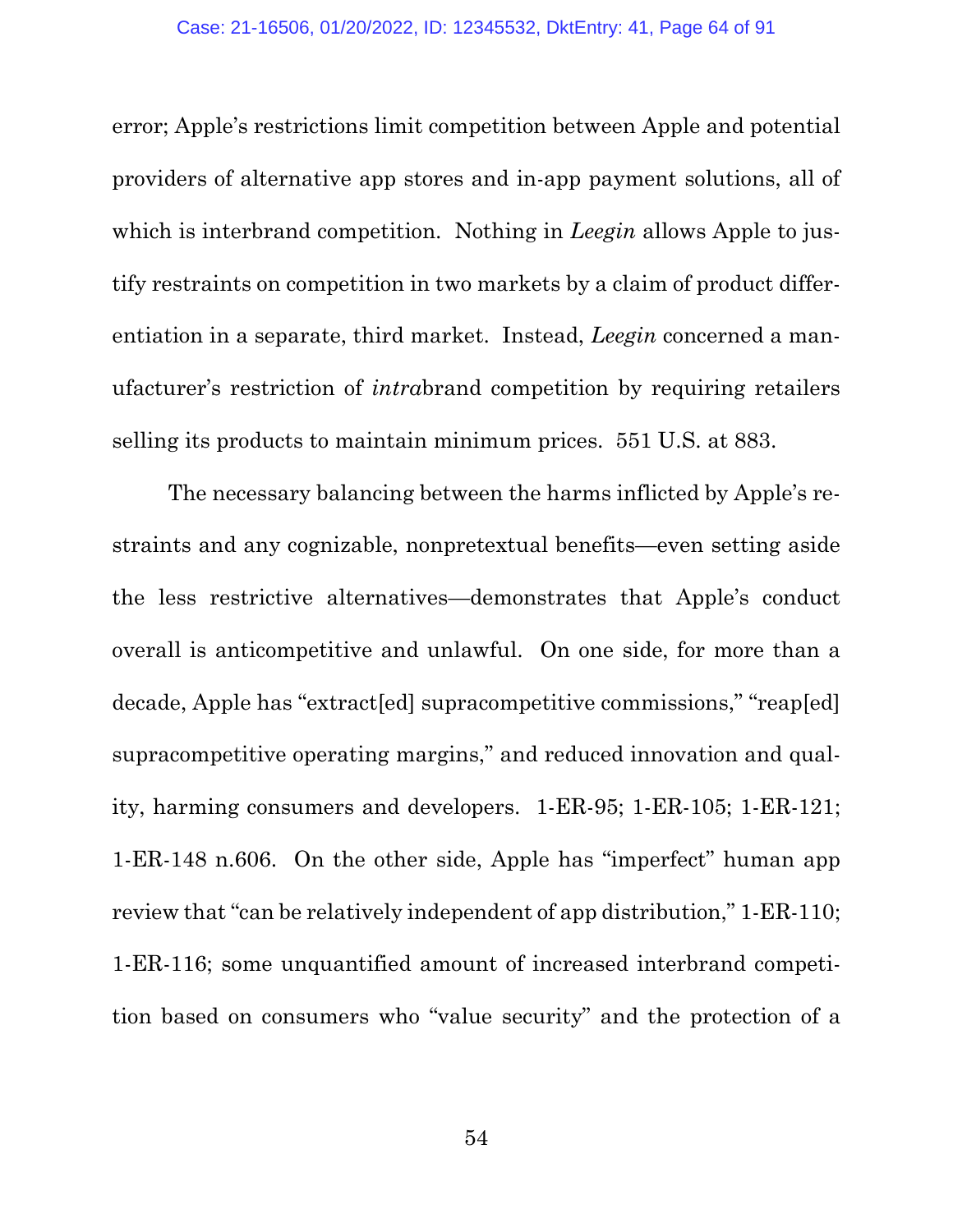'walled garden,'" 1-ER-149; and its desire to continue collecting its commission, which can be obtained by other methods, 1-ER-117; 1-ER-121; 1-ER-150 n.617.

Based on these findings, there is only one possible outcome to the balancing. This Court should reverse and enter judgment on liability on Epic's Section 1 claims.

# **II. THE DISTRICT COURT ERRED IN REJECTING EPIC'S SECTION 2 CLAIMS.**

The district court similarly erred in rejecting Epic's claims under Section 2 of the Sherman Act. Section 2 makes it illegal to "monopolize . . . any part of the trade or commerce among the several States." 15 U.S.C.  $\S 2$ . To establish liability, "a plaintiff must show: (a) the possession of monopoly power in the relevant market; (b) the willful acquisition or maintenance of that power; and (c) causal antitrust injury." *Qualcomm*, 969 F.3d at 990 (internal quotation marks omitted).

Epic proved each element. Apple enjoys monopolies in iOS app distribution and in-app payment solutions. Apple willfully maintains those monopolies by excluding all competition through the restrictions in the DPLA, together with technical restrictions. The district court's factual findings establish that Apple's conduct causes antitrust injury to Epic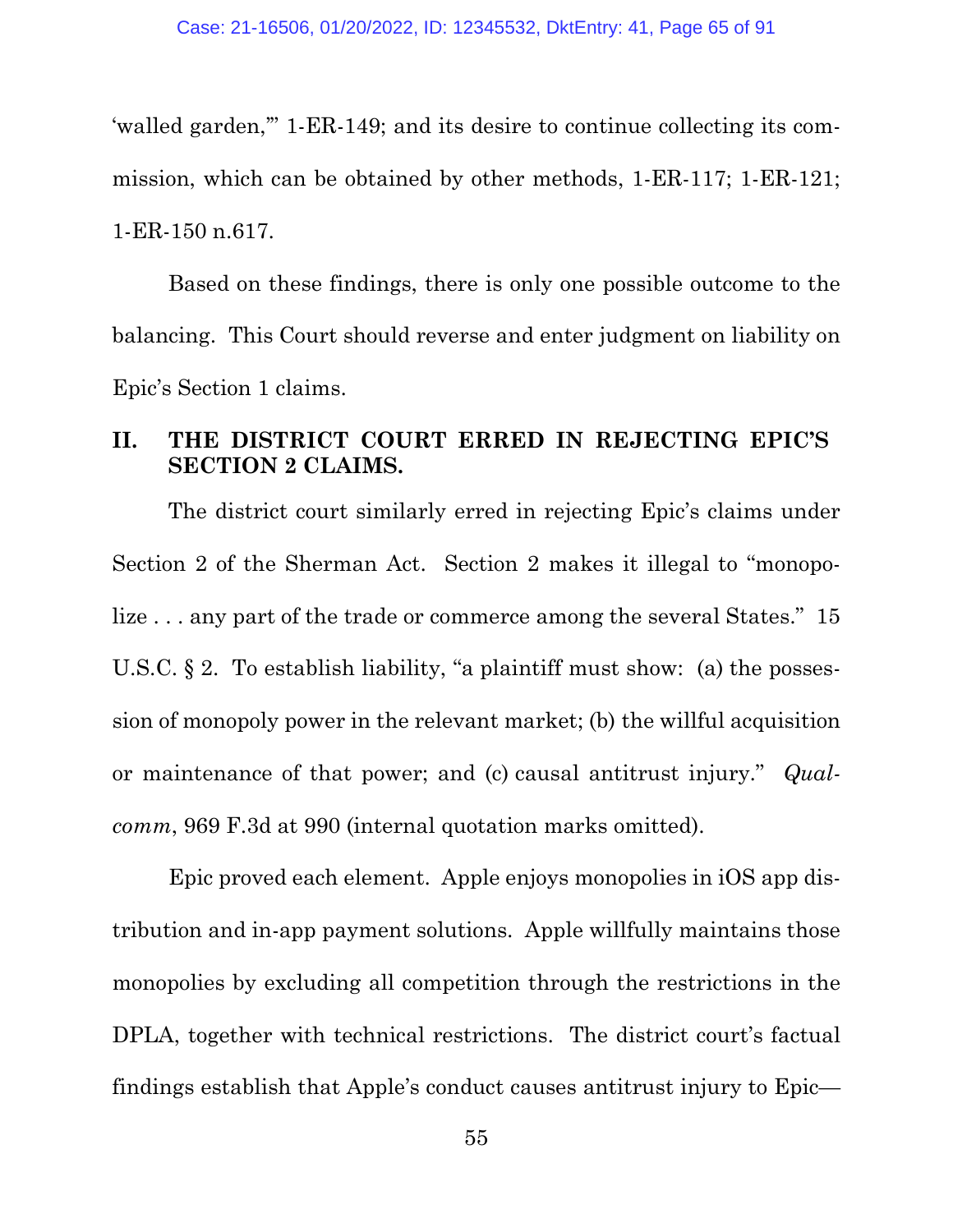as an app distributor foreclosed from distributing third-party apps; an inapp payment solution provider foreclosed from providing an alternative to Apple's IAP; and an app developer denied the benefits of lower prices, more choices, and greater innovation and quality that competition would bring. 1-ER-20−22; 1-ER-27−29; 1-ER-99; 1-ER-102; 1-ER-104−05.

The district court wrongly disregarded the *Kodak* framework advanced by Epic—consisting of a smartphone operating system foremarket and iOS app distribution and in-app payment solutions aftermarkets based on an unsupported and erroneous declaration that there cannot be a market for smartphone operating systems because they are not sold separately. (§ II.A below.) The court further erred in concluding that despite substantial barriers to accurately estimating lifecycle costs of owning an iPhone and the significant costs of switching operating systems (from iOS to Android), competition between the iOS and Android smartphone ecosystems nonetheless disciplines Apple's conduct in the aftermarkets. (§ II.B below.) Once Epic's proposed aftermarkets are sustained, the district court's factual findings compel judgment for Epic under the rule of reason on its Section 2 claims. *See* Argument § I.B above;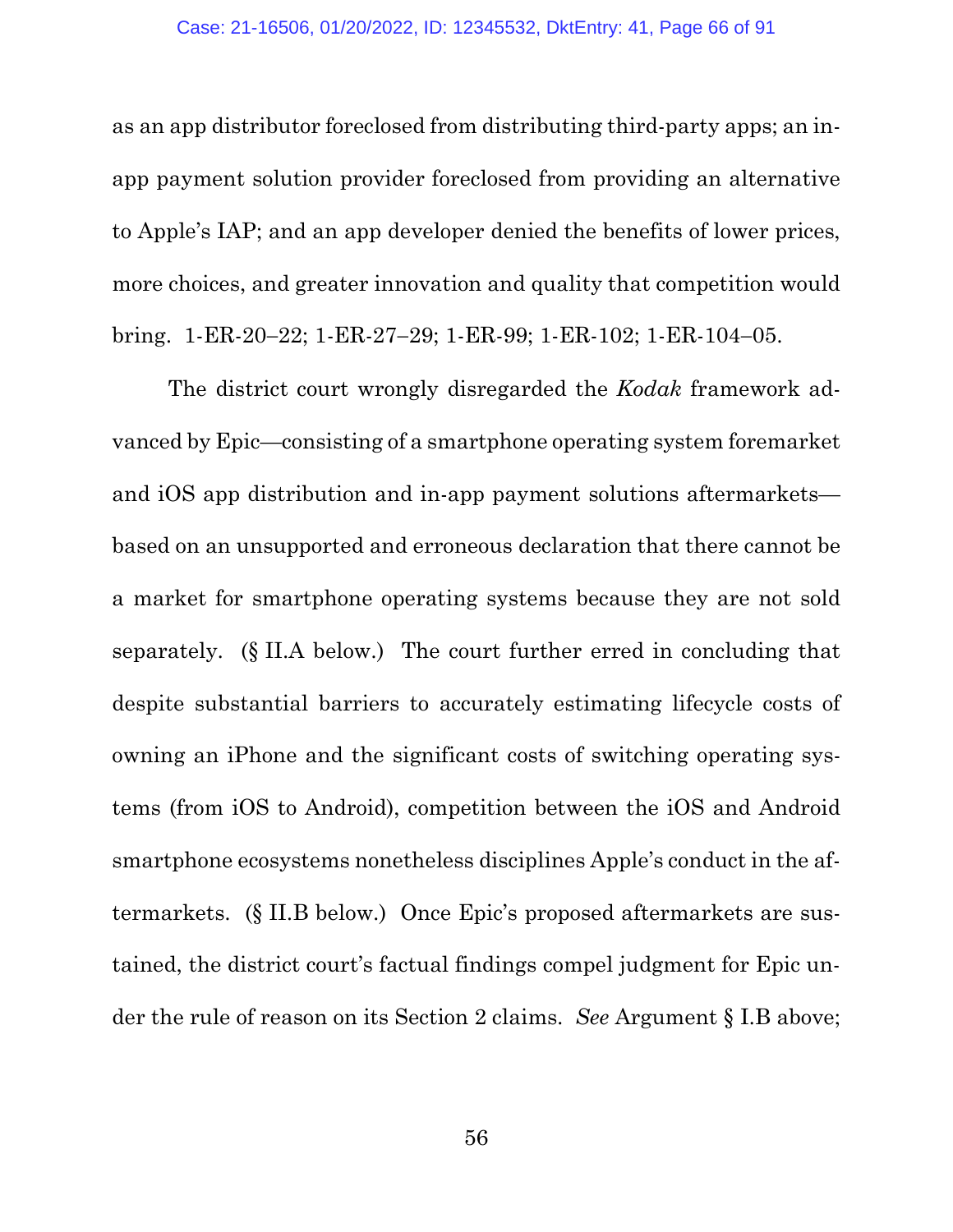*Qualcomm*, 969 F.3d at 991 (explaining that "the rule of reason is essentially the same" under Sections 1 and 2).[4](#page-66-0)

Indeed, the direct evidence of the anticompetitive effects of Apple's conduct demonstrates Apple is a monopolist. Apple could not extract supracompetitive profits over an extended period if it faced material competition. *See Rebel Oil Co. v. Atl. Richfield Co.*, 51 F.3d 1421, 1434 (9th Cir. 1995) (only absent competition may a monopolist "increase prices above competitive levels, and sustain them for an extended period"); *Microsoft*, 253 F.3d at 51 ("a firm is a monopolist if it can profitably raise prices substantially above the competitive level").[5](#page-66-1) The

<span id="page-66-0"></span><sup>4</sup> Although the district court expressed some confusion about the legal standard for Section 2 and noted a "potential difference" with Section 1, 1-ER-150 n.610, the court applied the same standard for both, 1-ER-155. Apple's argument that Section 2 does not have a least restrictive alternative requirement is incorrect. *See Qualcomm*, 969 F.3d at 991; *Aspen Skiing Co. v. Aspen Highlands Skiing Corp.*, 472 U.S. 585, 605 (1985); *Cascade Health Sols. v. PeaceHealth*, 515 F.3d 883, 894 (9th Cir. 2008).

<span id="page-66-1"></span><sup>5</sup> The district court said that, in addition to supracompetitive profits, proof of restricted output is required to establish directly that Apple is a monopolist, and it was unsure whether Apple restricts output. 1-ER-140−41. Even if the court were correct that evidence of reduced output is also needed (it is not), its findings of reduced innovation and quality, 1-ER-105; 1-ER-148 n.606, establish a reduction of output. Moreover, the ability to exclude competition, which Apple indisputably possesses and exercises, 1-ER-5; 1-ER-98, is itself sufficient evidence of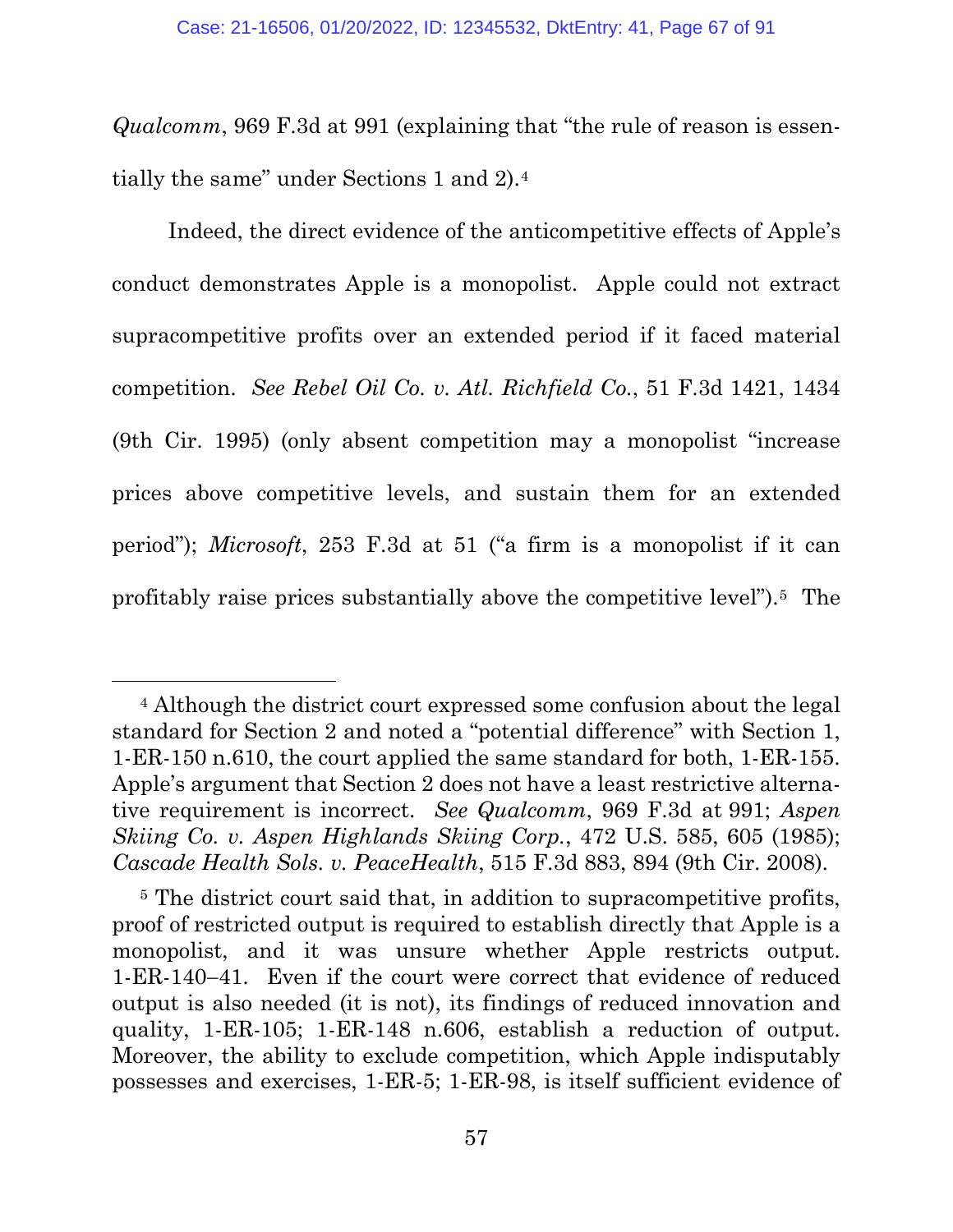direct evidence of sustained supracompetitive profits found by the district court both demonstrates on its own that Apple is a monopolist and provides compelling evidence that Epic's proposed market definition accurately captures the market realities.

# **A. The District Court Erred in Rejecting Epic's Smartphone Operating System Foremarket.**

At trial, Epic established a market for smartphone operating systems with two competitors, Apple's iOS and Google's Android, who compete for consumers and developers. 2-ER-199−204; 2-ER-216−25; 2- ER-268; 2-ER-269−70; 2-ER-459−60; *see also* 1-ER-140. Although the district court found all of the facts necessary for this foremarket (1-ER-55 (developers choose whether to "create an app for Android versus iOS" or both); 1-ER-48 (consumers "choose between the type of ecosystems"); 1-ER-55 ("very few consumers own both Android and iOS devices")), the court nonetheless rejected it in a single paragraph in the findings of fact, 1-ER-48–49, and a bare citation back to that paragraph in the conclusions of law, 1-ER-130. Its rationale—that a smartphone operating system "is

monopoly power. *See, e.g.*, *Re/Max Int'l, Inc. v. Realty One, Inc.*, 173 F.3d 995, 1016, 1018 (6th Cir. 1999).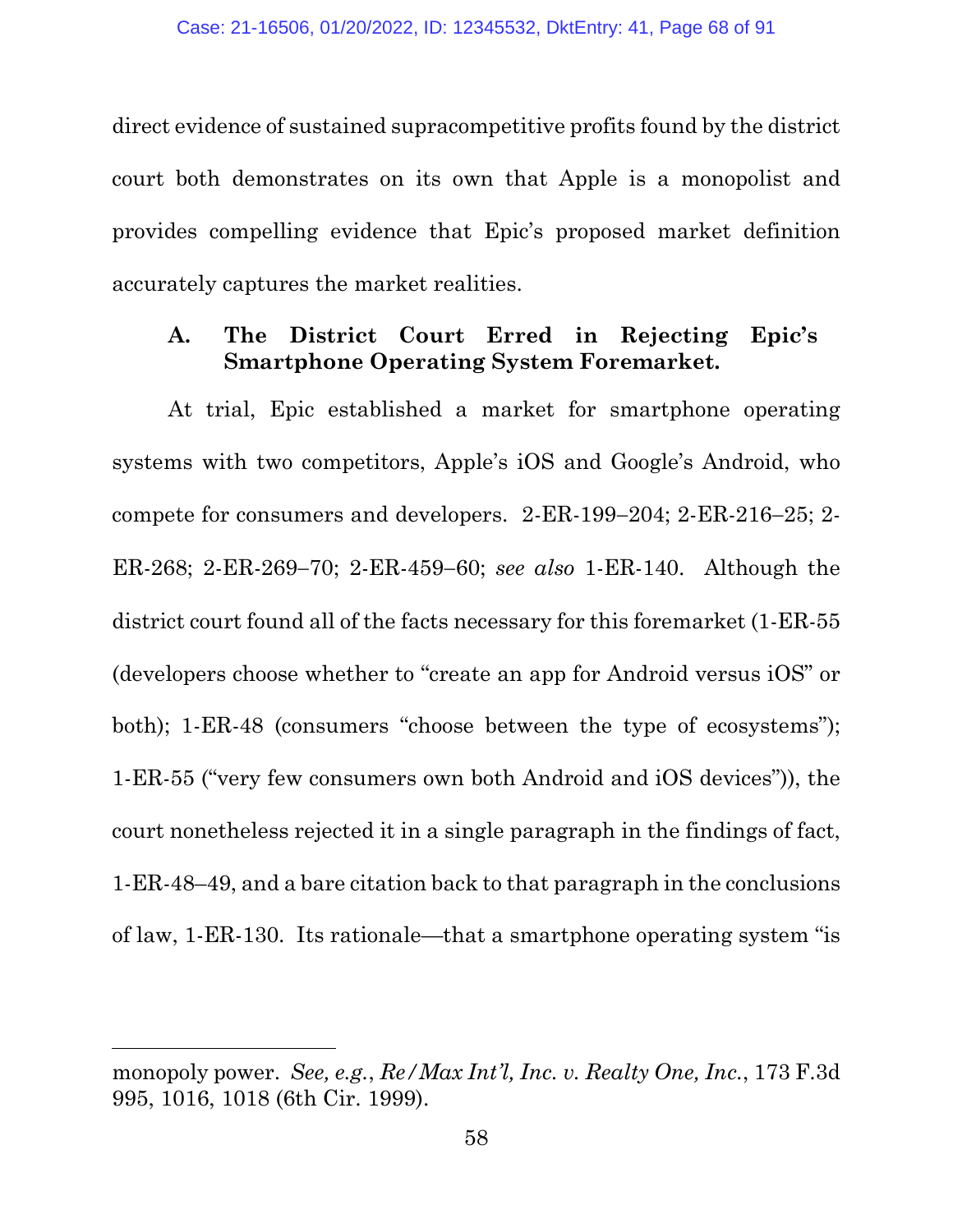not licensed or sold to anyone" and consumers consider other features when buying a smartphone, 1-ER-48—is legal error.

The court's reasoning ignores precedent finding product markets in operating systems. *See* 2-ER-204. In *United States v. Microsoft Corp.*, which involved operating systems that Microsoft licensed to PC makers (much as Google licenses its Android operating system to smartphone manufacturers), the D.C. Circuit found that the relevant market consisted of the licensing of those operating systems. 253 F.3d at 52. The circuit court also recognized that Microsoft's browser competed with other internet browsers, even though Microsoft bundled the browser with its operating system rather than selling it separately. *Id.* at 45, 60; *see also Digidyne*, 734 F.2d at 1346 (separate markets existed for operating systems and hardware, even though bundled together).

The district court's claim that Epic "ignores" a market for smartphones is based on a legally incorrect premise. A market for operating systems and a market for smartphones are not mutually exclusive; they can coexist. *See Kodak*, 903 F.2d at 612 (products can "form distinct markets" even if they "must be used together"); *United States v. Cont'l*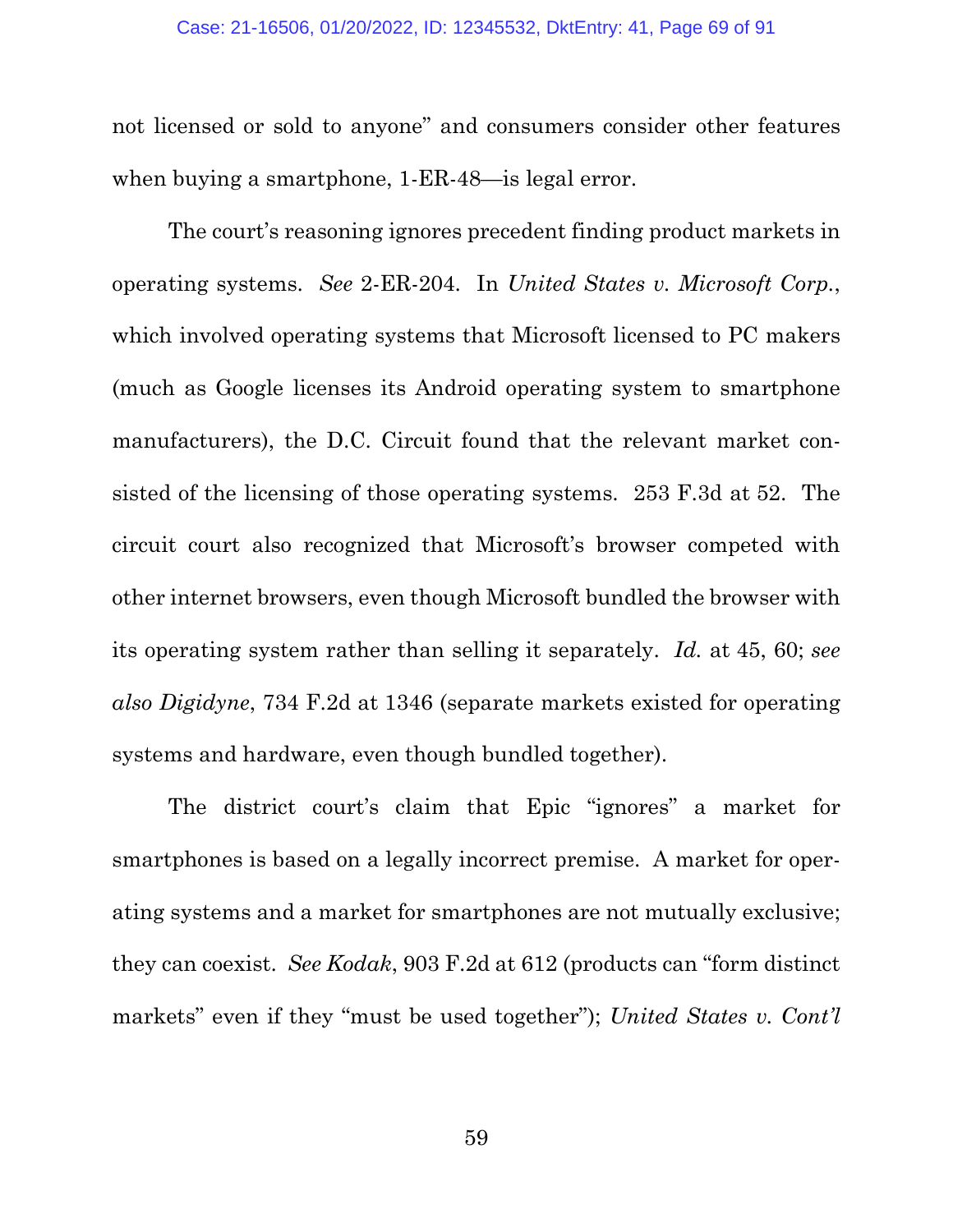*Can Co.*, 378 U.S. 441, 443-44 (1964) (recognizing markets and submarkets can coexist); *Olin Corp. v. FTC*, 986 F.2d 1295, 1301 (9th Cir. 1993) (same). And in the case of Apple, it is a distinction without a difference because all iPhones use iOS. 1-ER-48−49. As the court recognized, consumers "choose between the type of ecosystems," 1-ER-48; whether consumers choose Apple's ecosystem because they like the iPhone hardware or the operating system matters not. The only relevant question with respect to the foremarket, which comes under *Newcal*'s fourth factor, is whether competition between Apple's ecosystem and Android's constrains Apple's behavior vis-à-vis the billion-plus existing iPhone users and the developers who wish to reach them. As detailed below, the answer to that question is a resounding "no."

## **B. The District Court Erred in Rejecting Epic's Aftermarkets.**

The district court correctly held that the first "three of the four indicators [of a *Kodak*-style aftermarket] are fulfilled": the aftermarkets are derivative of the foremarket; Apple's restrictions relate to the aftermarkets, not the foremarket; and Apple secures its market power through its relationship with consumers, not contractual provisions obtained in the foremarket. 1-ER-133 (citing *Newcal* factors). The court's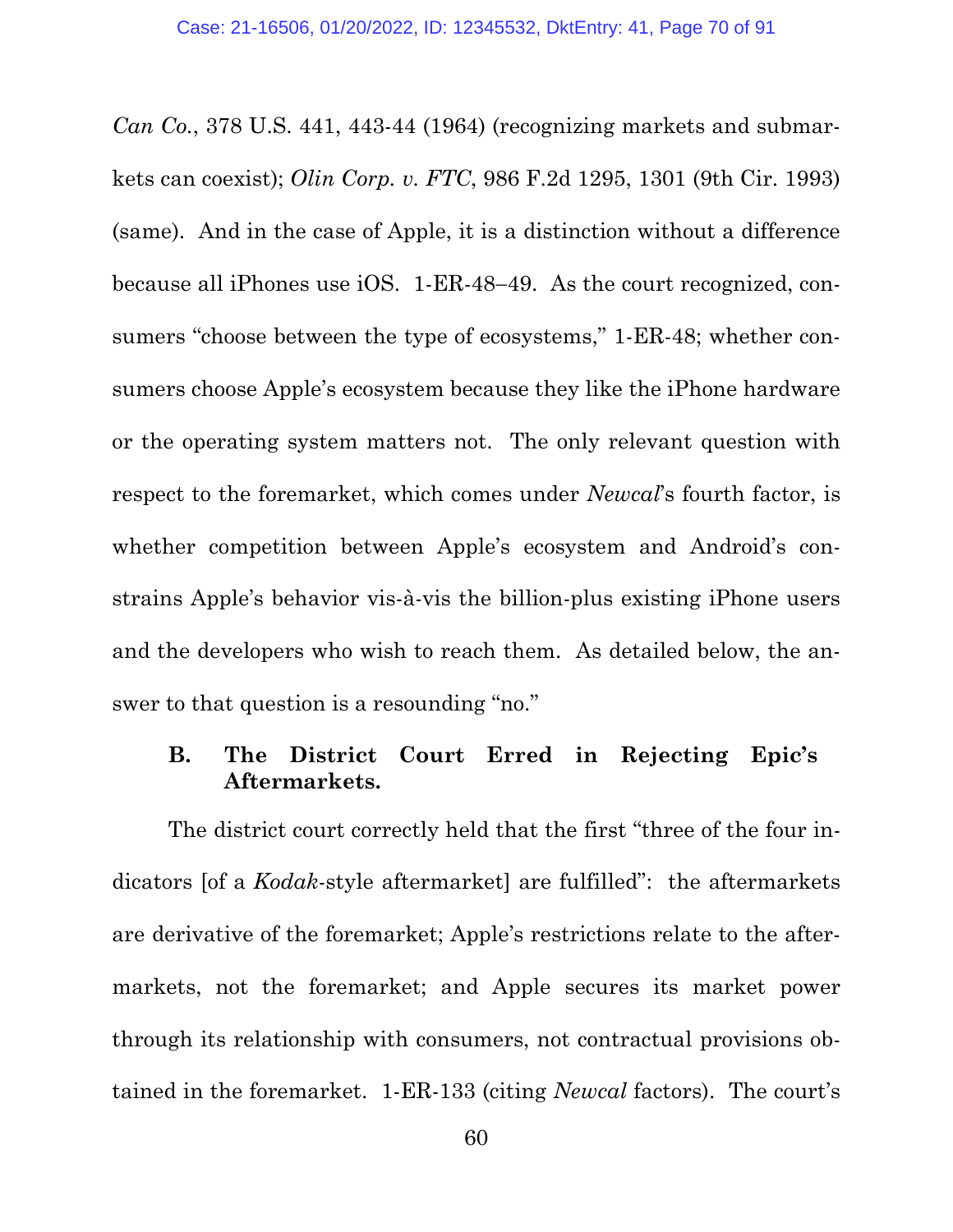finding that Epic failed to establish the remaining factor—that foremarket competition does not discipline anticompetitive practices in the aftermarkets—was reversible error. The information barriers and switching costs here are more substantial, and the *Kodak* claim stronger, than in *Kodak* itself.

## 1. *Information Barriers*

The district court made extensive findings establishing that consumers lack information to make informed purchases when selecting a smartphone or smartphone operating system. The court found that Apple prevents developers from informing consumers of Apple's commission and the availability of making purchases on other platforms, and that consumers do not know this information. *See, e.g.*, 1-ER-5; 1-ER-53–54; 1-ER-121–22. The evidence also showed that consumers cannot assess lifecycle costs for apps—that is, the cost of apps over a smartphone's life because developers continually introduce new apps, and consumers cannot project what apps they will want to run years after buying a smartphone. 2-ER-272. Further, app distribution costs do not drive foremarket purchasing decisions, because they are low relative to the costs of smartphones. 2-ER-271–72. Apple's own analysis shows that there is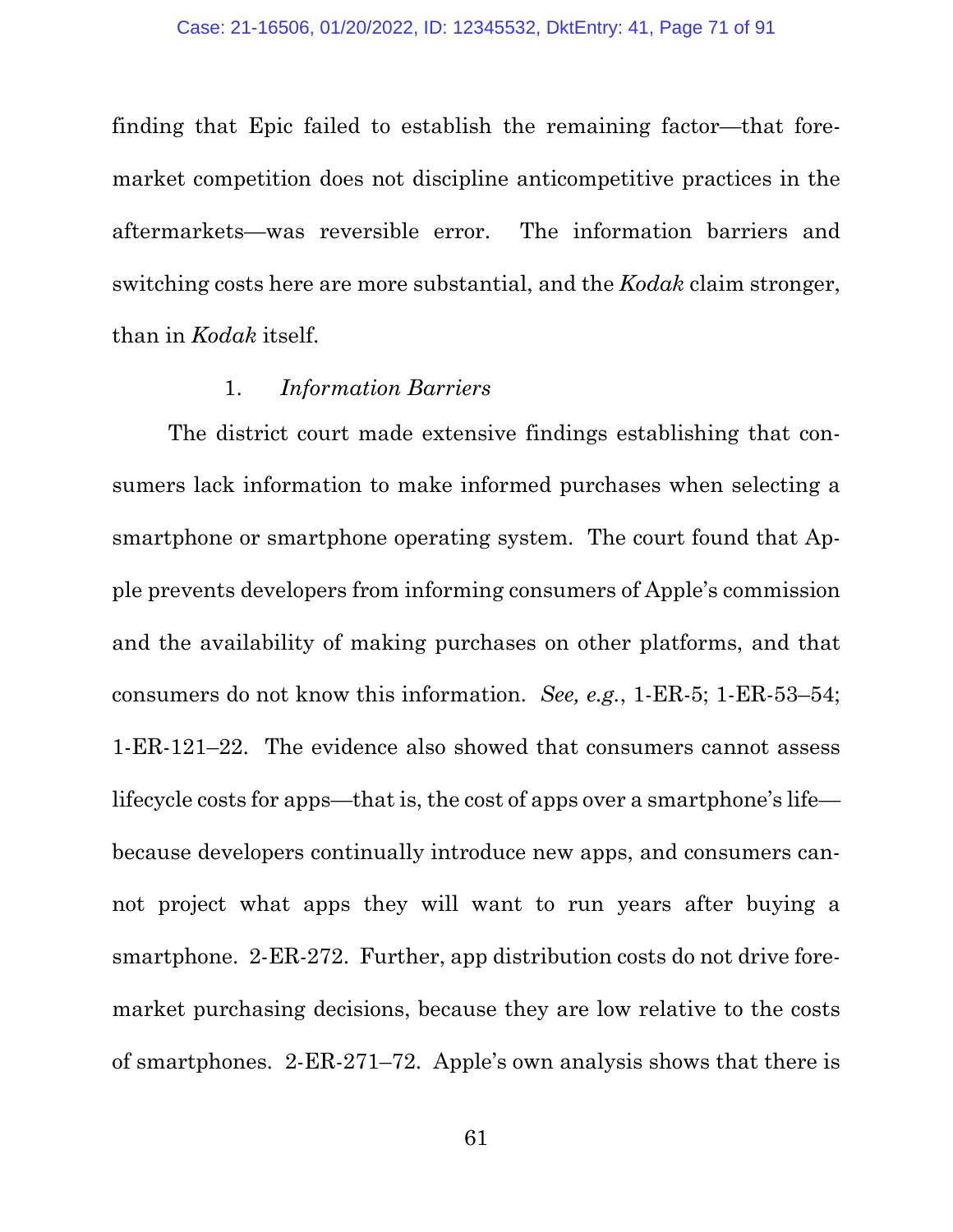generally "not an established price in the customer's head" for in-app purchases. *See* 2-ER-285; 3-ER-551–54; 3-ER-548–50. And unlike Kodak, which charged a supracompetitive price in the aftermarkets directly to photocopier owners, *see Kodak*, 504 U.S. at 473-76, Apple extracts its commission from developers who (under Apple's anti-steering rules) cannot inform iPhone owners about the charge, making lifecycle pricing even more opaque.

Yet having made these findings, the district court improperly imposed two additional requirements. First, it took Epic to task because "there is no evidence . . . that consumers *are unaware* that the App Store is the sole means of digital distribution on the iOS platform." 1-ER-134. But *Kodak* does not require complete ignorance of the defendant's conduct in the aftermarket, only that consumers have difficulty "engag[ing] in accurate lifecycle pricing" in the foremarket. *See Kodak*, 504 U.S. at 473-76; *Kodak*, 125 F.3d at 1212; *Collins Inkjet Corp. v. Eastman Kodak Co.*, 781 F.3d 264, 278 (6th Cir. 2015) (if the "relevant information is simply unavailable, it is fair to say that information costs are high").

Second, the district court erroneously stated that Apple had not changed its policy after locking developers and consumers into iOS.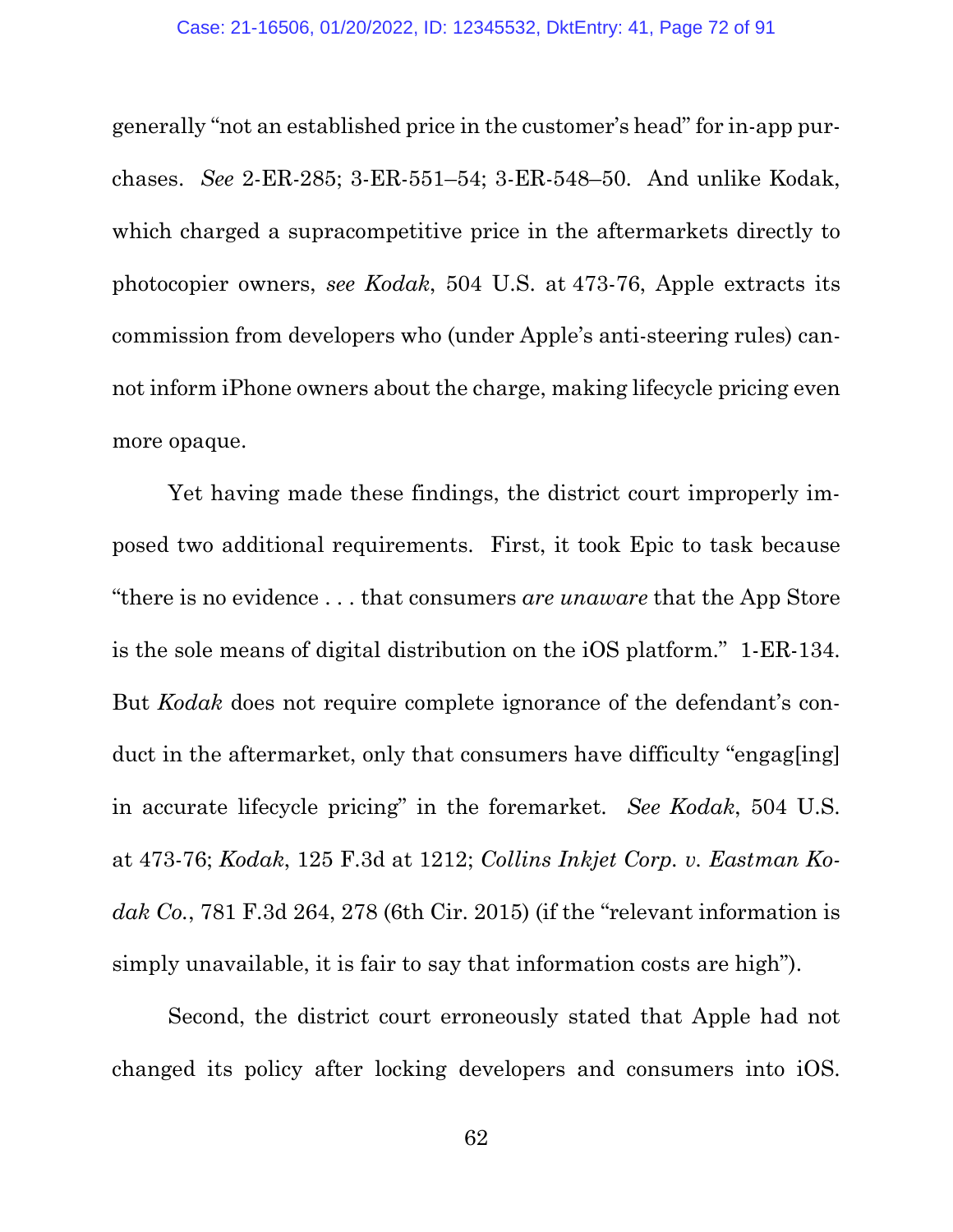1-ER-133–34. Epic proved that in 2008, Apple told developers that it does not "intend to make money off the App Store" but rather would be "giving all the money to the developers here and if that 30% of it pays for running the store, well that will be great."[6](#page-72-0) 3-ER-734. But Apple has been making billions in profit, at margins exceeding 75% for years. 1-ER-46–47; 1-ER-147.

In any event, neither *Kodak* nor *Newcal* require a shift in policy. *See Kodak*, 504 U.S. at 473-74; *Newcal*, 513 F.3d at 1050. *Kodak* does not "apply[] narrowly to only cases involving '[a]n aftermarket policy change,' because *Kodak* mandated that courts look at 'several relevant factors.'" *Avaya Inc., RP v. Telecom Labs, Inc.*, 838 F.3d 354, 404 (3d Cir. 2016).A policy change is merely one way a plaintiff can show that foremarket competition does not adequately discipline anticompetitive practices in the aftermarket. "The test is more broad: a plaintiff pursuing a *Kodak*-style claim must present evidence to support a plausible economic

<span id="page-72-0"></span><sup>6</sup> The district court downplayed this statement as "informal," 1-ER-53; 1-ER-133–34 n.584, but it was Mr. Jobs's response to developer fears that Apple's position as "the exclusive distributor for all these applications [would] raise some questions about monopolies," 3-ER-734.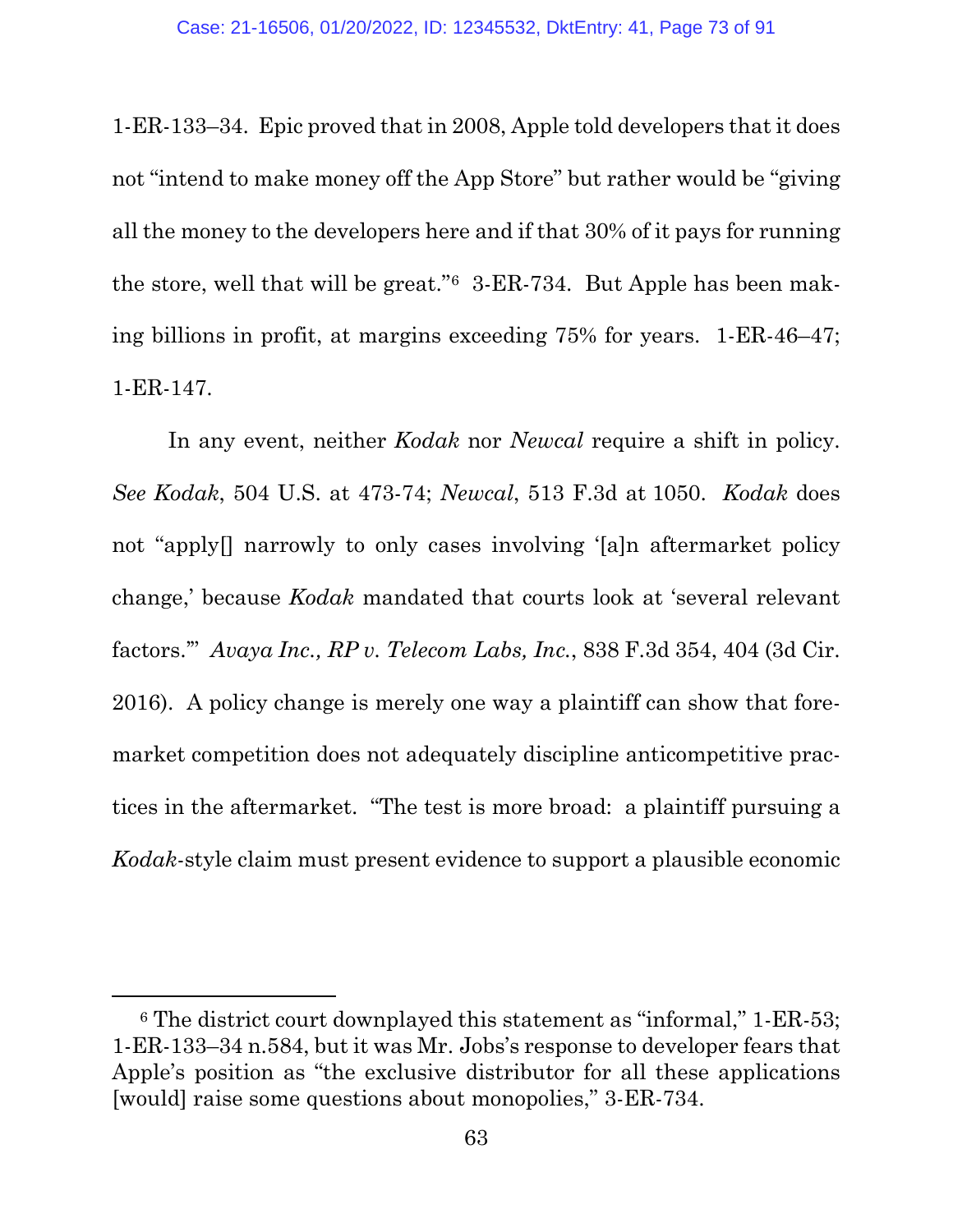#### Case: 21-16506, 01/20/2022, ID: 12345532, DktEntry: 41, Page 74 of 91

explanation that competition in the primary market is 'dissociat[ed] . . . from conditions in the aftermarket.'" *Id*. Other cases are in accord. *See, e.g.*, *Ward v. Apple Inc.*, No. 12-cv-05404-YGR, 2017 WL 1075049, at \*7 (N.D. Cal. Mar. 22, 2017); *Teradata Corp. v. SAP SE*, No. 18-cv-03670-WHO, 2018 WL 6528009, at \*17 (N.D. Cal. Dec. 12, 2018).

#### 2. *Switching Costs*

The district court's analysis of switching costs is similarly flawed. The court's findings and undisputed record evidence prove high switching costs. *See* 1-ER-50–51; 3-ER-570; 2-ER-390–91. To switch to Android, consumers must abandon a considerable sunk cost—their smartphone and its apps. *See* 3-ER-570; 2-ER-390–91. But that's not all; as the district court correctly found, "it takes time to find and reinstall apps or find substitute apps; to learn a new operating system; and to reconfigure app settings. It is further apparent that one may need to repurchase phone accessories." 1-ER-53. The court also found that Apple sought to compete by making its platforms "stickier," and its executives touted the difficulties in switching in their internal correspondence. 1-ER-50–51; *see also*  Facts § I.A above. These costs, which result in persistent lock-in to iOS past the lifespan of a single device, far surpass those in *Kodak*, where a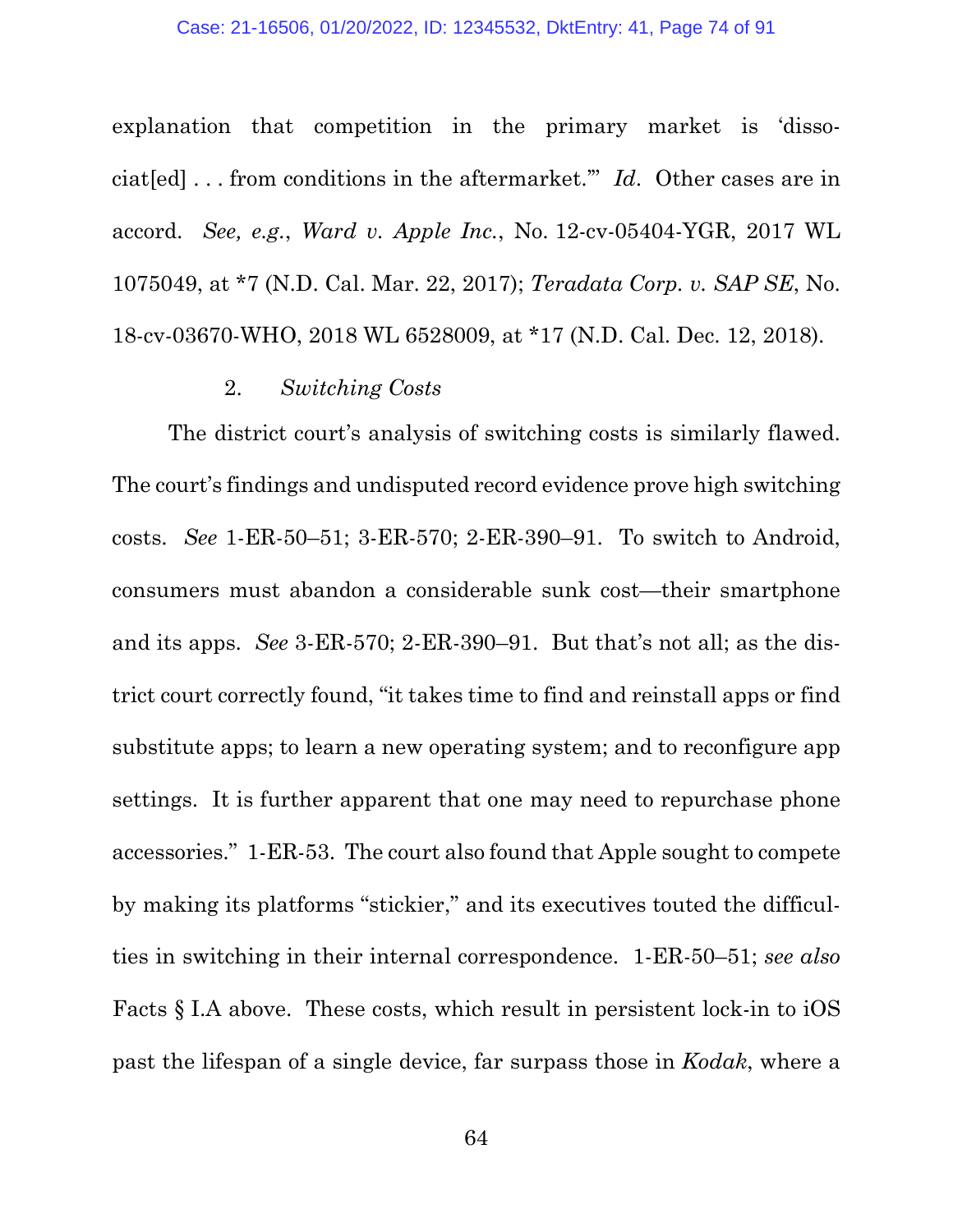buyer could readily switch to a different brand once its first Kodak photocopier became obsolete. 1-ER-53; *Kodak*, 504 U.S. at 476-78.

But as with its assessment of information barriers, the district court discounted this evidence based on objections with no basis in law. First, the court criticized Epic for not proving that the switching costs result from "nefarious" conduct by Apple. 1-ER-51. But the law does not require that. *See Kodak*, 504 U.S. at 476-77; *Newcal*, 513 F.3d at 1048, 1050. Switching costs lock users in—such that Apple's anticompetitive conduct is not disciplined by competition in the foremarket—whether they arise from misconduct by Apple or inherent market features such as the cost of learning a new operating system or buying a new smartphone. Courts need only assess those "commercial realities." *See Kodak*, 504 U.S. at 482.

Second, the court complained that Epic "ignor[ed] the issue of customer satisfaction," 1-ER-53, and noted that "the features that create lock-in also make Apple's products more attractive," 1-ER-51. Nothing in *Kodak* or its progeny suggests that if consumers like the features that create lock-in, switching costs should be discounted, and the district court provided no legal support for this position.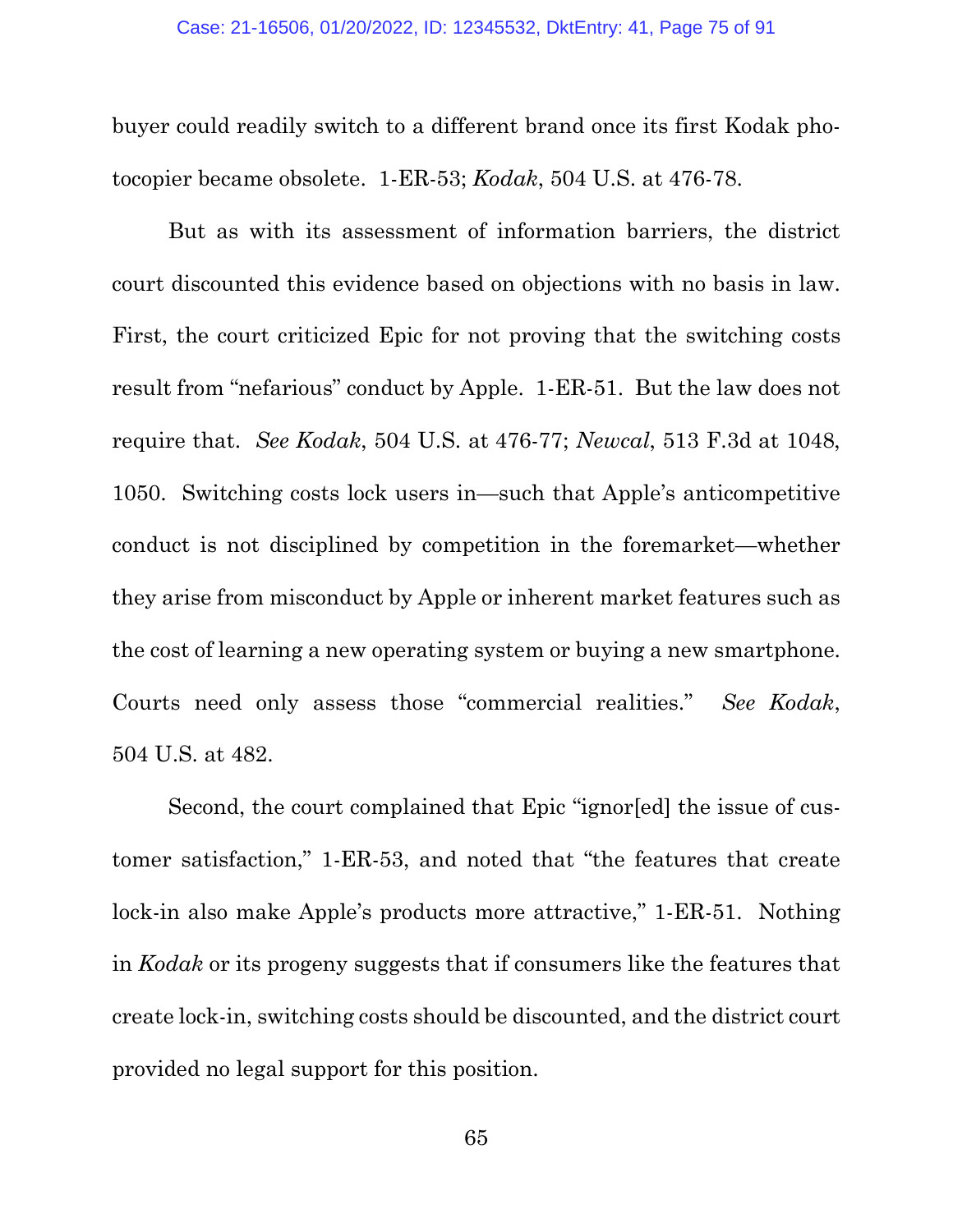Third, the district court said that it "is left entirely in the dark about the *magnitude* of the switching costs and whether they present a meaningful barrier to switching in practice." 1-ER-52. That assertion contradicts the court's findings, which identified numerous barriers with which all modern smartphone users are familiar, 1-ER-53, and confirmed there is no meaningful migration between platforms, 1-ER-55. Moreover, *Kodak* does not require a plaintiff to quantify the magnitude of switching costs; in *Kodak*, it sufficed that plaintiffs "offered evidence that the heavy initial outlay," along with support and parts, made switching costs very high for existing customers. 504 U.S. at 477; *see also Kodak*, 125 F.3d at 1212 (no requirement of quantification in post-trial opinion). Likewise, in *Newcal*, this Court alluded to "market imperfections" but did not require the plaintiff to quantify switching costs. 513 F.3d at 1050; *see also Virtual Maint., Inc. v. Prime Comput., Inc.*, 11 F.3d 660, 667 (6th Cir. 1993) (testimony about "the substantial cost incurred for hardware, maintenance, and training, most of which would be substantially worthless if the customer switched to another manufacturer's system" sufficient to show switching costs).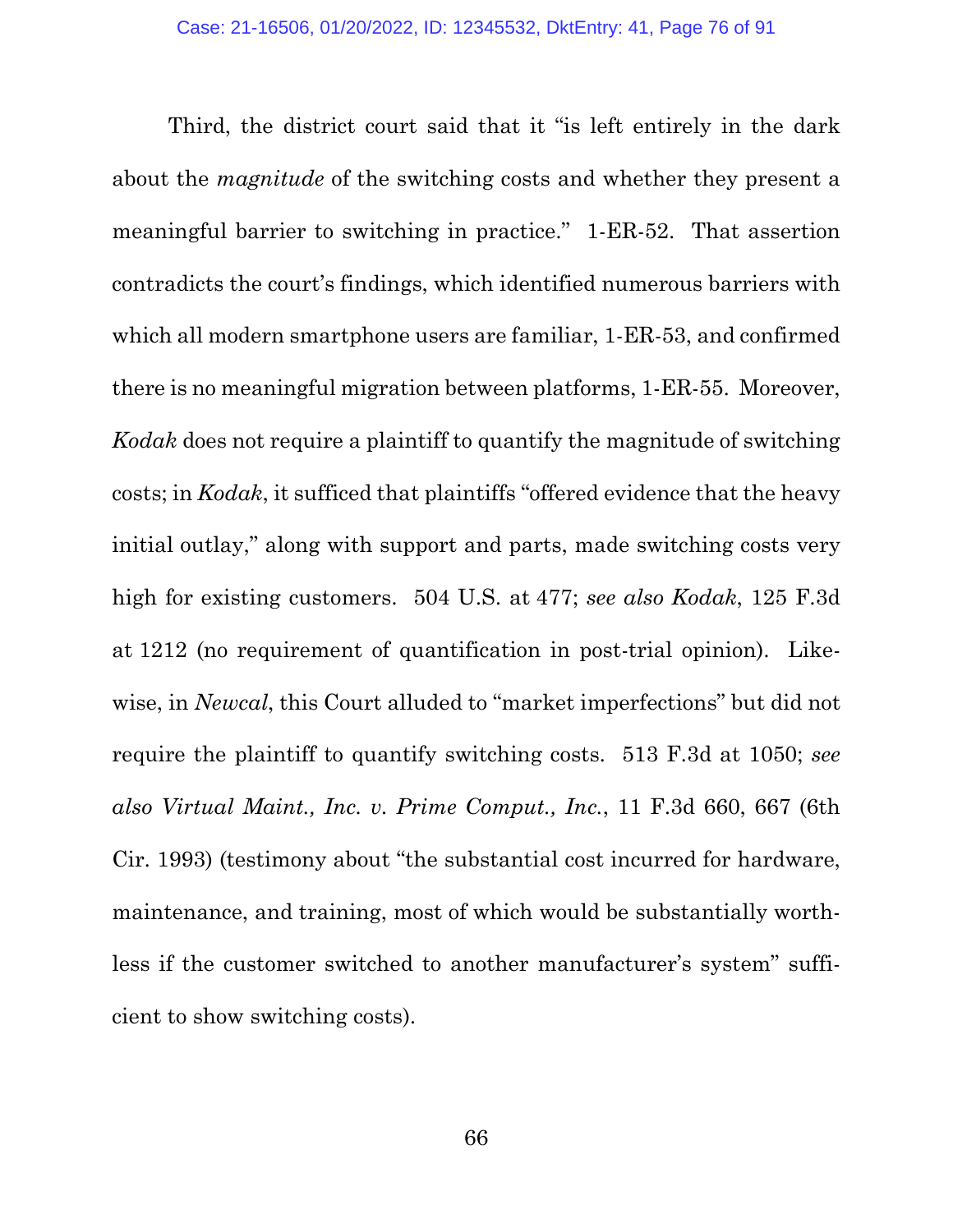For these reasons, Epic established the fourth *Newcal* factor; foremarket competition does not discipline Apple's conduct downstream. The district court should have concluded there are iOS aftermarkets for app distribution and in-app payment solutions, and Apple has monopoly power in each. These errors require reversal on Epic's Section 2 claims, and entry of judgment on liability for Epic or, at minimum, a remand for the requisite rule of reason balancing.

## **III. THE DISTRICT COURT ERRED IN REJECTING EPIC'S TYING CLAIM.**

The antitrust laws prohibit tying arrangements, which are "a device used by a seller with market power in one product market to extend its market power to a distinct product market." *Cascade Health*, 515 F.3d at 912. Proof of *per se* tying requires "(1) that the defendant tied together the sale of two distinct products or services; (2) that the defendant possesses enough economic power in the tying product market to coerce its customers into purchasing the tied product; and (3) that the tying arrangement affects a 'not insubstantial volume of commerce' in the tied product market." *Id.* at 913; *see also Digidyne*, 734 F.2d at 1338 (applying *per se* test to alleged tie between computer processing units and operating system).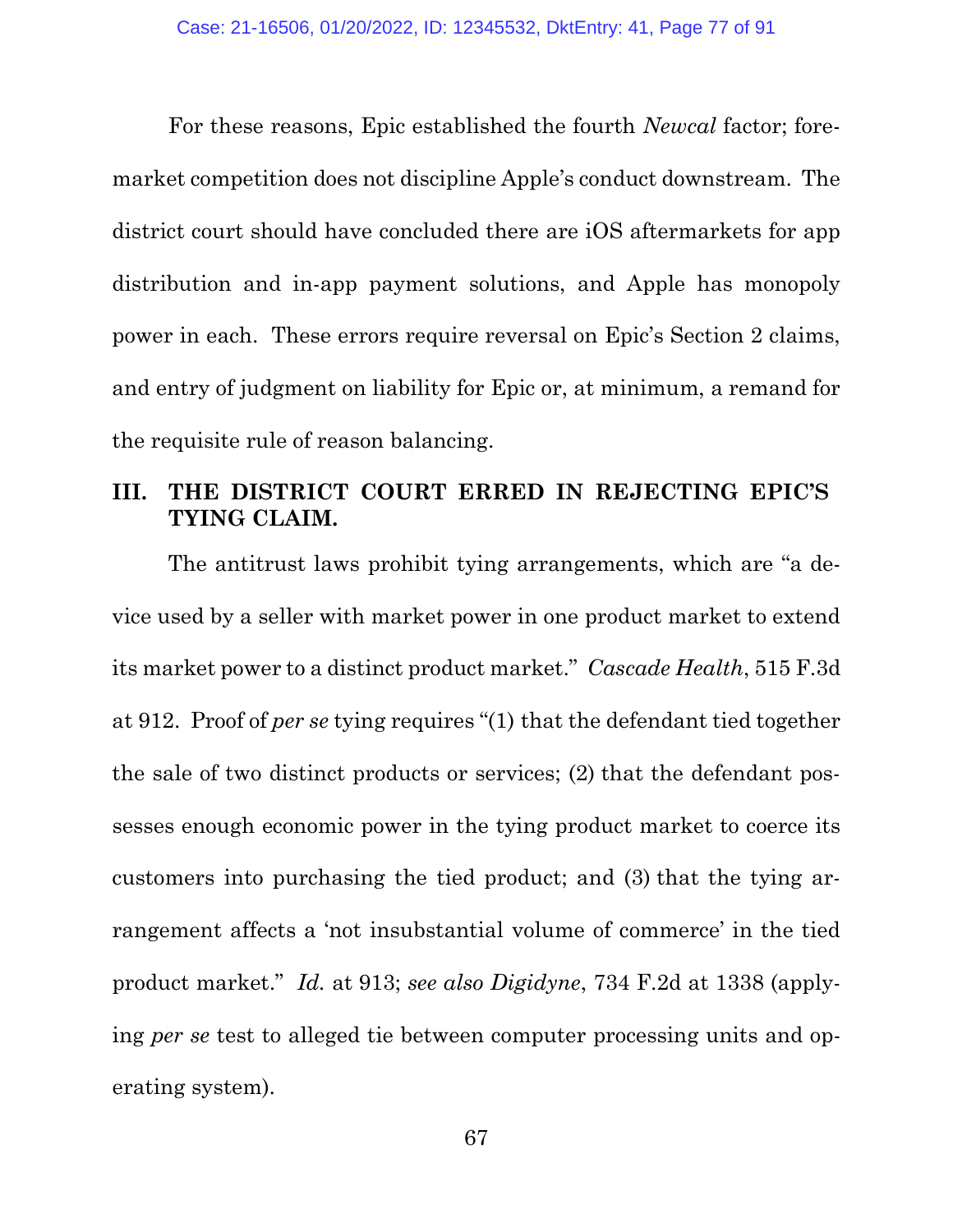Apple requires all developers who distribute apps on iOS to use Apple's IAP for digital content, 1-ER-32–36, and Apple enforces that requirement vigorously, 1-ER-28–29. This is a classic tie.

The court erred in finding that app distribution and in-app payment solutions are not two distinct products and therefore cannot be "tied" together—its sole ground for rejecting Epic's tying claims.[7](#page-77-0) "[T]he answer to the question whether one or two products are involved turns not on the functional relation between them, but rather on the character of the demand for the two items." *Jefferson Parish*, 466 U.S. at 19.

That test confirms that app distribution platforms and in-app payment solutions are separate products. They perform different functions, have different suppliers and customers, and are used at separate times. 1-ER-37; 1-ER-103. Developers use app distribution platforms to reach consumers and consumers use them to find and install apps. By contrast, developers use in-app payment solutions to facilitate consumers' in-app purchases of distinct digital goods and services that take place after

<span id="page-77-0"></span><sup>7</sup> Epic unquestionably proved the second and third elements of *per se*  tying. Apple has enough economic power to coerce developers into using the tied product, since it can (and does) deny developers access to iOS users if they do not use IAP. *See* 1-ER-32–36; 1-ER-142. And Apple's tie affects billions of dollars of commerce. *See* 1-ER-118; 1-ER-128.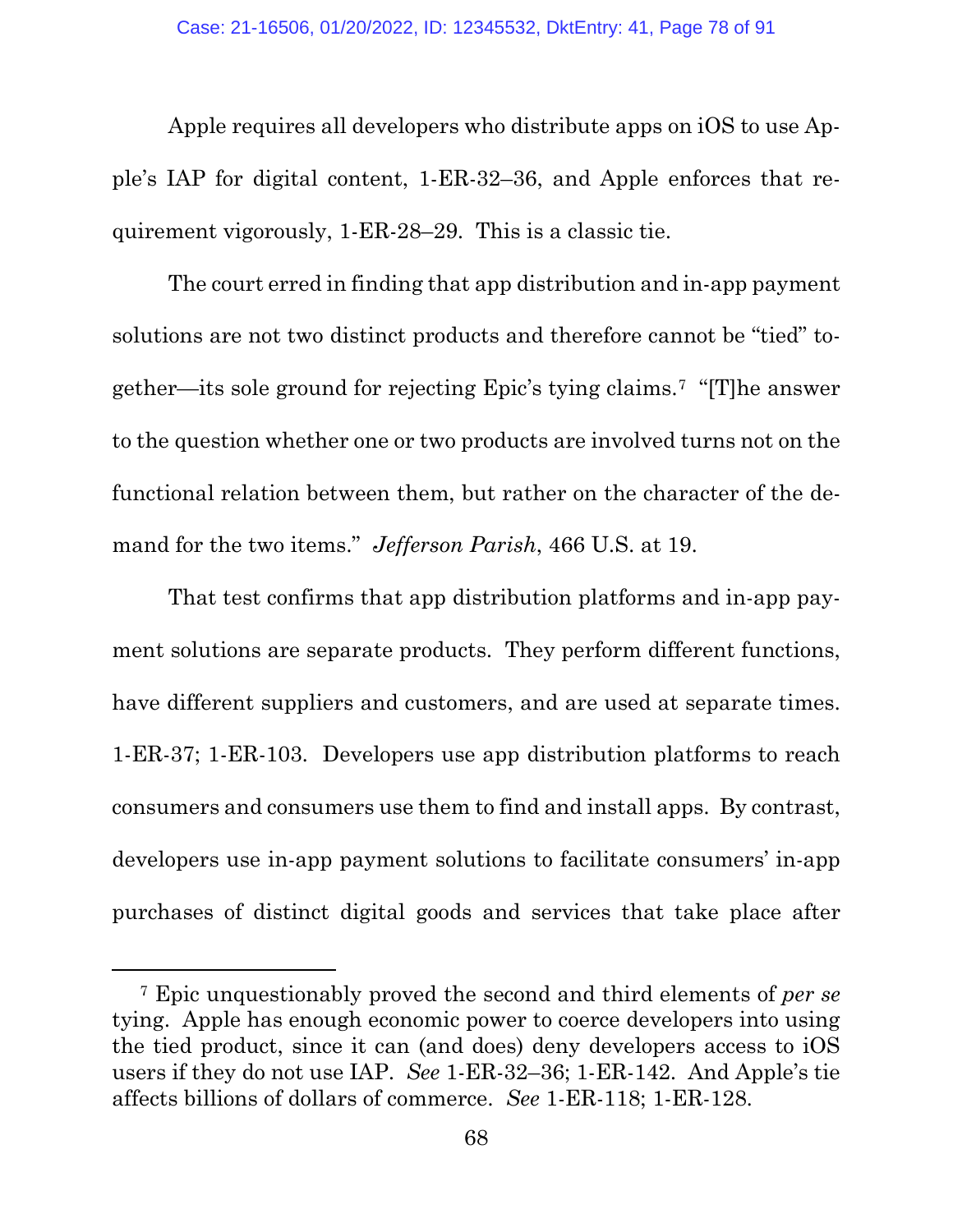downloading an app—if ever. 1-ER-35; 1-ER-37. Thousands of developers that use Apple's app distribution platform (the App Store) do not use Apple's IAP, either because they offer no in-app purchases or offer physical goods and services, which Apple does not subject to this tie. 1-ER-36.

Moreover, each of the factors identified in *Jefferson Parish*—requests from buyers, market practices, historical evidence, and existence of competing products, 466 U.S. at 18-25—all confirm separate demand. Although the district court found each of these indicators present here, it ignored their legal significance.

First, the district court found that many developers who sell digital goods on iOS have asked to use non-IAP payment solutions. 1-ER-26–27 (Epic); 1-ER-96 (Spotify and Netflix); *see also* 3-ER-533 n.26. The record contains many more such examples. 2-ER-402 ("a number of large developers . . . includ[ing] Facebook, Microsoft, Epic, obviously Spotify, and so forth . . . have come to Apple and have sought to use their own payment solution"); 3-ER-751 (Microsoft); 3-ER-741–43 and 2-ER-303–04 (Match); 3-ER-744–45 (Netflix); 3-ER-574–76 (WeChat and Facebook). Customer requests for provision of the tied product separate from the tying product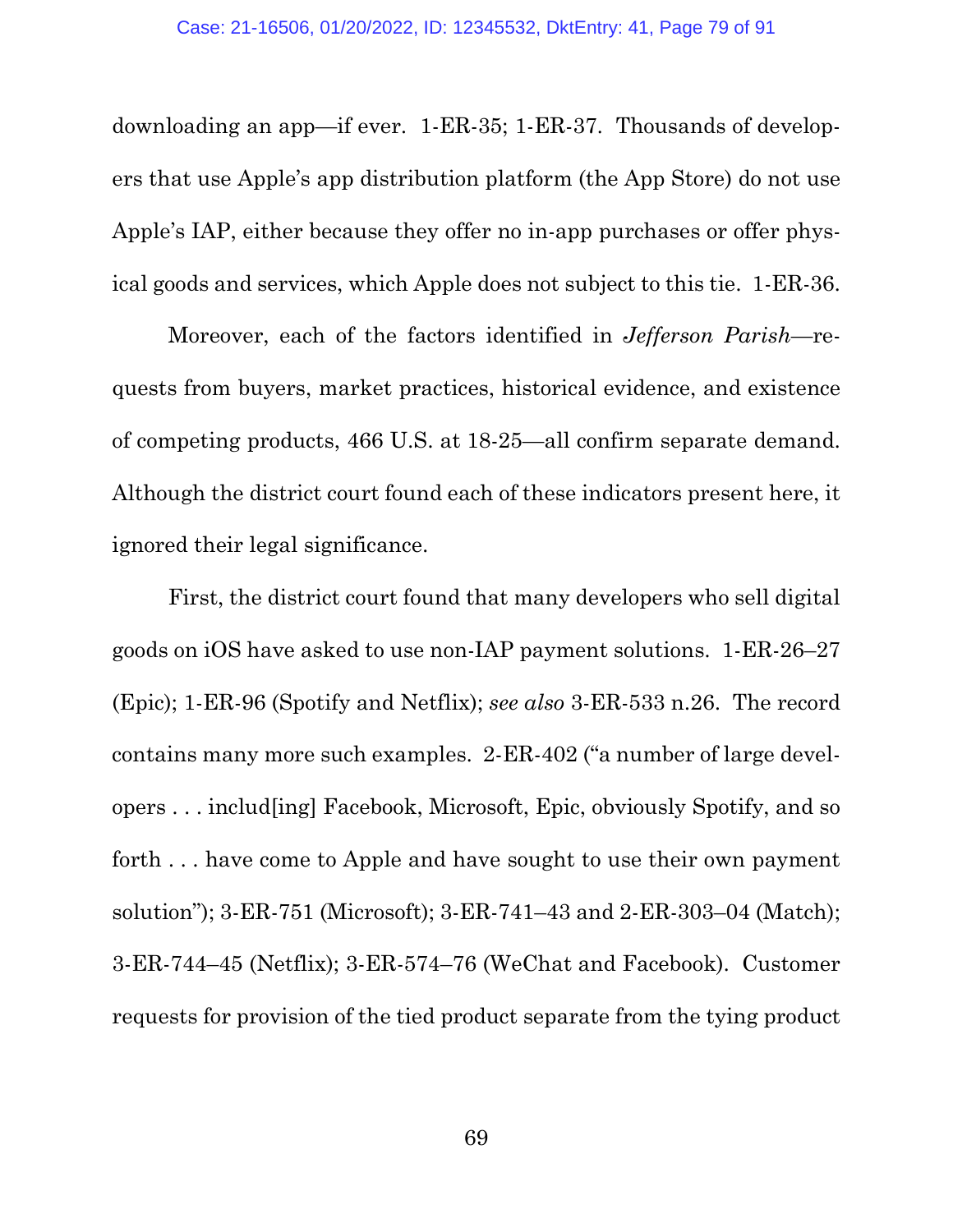are a fundamental indicator of separate demand. *Jefferson Parish*, 466 U.S. at 22; *Microsoft*, 253 F.3d at 88.

Second, market practices confirm separate demand. As the district court recognized, developers who sell physical goods and services in apps on iOS (such as Amazon and Uber) use Apple's app distribution services but not Apple's IAP. 1-ER-36; *see also* 3-ER-535; 2-ER-400–01; 2-ER-276–77. The court also found that "IAP is not integrated into the App Store," and Apple "uses the system in other 'stores' on iOS devices, such as 'the iTunes Store on iOS, Apple Music, iCloud or Cloud services' and 'physical retail stores.'" 1-ER-68. Thus, in-app payment solutions are utilized separately from app distribution. *See Jefferson Parish*, 466 U.S. at 23 n.39; *Kodak*, 504 U.S. at 462; *Microsoft*, 253 F.3d at 88.

Third, historical evidence shows separate demand. The district court found that Apple distributed apps through the App Store before IAP was created, at a time when in-app payment solutions other than IAP were used. 1-ER-69; *Kodak*, 504 U.S. at 462.

Fourth, many products would compete with IAP absent Apple's restrictions, which confirms separate demand. *See Jefferson Parish*, 466 U.S. at 22-23 & n.39; *Kodak*, 504 U.S. at 462; *PSI Repair Servs., Inc. v.*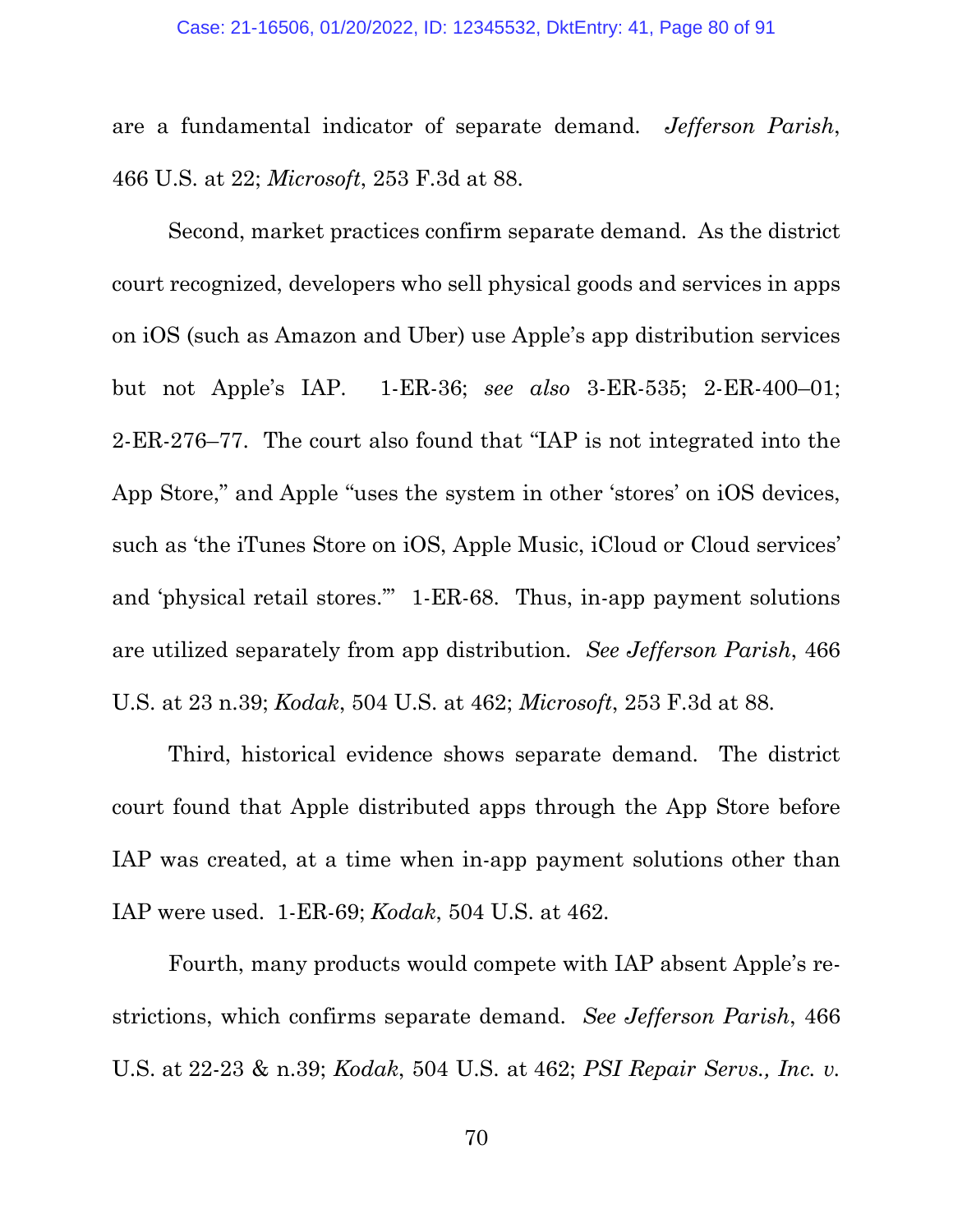*Honeywell, Inc.*, 104 F.3d 811, 816 (6th Cir. 1997). The district court found that "[c]ompeting game stores could compete on features . . . including . . . in-app payment processing." 1-ER-148. The record contains numerous examples of competitor in-app payment solutions—including from Epic and Match. 1-ER-316; 2-ER-300–01.

None of the district court's grounds for concluding that the products are not separate withstand scrutiny. The court reasoned that "the App Store is a two-sided transaction platform" under *Amex*, "which cannot be broken into pieces to create artificially two products." 1-ER-157. That is a fundamental misreading of the case. *Amex* held that the two sides of a platform—here, the developer and consumer side of app distribution must be treated as a single market. 138 S. Ct. at 2287. But app distribution and in-app payment solutions are not two sides of a single platform, and even Apple never contended otherwise. *Amex* did not turn a two-sided market into a black hole that swallows all adjacent products and services.

According to the district court, "the fact that some developers like Facebook and Spotify have tried to avoid Apple's commission by bypassing IAP is not evidence that there is separate demand for IAP, only that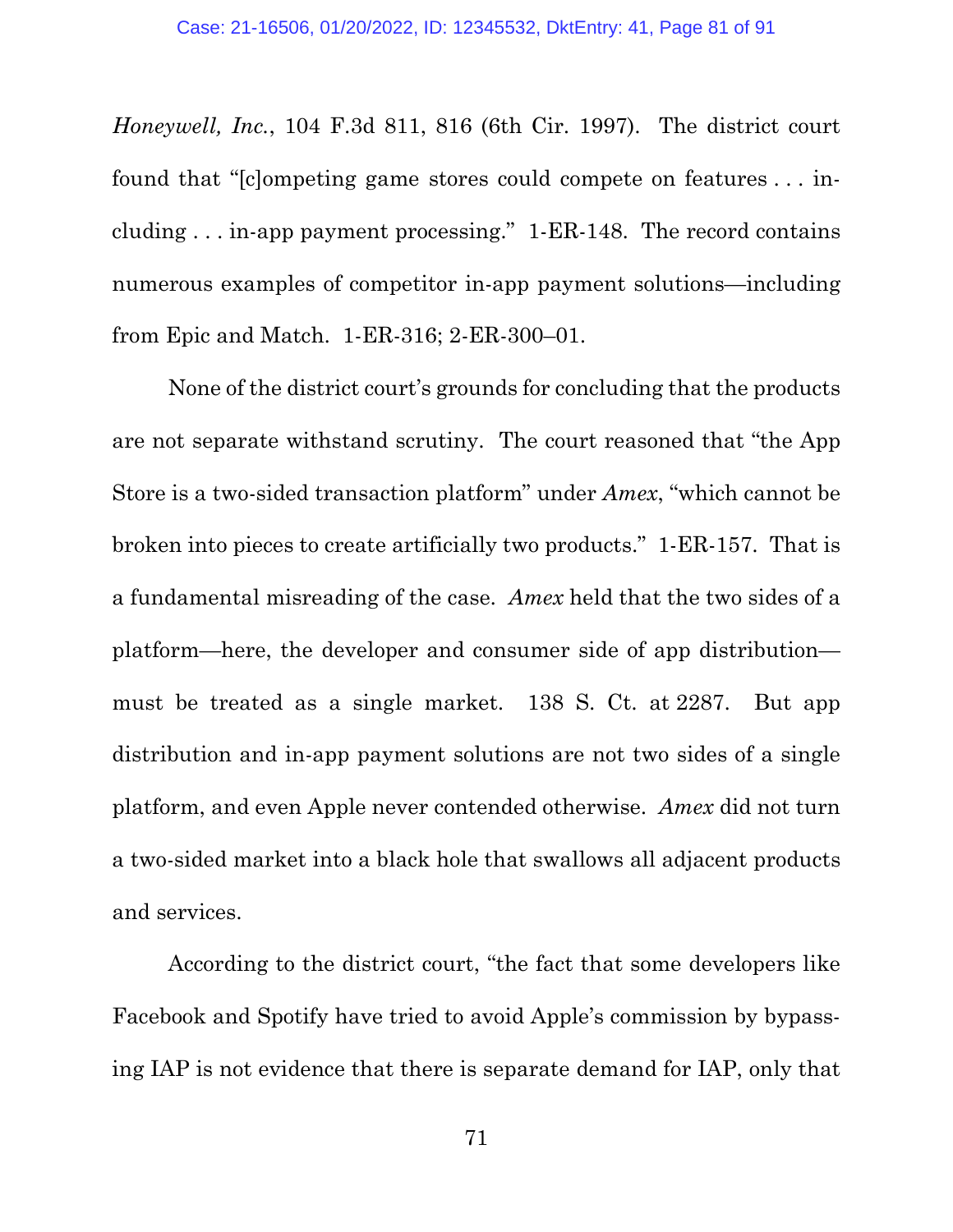developers would prefer not to pay Apple a commission." 1-ER-158 n.621. But the court found there are many non-price reasons why developers demand payment methods other than IAP, including customer service, security, and cross-platform convenience. 1-ER-43; 1-ER-119–20; *see also* 3-ER-751–52 (Microsoft asking to use its payment solution).

The district court also noted that "IAP is . . . a comprehensive system to collect commission and manage in-app payments." 1-ER-157. That conflates one of Apple's purported justifications for its in-app payment restrictions—that IAP provides an "efficient method for collecting its commission," 1-ER-120—with the distinct question whether app distribution and in-app payment solutions are separate products. Antitrust law makes clear that an inquiry into whether there are separate products does not encompass consideration of procompetitive justifications or anticompetitive effects. 10 Areeda & Hovenkamp ¶ 1741; *see also Microsoft*, 253 F.3d at 89 ("[T]he separate-products analysis is supposed to perform its function as a proxy without embarking on any direct analysis of efficiency."). And even if IAP does more than just process payments, that does not mean it is necessarily part of app distribution.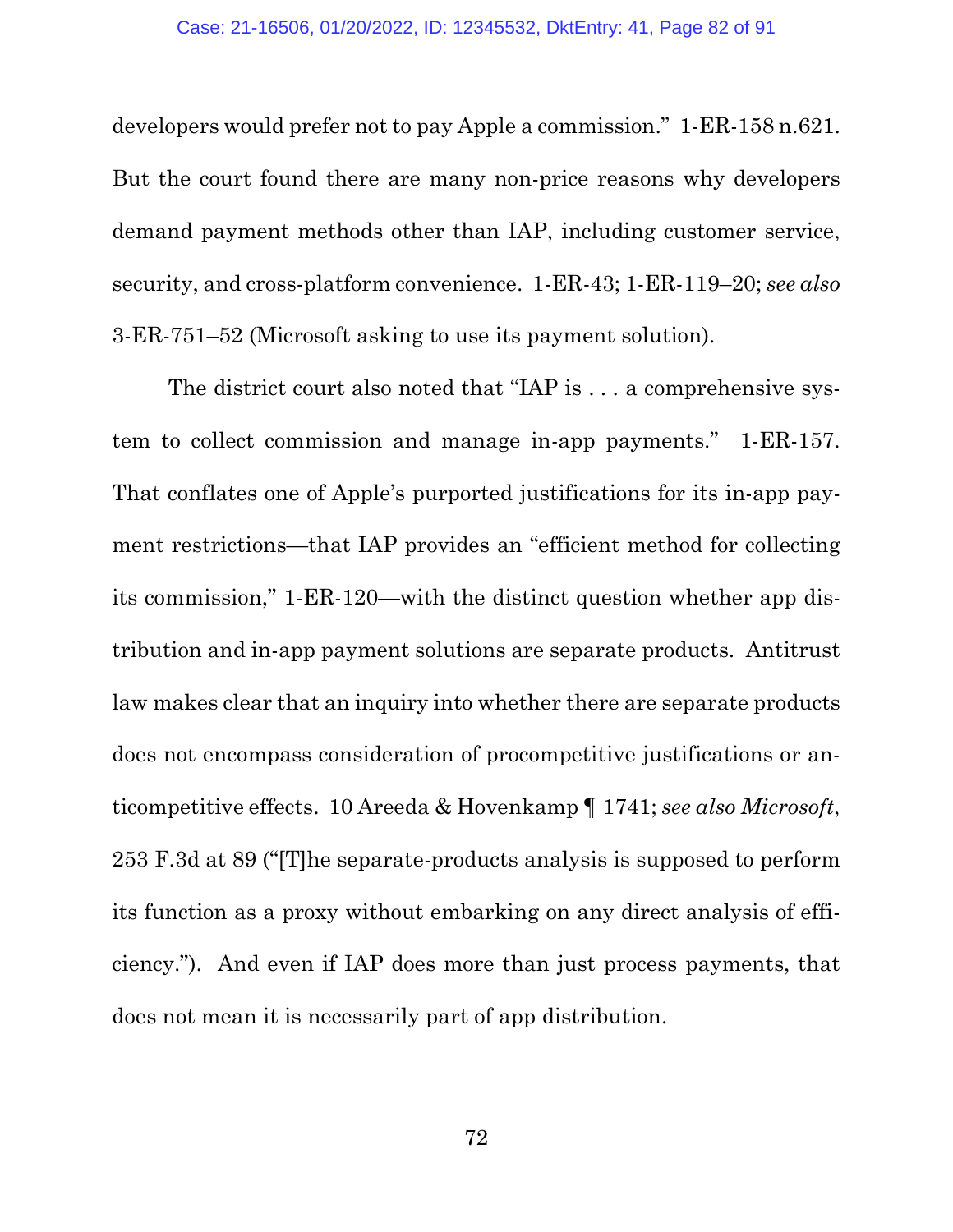Finally, the district court noted that the "IAP system is not bought or sold but it is integrated into the iOS devices." 1-ER-157. But whether two products or services "are functionally linked . . . is not in itself sufficient" to determine whether separate products are involved. *Jefferson Parish*, 466 U.S. at 19 n.30. The Supreme Court "ha[s] often found arrangements involving functionally linked products at least one of which is useless without the other to be prohibited tying devices." *Id.* (collecting cases); *see also Kodak*, 504 U.S. at 463; *In re Data Gen. Corp. Antitrust Litig.*, 490 F. Supp. 1089, 1104 (N.D. Cal. 1980), *aff'd sub nom. Digidyne*, 734 F.2d 1336.

Because each element of a *per se* tying claim is satisfied, the Court should reverse, enter judgment on liability for Epic on the tying claim, and remand for determination of the appropriate injunctive remedy. Even if the rule of reason applies to Epic's tying claim (it does not), the analysis tracks Epic's Section 1 claim challenging Apple's prohibition against competing in-app payment solutions, and thus the result is the same. *See Brantley v. NBC Universal, Inc.*, 675 F.3d 1192, 1197-1200 (9th Cir. 2012); Argument § I.B above.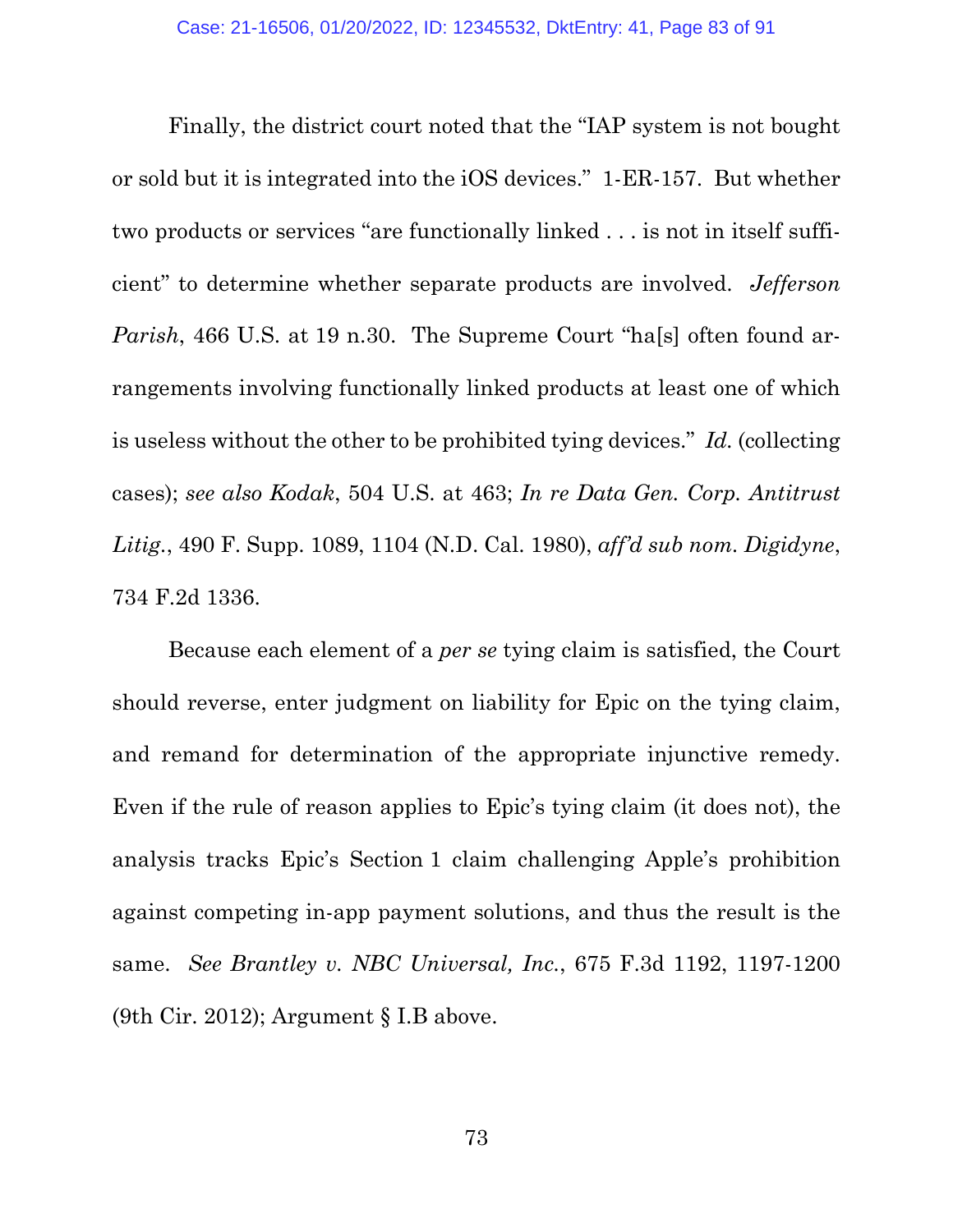## **IV. THE DISTRICT COURT SHOULD HAVE DETERMINED THAT APPLE'S CONTRACTUAL RESTRICTIONS ARE UNLAWFUL, VOID AS AGAINST PUBLIC POLICY, AND UNCONSCIONABLE.**

The district court found for Apple on its counterclaims for breach of contract and declaratory relief because Epic breached certain provisions of the DPLA by enabling a non-IAP payment option in *Fortnite* on iOS in August 2020. 1-ER-176; 1-ER-180–82. If this Court reverses on Epic's Section 1, Section 2, or tying claims (*see* Argument §§ I-III above), it should vacate the counterclaim rulings because the provisions are unlawful, void as against public policy, and unconscionable. *See* 2-ER-246–47; *Kaiser Steel Corp. v. Mullins*, 455 U.S. 72, 77 (1982); *Lhotka v. Geographic Expeditions, Inc.*, 181 Cal. App. 4th 816, 821 (2010).

#### **CONCLUSION**

The district court's judgment on Epic's Sherman Act claims should be reversed and judgment of liability entered in Epic's favor with a remand to determine the appropriate injunctive remedy. The district court's judgment on Apple's breach of contract and declaratory judgment counterclaims should be reversed and judgment entered in Epic's favor. If, however, the Court agrees with Epic that the district court erred but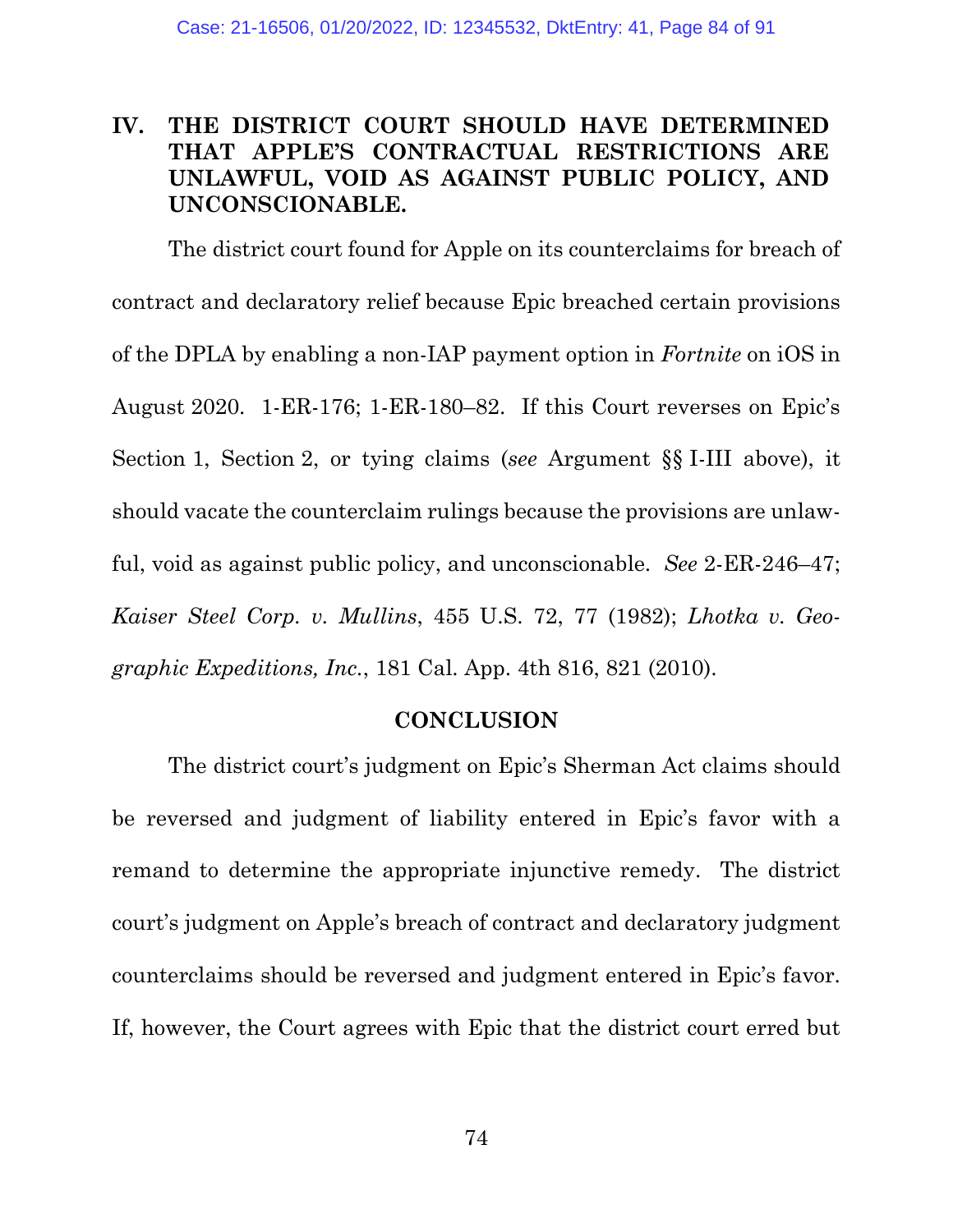believes further analysis is required, the Court should vacate and remand with instructions.

January 20, 2022 Respectfully submitted,

/s/ Katherine B. Forrest Katherine B. Forrest

Christine A. Varney Gary A. Bornstein Peter T. Barbur Antony L. Ryan Yonatan Even Omid H. Nasab CRAVATH, SWAINE & MOORE LLP 825 Eighth Avenue New York, NY 10019-7475 (212) 474-1000

Paul J. Riehle FAEGRE DRINKER BIDDLE & REATH LLP Four Embarcadero Center San Francisco, CA 94111 (415) 591-7500

Thomas C. Goldstein GOLDSTEIN & RUSSELL, P.C. 7475 Wisconsin Avenue, Suite 850 Bethesda, MD 20814 (202) 362-0636

*Counsel for Appellant, Cross-Appellee Epic Games, Inc.*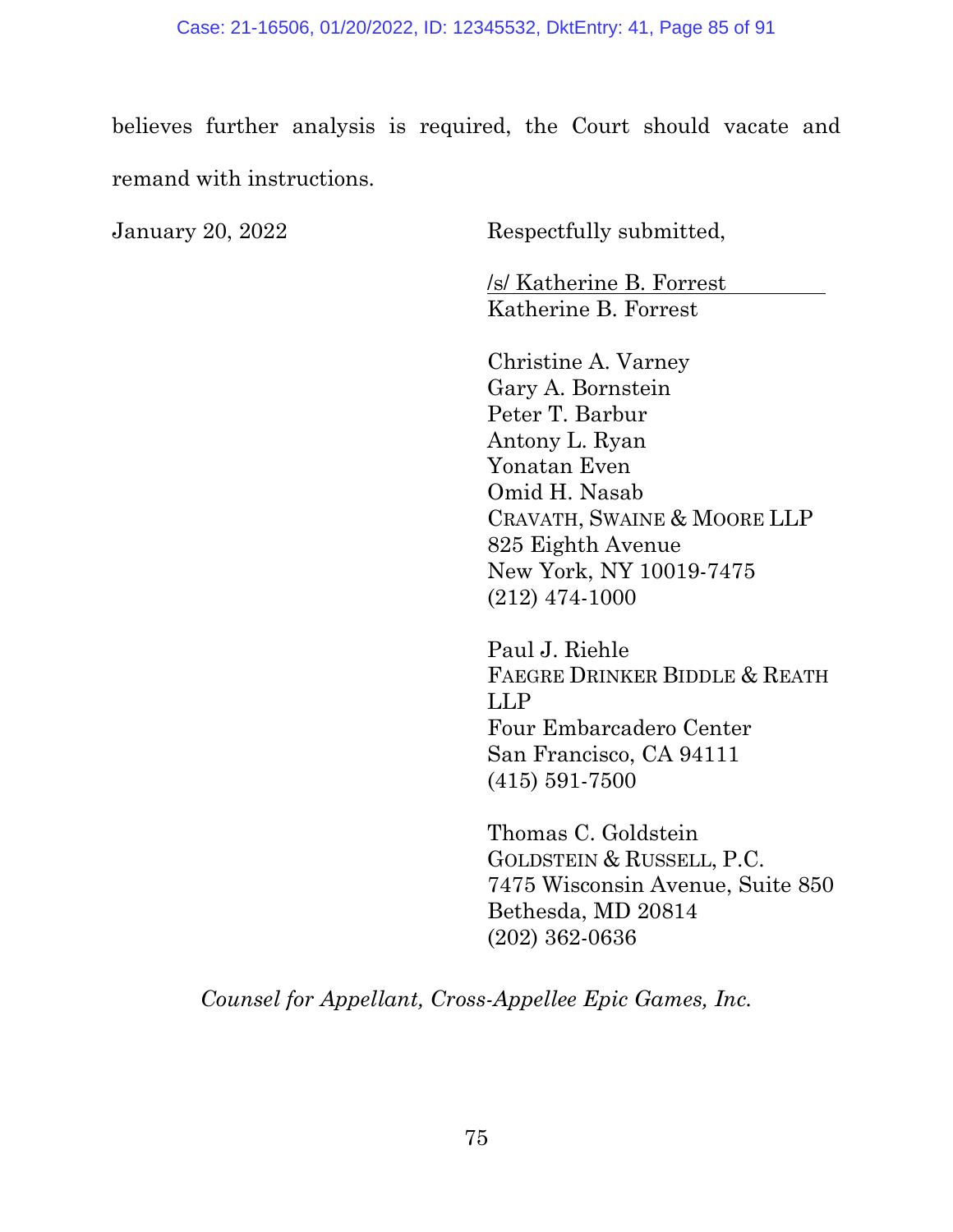## **CERTIFICATE OF COMPLIANCE**

This brief contains 13,999 words, excluding the items exempted by Fed. R. App. P. 32(f). The brief's type size and typeface comply with Fed. R. App. P. 32(a)(5) and (6).

I certify that this brief is a cross-appeal brief and complies with the word limit of Cir. R. 28.1-1.

January 20, 2022 /s/ Katherine B. Forrest Katherine B. Forrest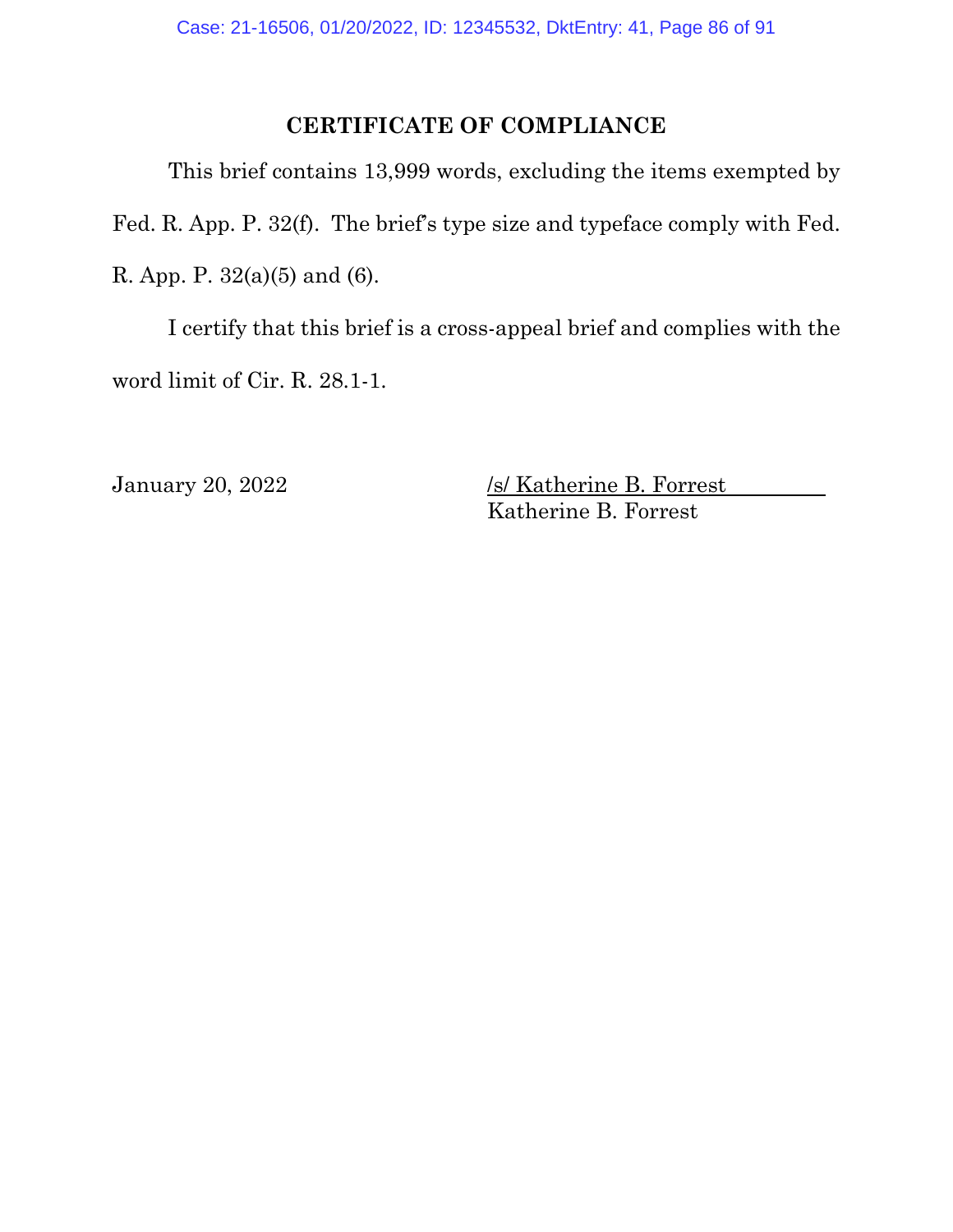#### **CERTIFICATE OF SERVICE**

I hereby certify that I electronically filed the foregoing with the Clerk of the Court for the United States Court of Appeals for the Ninth Circuit by using the appellate CM/ECF system on January 20, 2022. All participants in the case are registered CM/ECF users, and service will be accomplished by the appellate CM/ECF system.

> /s/ Katherine B. Forrest Katherine B. Forrest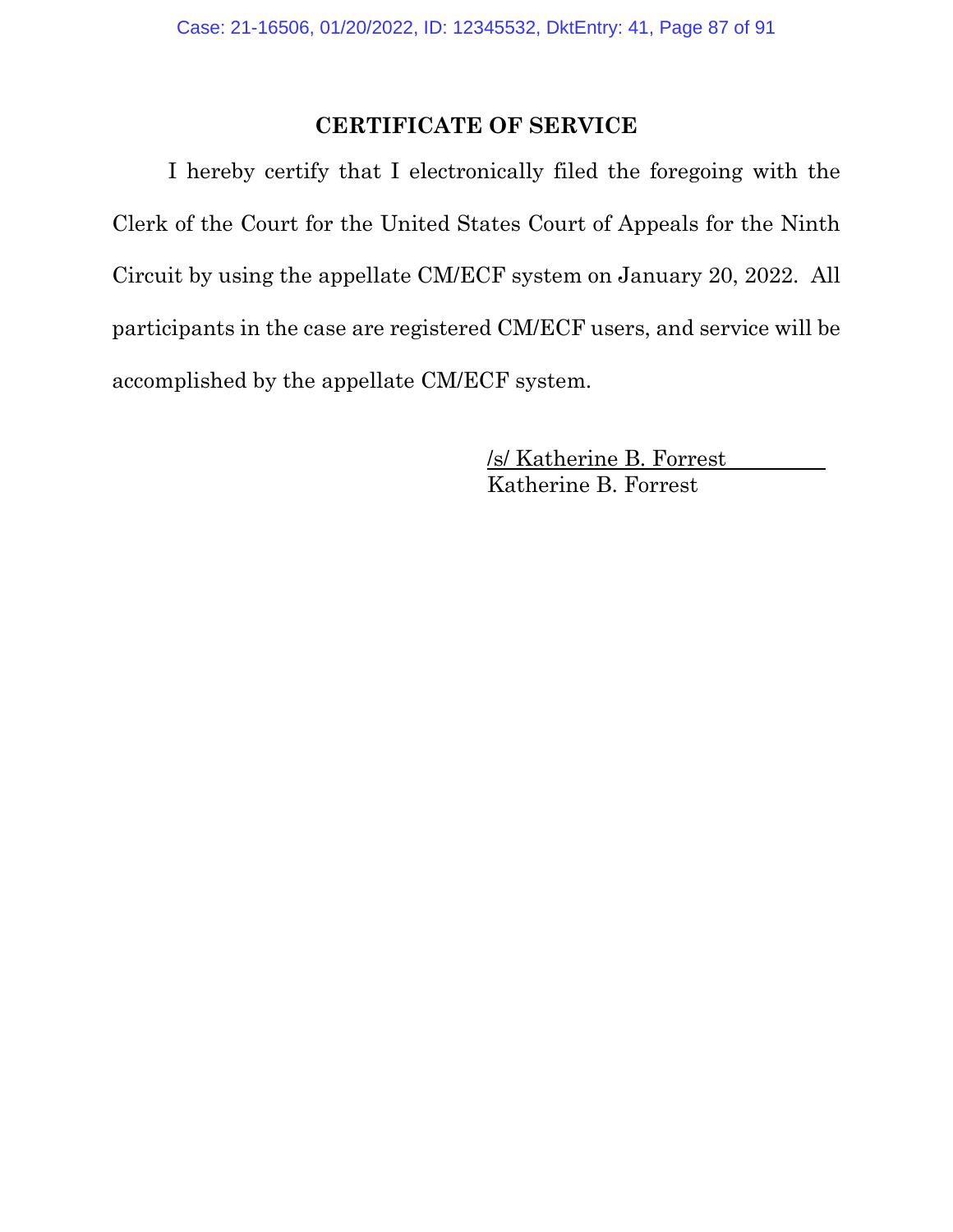Case: 21-16506, 01/20/2022, ID: 12345532, DktEntry: 41, Page 88 of 91

# **STATUTORY** ADDENDUM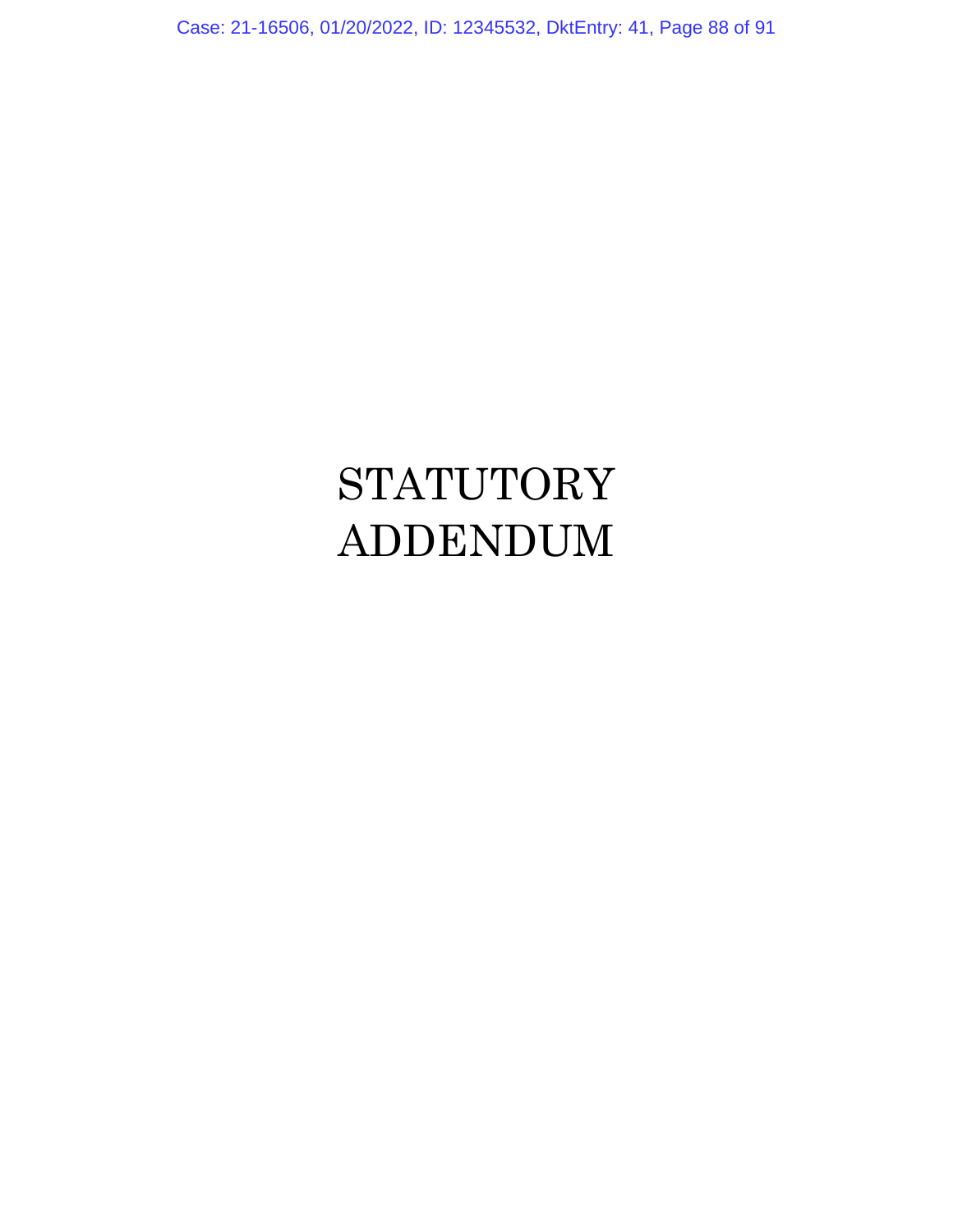# **STATUTORY ADDENDUM**

| 15 U.S.C. § 1 (2018) |  |
|----------------------|--|
|                      |  |
| 15 U.S.C. § 2 (2018) |  |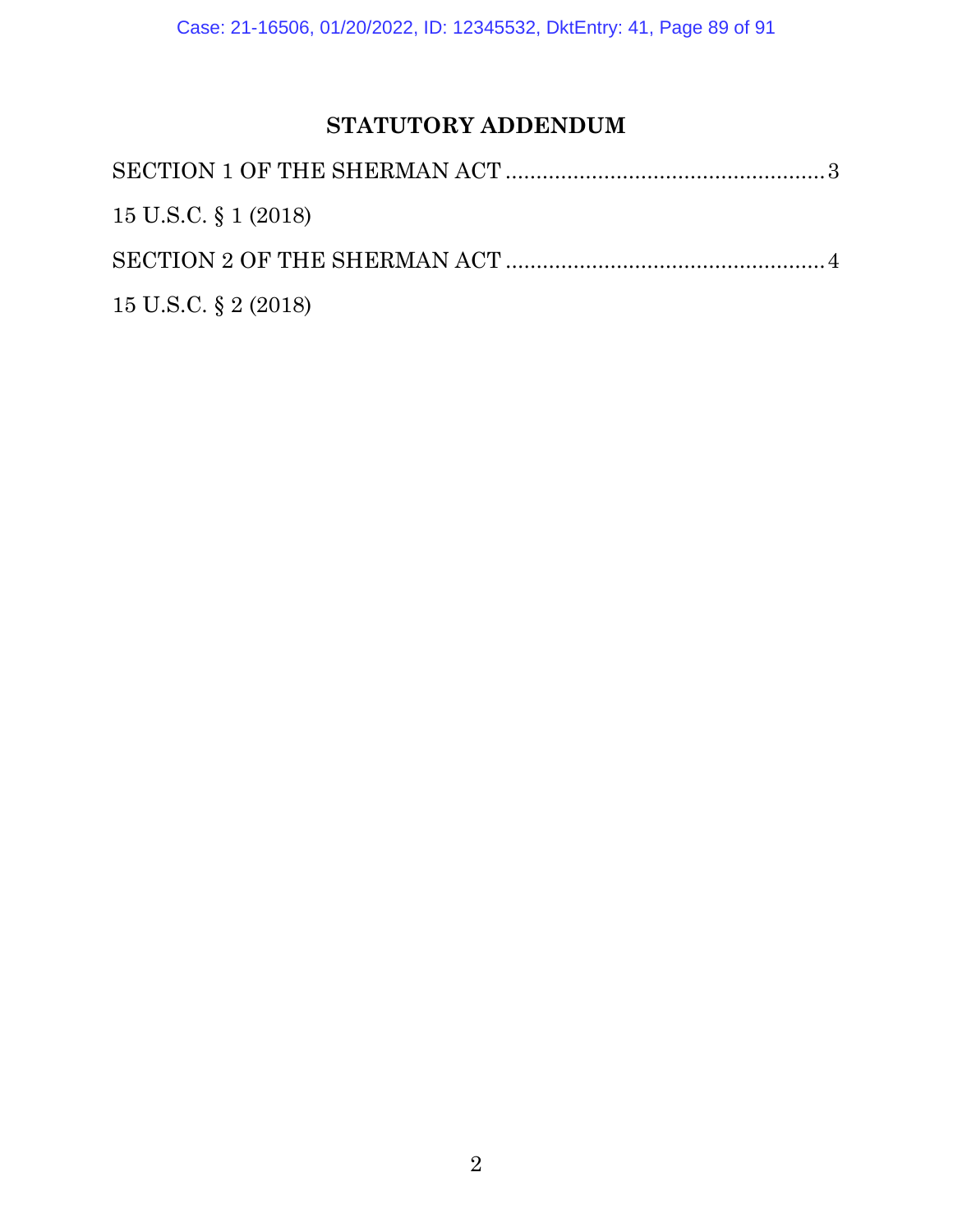## **SECTION 1 OF THE SHERMAN ACT 15 U.S.C. § 1 (2018)**

#### § 1. Trusts, etc., in restraint of trade illegal; penalty

Every contract, combination in the form of trust or otherwise, or conspiracy, in restraint of trade or commerce among the several States, or with foreign nations, is declared to be illegal. Every person who shall make any contract or engage in any combination or conspiracy hereby declared to be illegal shall be deemed guilty of a felony, and, on conviction thereof, shall be punished by fine not exceeding \$100,000,000 if a corporation, or, if any other person, \$1,000,000, or by imprisonment not exceeding 10 years, or by both said punishments, in the discretion of the court.